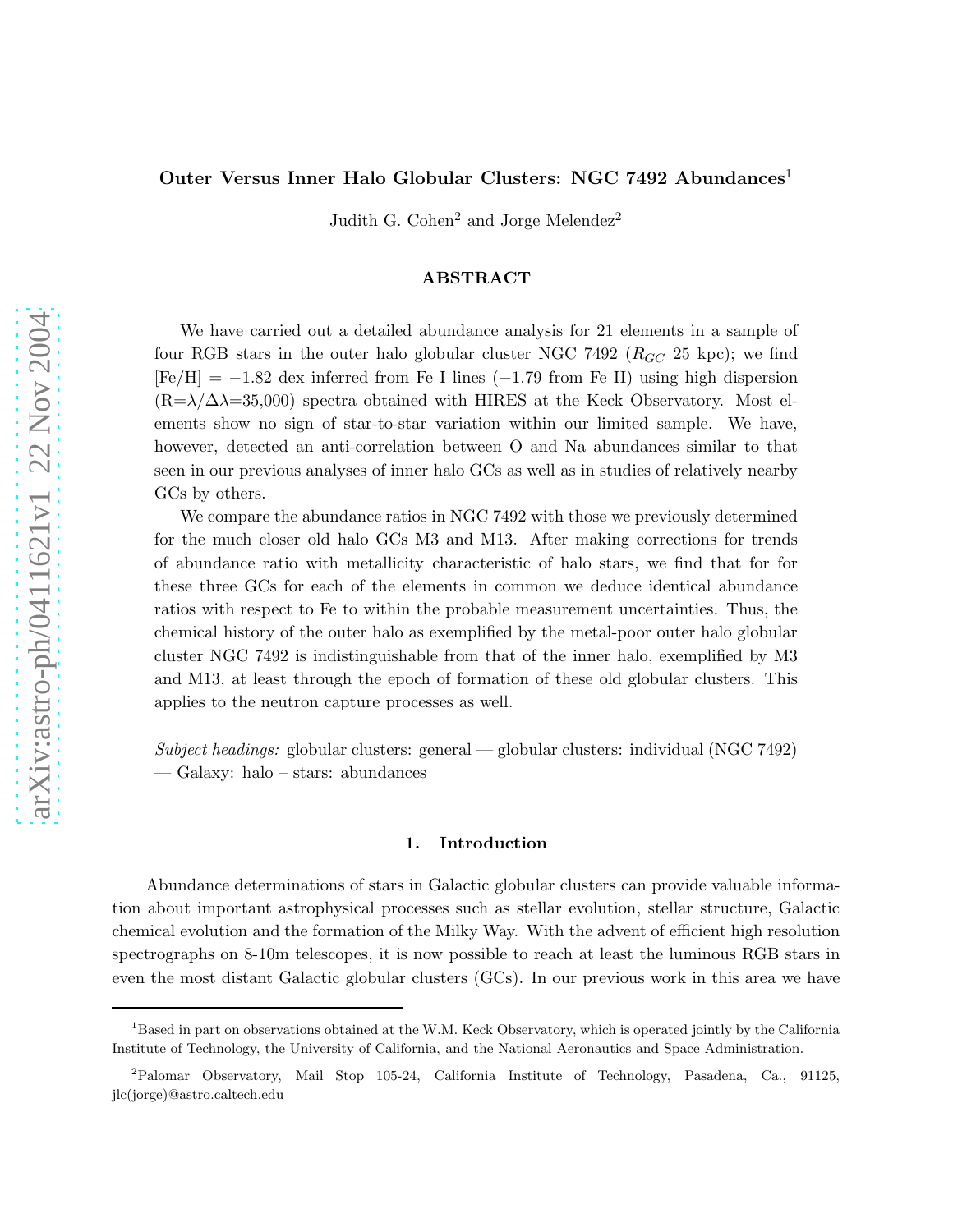explored the abundances for large samples of stars in the canonical relatively nearby GCs M71 (Ramírez *et al.* 2001; Ramírez & Cohen 2002), M5 (Ramírez & Cohen 2003) M3, and M13 (Cohen & Melendez 2005), as well as in Pal 12 (Cohen 2004), a cluster associated with the Sgr dwarf galaxy (Irwin 1999; Dinescu *et al.* 2000; Ibata *et al.* 2001). For the case of Pal 12, in addition to the difference in age of several Gyr, it being younger than the bulk of the Galactic GCs (Rosenberg *et al.* 1998, 1999), we found evidence for substantive differences between the chemical history of Pal 12 and that of the "normal" halo GCs of similar  $[Fe/H]$ <sup>1</sup>.

In the present work, we study the outer halo GC NGC 7492, a cluster which is not suspected (yet) of being part of any known stream or otherwise abnormal. We compare the abundance ratios deduced from high resolution, high signal-to-noise ratio for four giants in this distant outer halo GC with those from our recent analysis of a large sample of stars in the relatively nearby and well studied GCs M3 and M13, which have metallicities close to that of NGC 7492. We look for evidence in the deduced abundance ratios of some difference in the formation mechanisms or chemical history of GCs in the "normal" outer halo.

There has been no previous high dispersion study of NGC 7492. Zinn & West (1984) obtained  $[Fe/H] = -1.5 \pm 0.3$  dex using their narrow band Q39 photometric system, Smith (1984) derived  $-1.34 \pm 0.25$  dex from the  $\Delta S$  method applied to two RR Lyrae variables in the cluster, while moderate dispersion spectroscopy in the region of the infrared Ca triplet by Rutledge *et al.* (1997b) gave  $[Fe/H] = -1.70 \pm 0.06$  dex.

## 2. Stellar Sample, Observations and  $T_{eff}$  Determination

Given the large distance of NGC 7492, we select the brightest possible stars on the upper RGB for observation, making no attempt to reach fainter luminosities. These stars were picked from the photometric study of this cluster by Cuffey (1961). Since this is a rather sparse cluster, these stars, which are the four brightest suspected members, lie distributed along the upper RGB, not concentrated at the RGB tip. The positions of these stars in a  $V, I$  CMD are illustrated in Figure 1 superposed on the predicted cluster isochrone from the Yi *et al.* (2001) evolutionary tracks; see Figure 10 of Buonanno *et al.* (1987) for a B, V CMD of NGC 7492. Although the cluster is distant, there are so few luminous giants that they must be observed as single stars; two of them cannot be fit into a single 7 arcsec long slit. Spectra were obtained with HIRES (Vogt *et al.* 1994) at the Keck Observatory 20-22 August 2003. The instrument configuration covered the range 4650 to 7010 Å, with small gaps between the orders at the red end. This is the "yellow" configuration described in Cohen & Melendez (2005). These data were reduced using a combination of Figaro (Shortridge

<sup>&</sup>lt;sup>1</sup>The standard nomenclature is adopted; the abundance of element X is given by  $\epsilon(X) = N(X)/N(H)$  on a scale where  $N(H) = 10^{12}$  H atoms. Then  $[X/H] = \log[N(X)/N(H)] - \log[N(X)/N(H)]_{\odot}$ , and similarly for [X/Fe].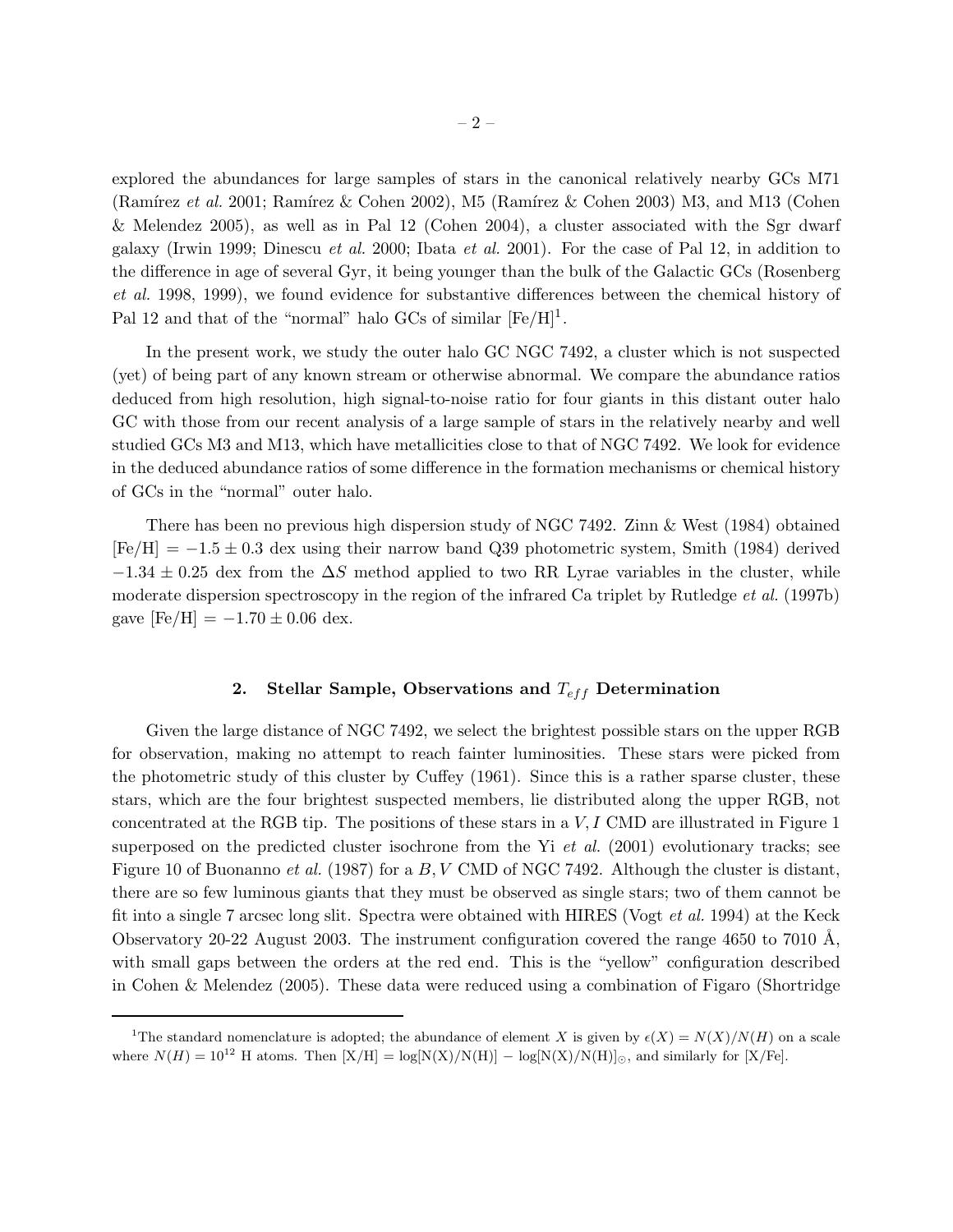1993) scripts and the software package MAKEE  $^2$ .

The desired minimum SNR was 90 over a 4 pixel resolution element for a wavelength near the center of the HIRES detector. This is calculated strictly from the counts in the object spectrum, and excludes noise from cosmic ray hits, sky subtraction, flattening problems, etc. Since the nights were relatively dark, sky subtraction is not an issue except at the specific wavelengths corresponding to strong night sky emission lines, such as the Na D doublet. The seeing was extremely good during these nights, making the exposures shorter than normal, and enabling us to reach this goal for the stars reported here. Table 1 gives details of the HIRES exposures for each star, with the total exposure time for each object. All long integrations were broken up into separate exposures, each 1200 sec long, to optimize cosmic ray removal. The last column of the table gives the heliocentric radial velocity for each star, measured from the HIRES spectra; see Ramírez  $\&$  Cohen (2003) for the details of the procedure used to determine  $v_r$ .

The radial velocity of NGC 7492 is large and negative, and the cluster abundance is low. It was easy to tell after one integration whether or not a star is a member of the cluster. Approximate measurements of  $v_r$  were made on line; all stars attempted turned out to be radial velocity members of NGC 7492. The four RGB stars have a mean  $v_r$  of  $-176.9 \text{ km s}^{-1}$ , agreeing well within the errors with the early measurement of Hartwick & Sargent (1978) of a single bright cluster member, but somewhat larger than the value of  $-214 \text{ km s}^{-1}$  found from moderate resolution spectra by Rutledge *et al.* (1997a). Our more accurate  $v_r$  for NGC 7492 should be used in future computations of the mass of the Galaxy which rely on the orbits of its outlying satellites. The velocity dispersion from the four members, with no correction for an instrumental contribution, is  $\sigma = 1.2 \pm 1$  km s<sup>-1</sup>, reflecting the low mass of this sparse cluster; the observed  $\sigma$  is only slightly larger than the expected instrumental uncertainties.

#### 2.1. Stellar Parameter Determination

We follow the procedures developed in our earlier work on globular cluster stars and described in Cohen, Behr & Briley (2001) to determine the stellar parameters for the four RGB stars in NGC 7492.  $T_{eff}$  is derived by comparing reddening-corrected broad band colors with the predictions of grids of model atmospheres. We utilize here the grid of predicted broad band colors and bolometric corrections of Houdashelt, Bell & Sweigart (2000) based on the MARCS stellar atmosphere code of Gustafsson *et al.* (1975).

We normally utilize  $V-I$ ,  $V-J$  and  $V-K$  colors to determine  $T_{eff}$ . The infrared colors were taken from 2MASS (Skrutskie *et al.* 1997; Cutri *et al.* 2003). Cuffey (1961) provided P, V photo-

<sup>&</sup>lt;sup>2</sup>MAKEE was developed by T.A. Barlow specifically for reduction of Keck HIRES data. It is freely available on the world wide web at the Keck Observatory home page, http://www2.keck.hawaii.edu:3636/.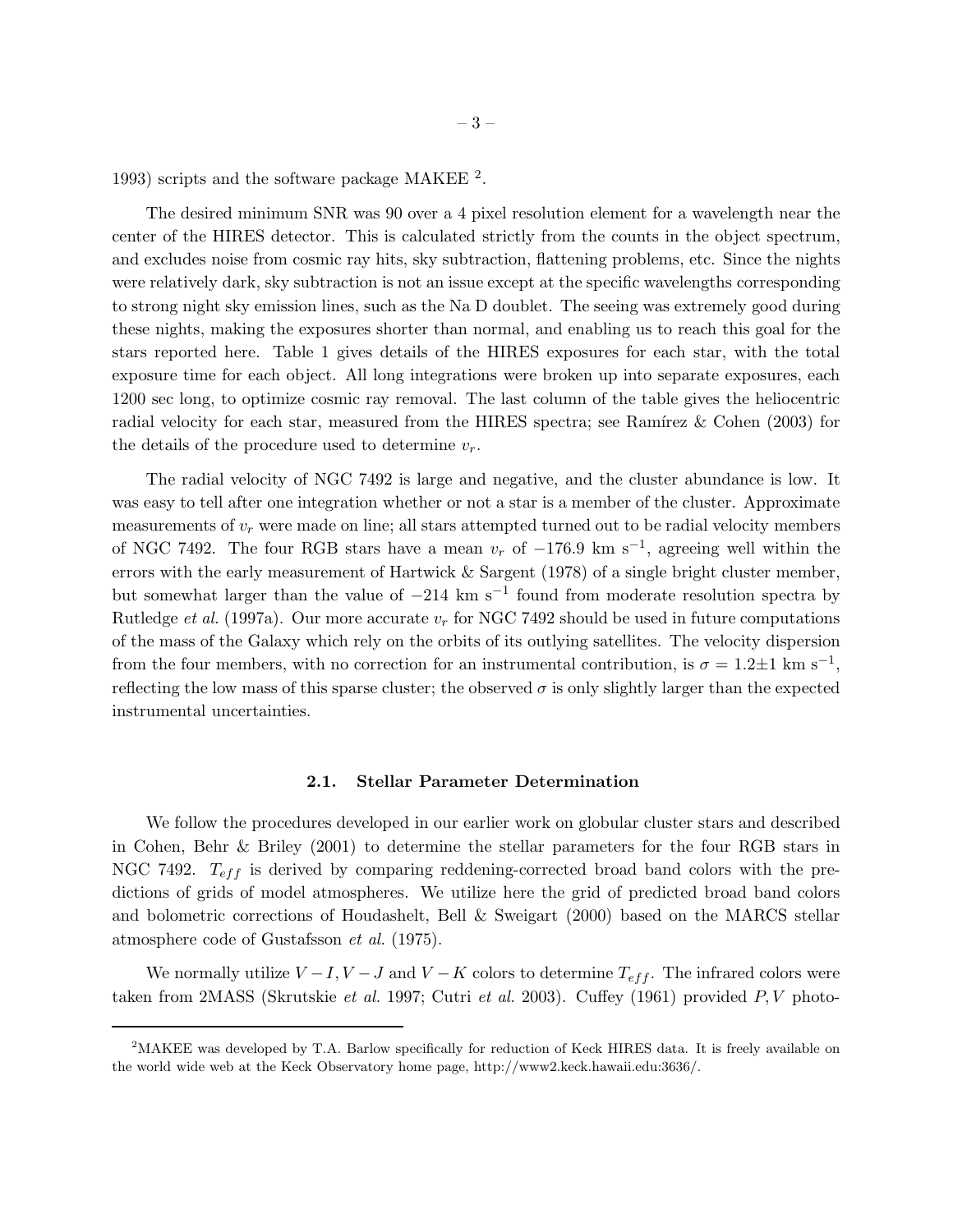graphic photometry over a large field including the entire cluster of NGC 7492<sup>3</sup>. CCD photometry in B, V was presented by Buonanno *et al.* (1987), but their field is smaller than the cluster and the calibration of their photometry is not secure. Côté, Richer & Fahlman (1991), in the course of a study of blue stragglers in this cluster, obtained CCD  $B, V$  photometry for a large sample of stars, but the data tables were never published and have subsequently been lost (Côté, private communication, 2004).

The two published photometric studies of NGC 7492 give V mags which are inconsistent by several tenths of a mag; the differences are not just a simple offset. We therefore measured  $V, I$ for our sample stars from ANDICAM images taken for this purpose on Aug. 1, 2004 with the 1.3m telescope at CTIO operated by the SMARTS consortium; these values are given in Table 1. ANDICAM is a dual channel cammera constructed by the Ohio State University instrument group, but only the optical channel was used<sup>4</sup>. Our ANDICAM program requires photometric conditions, and additional standard star fields, charged to our ANDICAM allocation through NOAO, are always taken for us.

We adopt a distance for NGC 7492 of 26.2 kpc (Côté, Richer & Fahlman 1991) (as compared to 7.5 kpc for M13 and 10.4 kpc for M3), with a reddening of  $E(B-V) = 0.036$  mag from Schlegel, Finkbeiner & Davis (1998). The relative extinction in various passbands is taken from Cohen *et al.* (1981) (see also Schlegel, Finkbeiner & Davis 1998). The adopted stellar parameters are given in Table 2.

### 2.2. Data Reduction and Analysis

To the maximum extent possible, the atomic data and the analysis procedures used here are identical to those we used in our recently completed analysis of a large sample of stars in M3 and M13 (Cohen & Melendez 2005). In particular, see §3 of that paper for a description of the measurement of the equivalent widths (listed for the four stars in NGC 7492 in Table 3), §4 for a discussion of the atomic parameters, §4.2 for our adopted Solar abundances (tabulated in Table 2 of our earlier paper, and repeated as Table 4 here), and §6 for a description of our abundance analysis procedures. As in our earlier work, the abundance analysis is carried out using a current version of the LTE spectral synthesis program MOOG (Sneden 1973). We employ the grid of stellar atmospheres from Kurucz (1993) without convective overshoot, when available. The template file of suitable unblended lines with their adopted atomic parameters is identical to that we used in our recently completed analysis of M3 and of M13 (Cohen & Melendez 2005).

Three of the four stars gave  $v_t = 2.0 \text{ km s}^{-1}$  based on deriving a uniform Fe abundance as a

<sup>3</sup>Barnes (1968), who searched for variable stars in NGC 7492, defined his photometric system using Cuffey's measurements.

<sup>4</sup> See http://www.astronomy.ohio-state.edu/ANDICAM and http://www.astro.yale.edu/smarts.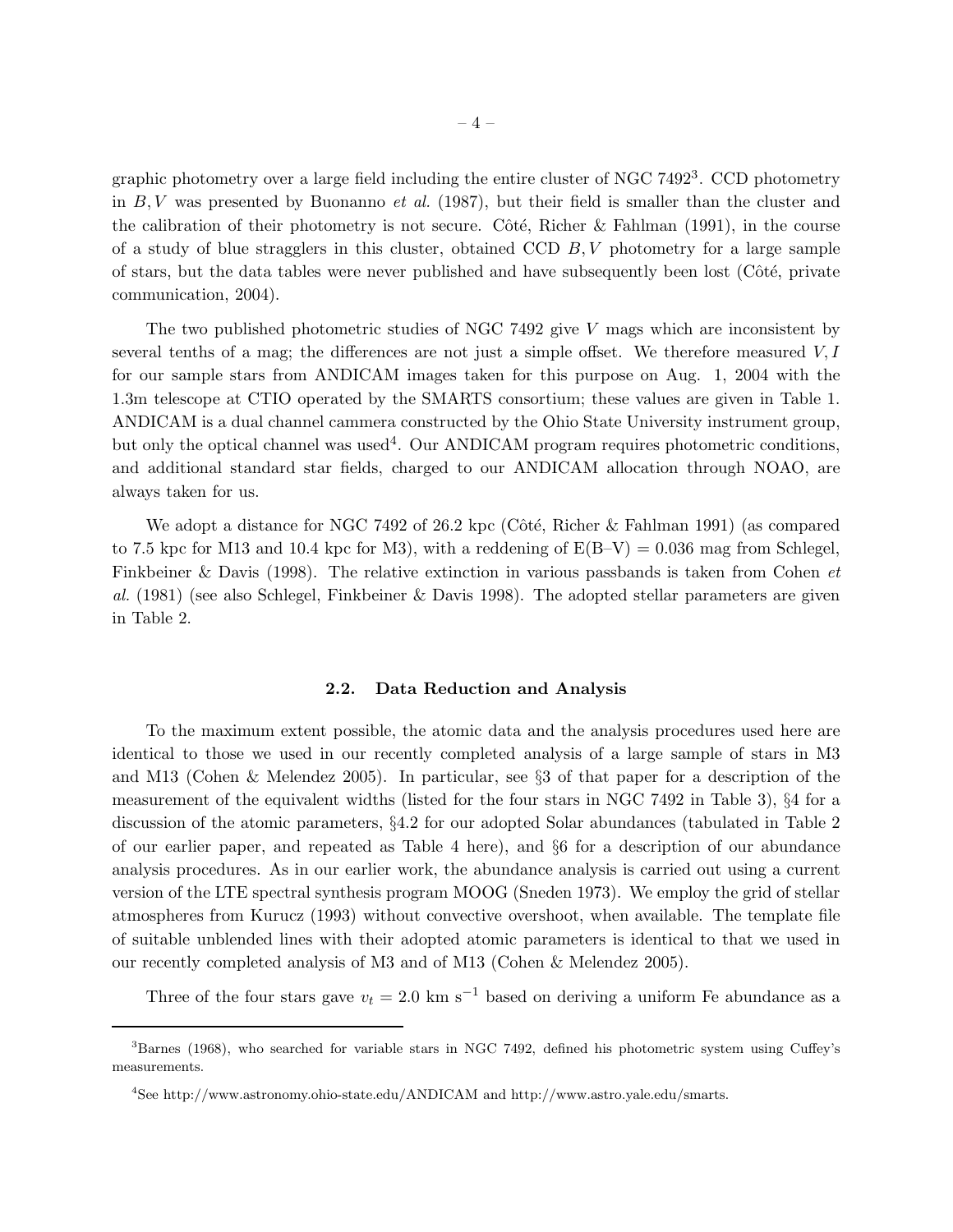function of  $W_\lambda$  for the large set of Fe I lines. The fourth star (Star R) gave 1.8 km s<sup>-1</sup>; this value was also set to 2.0 km s<sup>-1</sup>. Lines with  $W_{\lambda}$ > 175 mÅ were ignored, except for the Ba II lines in the coolest star in our sample in NGC 7492.

The resulting abundance ratios for the four RGB stars in NGC 7492 are given in Tables 5a to 5e. Species with only one detected line are assigned an uncertainty of 0.10 dex. Table 7 of Cohen & Melendez (2005) indicates the changes in derived abundance ratios for small changes in the adopted stellar parameters, the  $[Fe/H]$  for the adopted model atmosphere, or the set of  $W_{\lambda}$  for the lines of each species, and is appropriate for use here as well. The mean abundance and  $1\sigma$  variance for the species observed in NGC 7492 are listed in Table 6.

#### 2.3. Comments on Individual Elements

The oxygen abundance is derived from the forbidden lines at  $6300$  and  $6363$  Å. The subtraction of the night sky emission lines for the forbidden lines was reasonably straightforward given that the radial velocity of NGC 7492 is sufficiently different from 0 km s<sup>-1</sup> that their  $W_{\lambda}$  can be reliably measured. The C/O ratio was assumed to be Solar. CN and Ni I contamination is negligable (see Cohen & Melendez 2005). [O/Fe] is given with respect to Fe II; abundance ratios for all other elements are given with respect to Fe I.

The deduced mean [Fe/H] of NGC 7492 value is in good agreement with that inferred by Rutledge *et al.* (1997b) from moderate dispersion spectra in the region of the infrared Ca triplet.

The Na abundance was obtained from the  $5680 \text{ Å}$  doublet for all four stars. We have, as in our previous papers, not used any non-LTE corrections for Na. Calculations by Gratton *et al.* (1999) suggest values of between 0.1 and 0.2 dex are appropriate for our sample in NGC 7492, with the coolest star having the largest value. Calculations by Takeda *et al.* (2003) suggest somewhat smaller values.

The Ba abundance of star 950 in NGC 7492 appears to be ∼0.2 dex larger than that of the other cluster members studied here. However, the detected lines of Ba II are all within the range where substantial HFS corrections occur. Table 7 of Cohen & Melendez (2005) shows the very high sensitivity of the deduced Ba abundances to small uncertainties in the equivalent width and microturbulence of the Ba II lines we use. On the other hand, the deduced  $[Y/Fe]$  is also somewhat high for this star, while the deduced Fe is the lowest of all the stars in our sample. Perhaps a slight adjustment of  $T_{eff}$  for this star is required. At this point, we assume this is the result of observational and modelling uncertainties and does not indicate a real spread in [Ba/Fe] within NGC 7492, but further verification of this is desirable.

The abundances of the elements with respect to Fe,  $[X/Fe]$ , as a function of  $T_{eff}$  are shown in Figure 3, covering O, Na, Mg and Si, Figure 4, which includes Ca, Sc, Ti and V, Figure 5, which includes Cr, Mn, Co and Ni, Figure 6, which includes Cu, Zn, Y and Zr, and Figure 7, for Ba, La,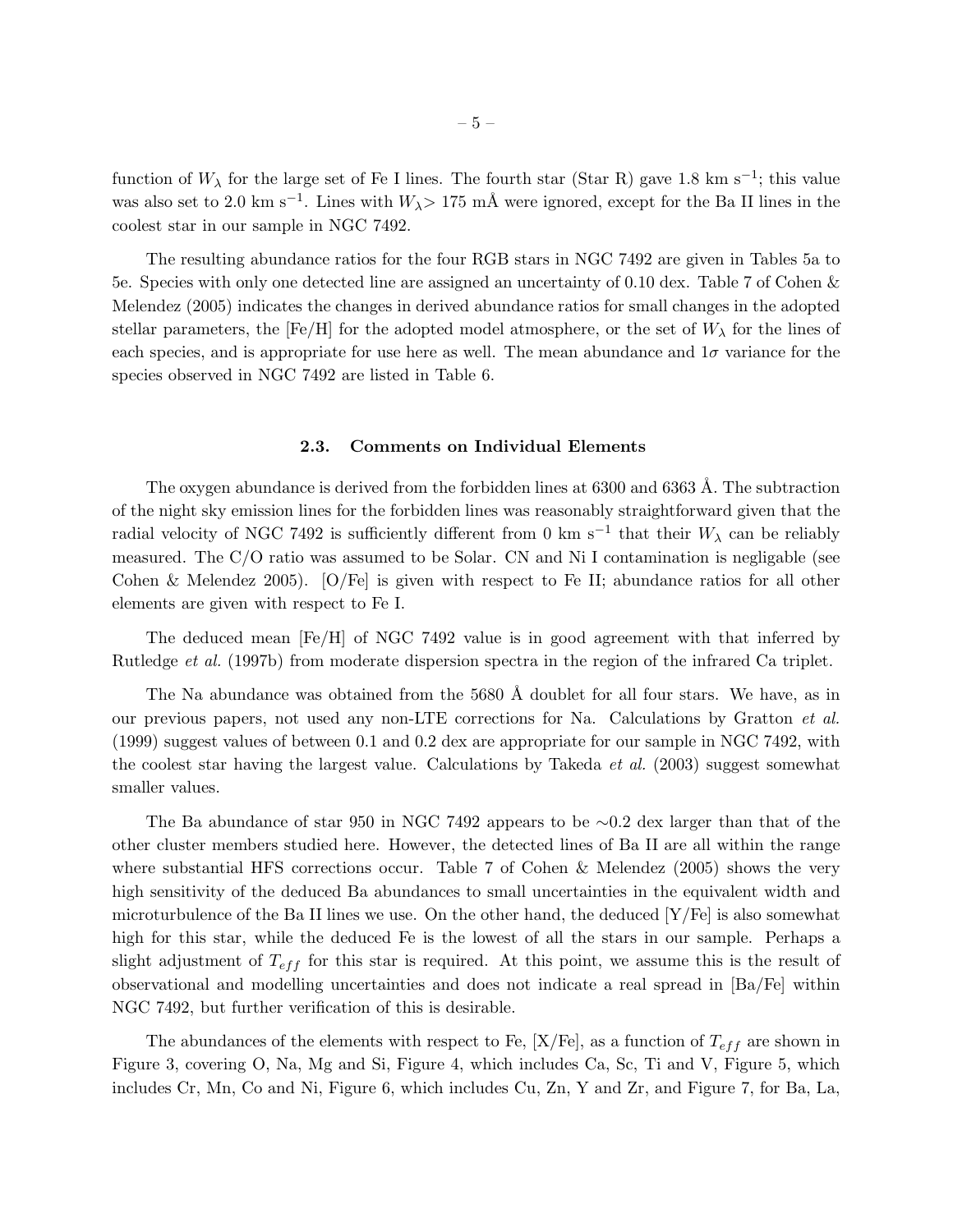Nd, Eu and Dy. Note the apparent star-to-star variation in  $[O/Fe]$  and in  $[Na/Fe]$ , which becomes undetectably small, if it exists at all, for the elements heavier than Na. The scatter for  $[Ca/Fe]$ and for [Ni/Fe], with 8 to 13 detected absorption lines in each star, is remarkably small,  $\leq 0.03$ dex over the four star sample in NGC 7492.

#### 2.4. Abundance Spreads

To check for the presence of star-to-star variations in abundance ratios within the small sample of RGB stars in NGC 7492, we use a parameter we call the "spread ratio"  $(SR)$ . The numerator of  $SR$  is the 1 $\sigma$  rms variance for the sample of four stars in NGC 7492 about the mean abundance for each atomic species  $(X)$  with detected absorption lines, denoted  $\sigma$ ; the relevant values are given in the first three columns of Table 6. The denominator of  $SR$  is the total expected uncertainty,  $\sigma(tot)$ , which is the sum in quadrature of the known contributing terms. Included are a term corresponding to an uncertainty of 50 K in  $T_{eff}$ , the same for an uncertainty of 0.2 dex in  $log(g)$ , and for an uncertainty of 0.2 km s<sup>-1</sup> in  $v_t$ , and the observed uncertainty [ $\sigma(obj)$ ], The parameter  $\sigma(bbs)$ , which is calculated from data given in Tables 5a to 5e, is taken as the variance about the mean abundance for a given species in a given star, i.e. the  $1\sigma$  rms value about the mean abundance of species X in a given star $\overline{\sqrt{N}}$ , where N is the number of observed lines of species X. It includes contributions from errors in the measured  $W_{\lambda}$ , random errors (i.e. between lines of a given species) in the adopted gf values, etc. Some species, an example being Fe I with its very large value of  $N$ , have unrealistically small values of  $\sigma(\text{obs})$ ; we adopt a minimum of 0.05 dex for this parameter.

The ratio  $\sigma/\sigma(tot)$  is an indication of whether there is any intrinsic star-to-star variation in [X/Fe]. A high value of this "spread ratio", tabulated in the fifth column of this table, suggests a high probability of intrinsic scatter for the abundance of the species X. Ideally the mean  $SR$  for those elements with no star-to-star variation should be unity; for many species the measured  $SR$  is close to that value, certainly closer here than for the sample in M3 and in M13 we studied earlier (Cohen & Melendez 2005).

Inspection of Table 6 shows that for all but two species  $SR < 1.0$  for the sample of four stars in NGC 7492, indicating little sign of an intrinsic star-to-star range in abundance. O I and Na I, however, have the two largest values of  $SR$ , 1.3 and 3.0 respectively. Note that  $SR$  for Mg I is 0.5, suggesting no real star-to-star abundance variations for this element. We therefore assume that the range of abundances seen in our sample of RGB stars in NGC 7492 for Na I and O I represent real star-to-star abundance variations; while no other element shows definite evidence for such variations from this simple analysis.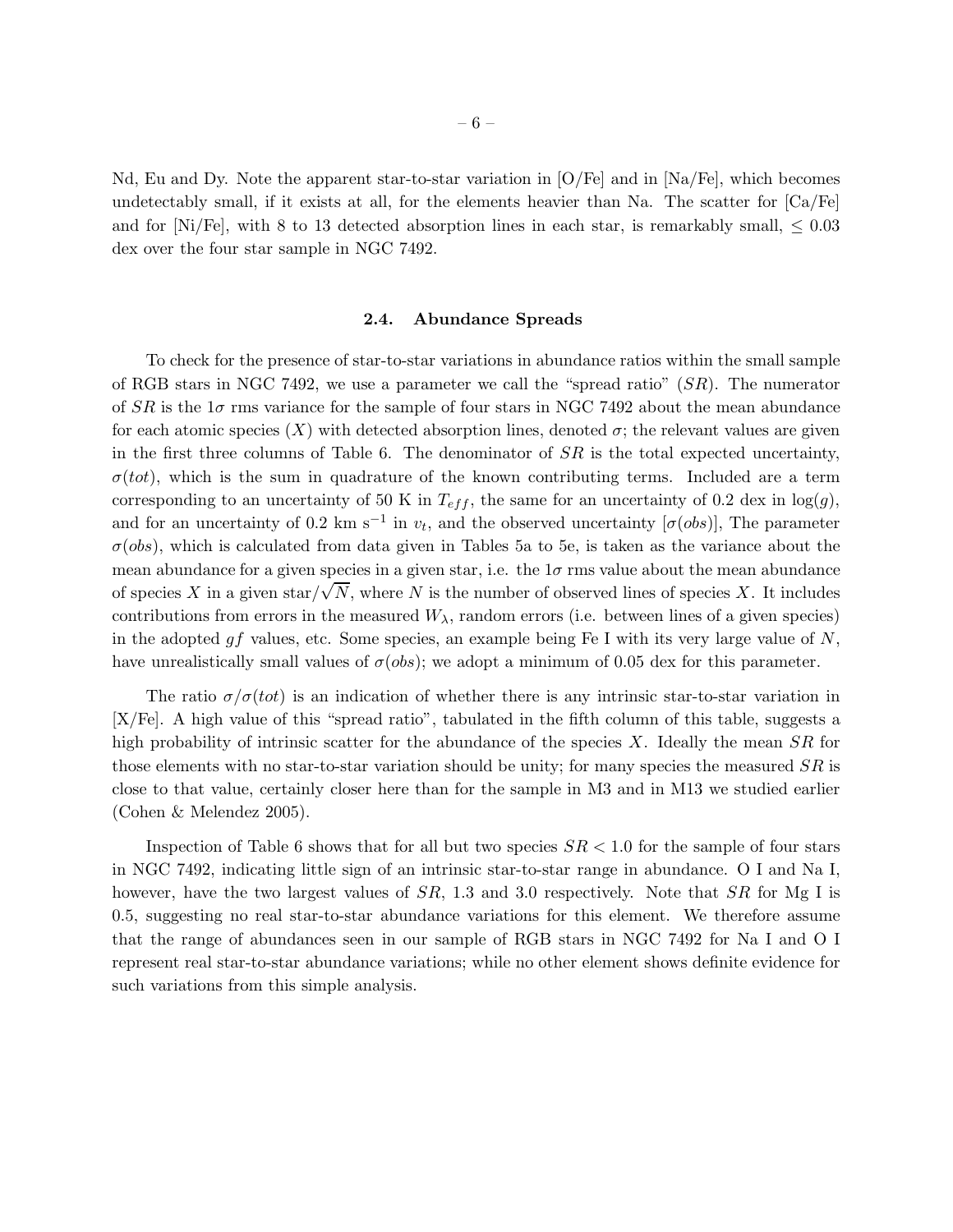### 2.5. Correlated Abundance Variations of the Light Elements

C, N, O, Na, Mg, and Al are known to show correlated abundance variations from star-to-star among the most luminous stars in globular clusters; see, e.g. the review of Kraft (1994). Our simple spread ratio analysis (see §2.4) shows definite star-to-star variations in abundance of both O and Na in our small sample of RGB stars in NGC 7492. Variations in Mg, if present are smaller and subtle.

It is well established that O and Na are anti-correlated among luminous giants in globular clusters, see, e.g. Kraft (1994). Furthermore, Ramírez & Cohen (2002) compiled the data from the literature, combined it with their own, and showed that the same linear relation can be used to fit the O and Na data for all globular clusters studied in detail thus far. The latest addition to the clusters studied in detail, NGC 2808, by Carretta, Bragaglia & Cacciari (2004), does so as well.

Figure 8 shows the relationship between Na and O abundances (both with respect to Fe) for our sample in NGC 7492. Also superposed is the line representing the fit for this anti-correlation determined by Sneden *et al.* (2004) for the luminous giants in M3, shifted by −0.07 dex and +0.1 dex in the vertical and horizontal axis as compared to the relation we found for M13 (Cohen & Melendez 2005). The first and last quartiles of the O–Na anti-correlation seen by Sneden *et al.* (2004) in their sample of luminous giants in M3 are indicated. There is a reasonably clear anticorrelation which corresponds well with that seen for luminous giants in other well studied Galactic GCs (see, e.g. the compilation of Cohen & Melendez 2005). A similar correlation is detected in the outer halo GC NGC 7006 by Kraft *et al.* (1998).

There is marginally statistically significant evidence for a correlation between [Na/Fe] and [Mg/Fe] for our small sample in NGC 7492, similar to that shown in other GCs (see, for example, figures 12 and 13 of Sneden *et al.* 2004). The larger uncertainty in our deduced [Mg/Fe] ratios makes this result quite uncertain.

## 3. Comparison with the Inner Halo GCs M3 and M13

We now turn to what we can learn about the chemical history of the Galaxy by comparing the abundance ratios in NGC 7492, at a galactocentric distance of 25 kpc, with those from our recent analysis of the inner halo GCs, M3 and M13 (Cohen & Melendez 2005) in M3 and M13, with  $R_{GC}$ of 12 and 9 kpc respectively. We note that the atomic parameters, the analysis procedures, and the software packages used are identical in both of these studies. Hence we should be able to detect small differences in the relative values of the abundance ratios of these three GCs.

Table 7 gives the parameter  $\Delta[X/\text{Fe}]$ , which is, for each species with detected lines, the mean abundance ratio [X/Fe] for NGC 7492 with the average of the same parameter for M3 and for M13 subtracted. Because of the large star-to-star differences in O/Fe seen in M3 and especially in M13, we subtract the mean [O/Fe] for stars in M13 of luminosities comparable to those we observe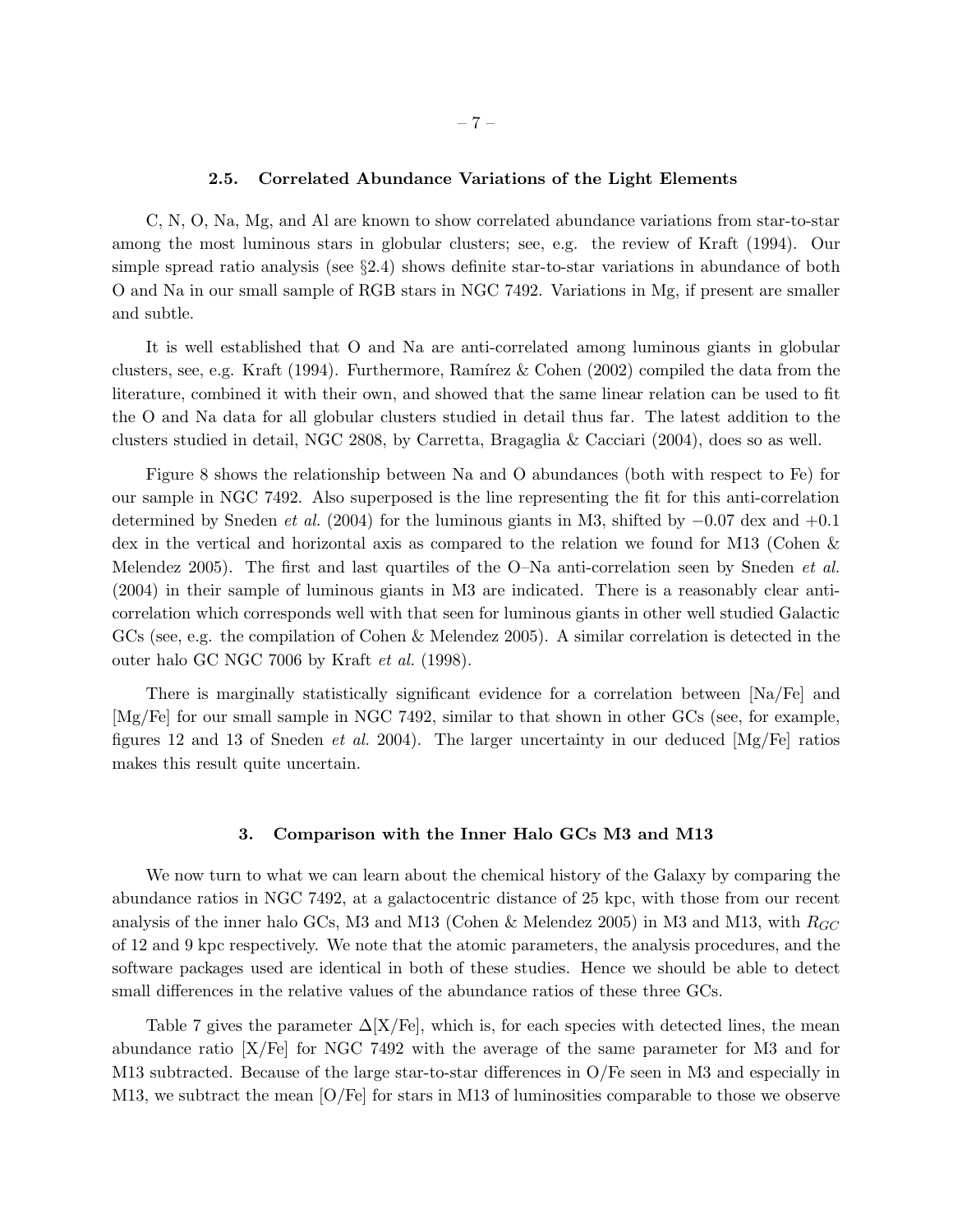in NGC 7492. Similarly, Cohen & Melendez (2005) found a luminosity dependence of [Mg/Fe] in M13, most probably due to the luminosity dependence of non-LTE corrections, which were ignored. Again in this case we subtract the mean  $[Mg/Fe]$  of stars of comparable luminosity in M13 to those observed in NGC 7492.

If we allow  $\pm 0.15$  dex as a tolerable range given the potential internal and systematic errors in the analyses of these three GCs, we find that 80% of the 20 elements in common have a difference of 0.0 $\pm$ 0.15 dex, with only Si, Cr and Co<sup>5</sup> outside that range. Figure 10 shows the resulting differences in [X/Fe] as a function of atomic number. The abundance ratios of [X/Fe] for Si and Co are each larger in NGC 7492 than they are in M3 and M13, while that of Cr is smaller. The largest magnitude of the set of  $\Delta[X/Fe]$  occurs for Si, and is +0.23 dex.

Galactic chemical evolution produces trends in abundance ratios as a function of metallicity. The case of  $[Si/Fe]$  is illustrated in Figure 9, where metallicity is parameterized by  $[Fe/H]$ ; examples for the elements Ca, Ti and Ba are given in Figures 21, 22 and 23 of Cohen & Melendez (2005). We use the same set of of high precision analyses of GCs as in Cohen & Melendez (2005), specifically NGC 6528 (Carretta *et al.* 2001), NGC 6553 (Cohen *et al.* 1999; Carretta *et al.* 2001), 47 Tuc (Carretta *et al.* 2004; James *et al.* 2004), M71 (Ramírez & Cohen 2002, 2003), M5 (Ramírez & Cohen 2003), NGC 288 (Shetrone & Keane 2000), NGC 362 (Shetrone & Keane 2000), NGC 6752 (James *et al.* 2004), M3 (Sneden *et al.* 2004; Cohen & Melendez 2005), M13 (Sneden *et al.* 2004; Cohen & Melendez 2005), NGC 6397 (Th´evenin *et al.* 2001; Gratton *et al.* 2001; James *et al.* 2004) and M15 (Sneden *et al.* 1997), adding in NGC 7492 as well. To characterize the behavior of the metal-poor halo field stars, we adopt abundance ratios from recent large surveys of Gratton & Sneden (1991), McWilliam *et al.* (1995), Fulbright (2000), and by Johnson (2002). No effort has been made to homogenize these analyses, but since the field star surveys were carried out over the course of more than a decade, we have corrected for the difference in the Solar Fe abundance adopted by each.

Given that NGC 7492 has  $[Fe/H]$  0.35 dex smaller than the mean value for M3 and M13, we have attempted to evaluate the correction to the difference caused by these global trends. We can only do this for about half of the elements studied here. This correction is given in the last column of Table 7, and is to be subtracted from the value of  $\Delta[X/Fe]$  to form  $\Delta(cor)[X/Fe]$ . These corrections, which do not exceed 0.1 dex in magnitude, bring  $\Delta (cor)$ [Si/Fe],  $\Delta (cor)$ [Cr/Fe] and  $\Delta(cor)$ [Co/Fe] within the range consistent with no difference (0.0±0.15 dex), while not causing any additional elements to exceed the allowed range for equality. The corrections for Si, Cr and Co are shown on Figure 10 as well.

Thus after implementing the corrections for global chemical evolution, all the elements in common show identical abundance ratios [X/Fe] for NGC 7492 as for M3 and M13, allowing for

<sup>&</sup>lt;sup>5</sup>We ignore Zr as there are only a few weak lines detected the HIRES spectrum of the coolest star in our sample in NGC 7492.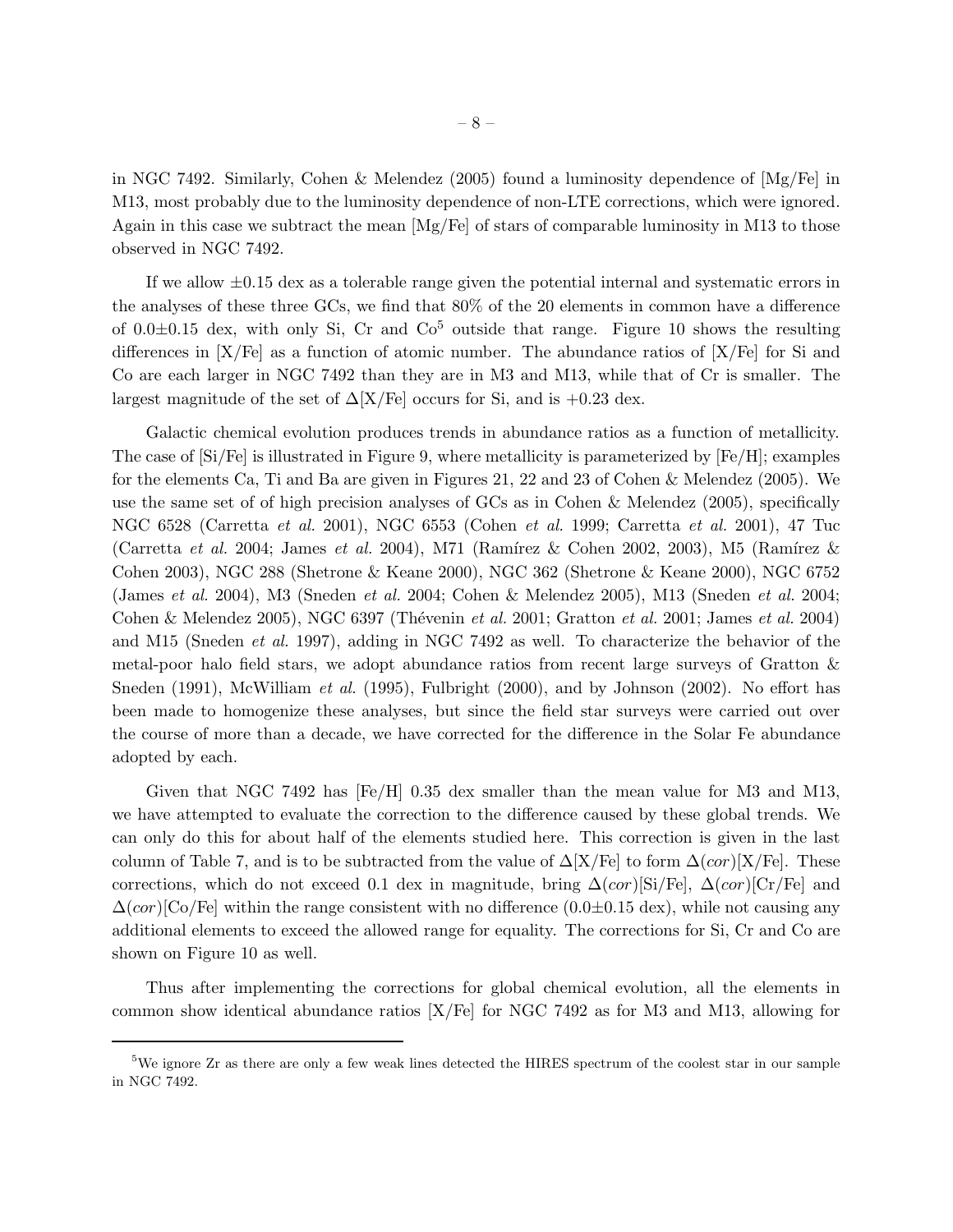a  $\pm 0.15$  dex tolerance; 75% of the 20 values of  $\Delta(cor)[X/Fe]$  lie within the range  $-0.10$  to  $+0.10$ dex. This suggests that the galactic chemical evolution of the outer halo at  $R_{GC}$  25 kpc has been identical to that of the well studied inner halo GCs, at least up to the time of the formation of the old globular clusters NGC 7492, M3 and M13. In particular, our limited evidence, based on Ba, La and Eu abundance ratios, suggests the neutron capture processes, both  $r$  and  $s$ , appear to have had similar histories throughout the spatial extent of the halo for old GC stars.

#### 4. Summary

We have carried a detailed abundance analysis for 21 elements in a sample of four RGB stars in the metal poor distant outer halo globular cluster NGC 7492 ( $[Fe/H]$  –1.80 dex). The analyzed spectra, obtained with HIRES at the Keck Observatory, are of high dispersion  $(R=\lambda/\Delta\lambda=35,000)$ . Most elements show no sign of star-to-star variation within our limited sample. We have, however, detected an anti-correlation between O and Na abundances similar to that seen in our previous analyses of inner halo GCs as well as in studies of relatively nearby GCs by other. A correlation between Mg and Na abundance may also be present.

We have compared the abundance ratios in NGC 7492 with those we previously determined for the much closer old halo GCs M3 and M13 (Cohen & Melendez 2005), hoping that since all these analyses were carried out by the same two people within a timespan of only a few months in a completely consistent manner, with the same line lists, the same atomic parameters, the same analysis codes and procedures, etc. that small differences in the abundance ratios might be detectable. We evaluate the trends of abundance ratio with metallicity for old halo stars from our data combined with published large surveys of halo field star abundances. We then apply corrections to the abundances we derived for M3 and M13 for each species, when feasible, to extrapolate them to the 0.35 dex smaller [Fe/H] of NGC 7492. After making such corrections, all the elements in common show identical abundance ratios for NGC 7492 and for M3 and M13, allowing for a  $\pm 0.15$ dex tolerance, and 75% of them are then within the tolerance  $\pm 0.10$  dex. This suggests that the galactic chemical evolution of the outer halo at  $R_{GC}$  25 kpc has been identical to that of the well studied much closer inner halo GCs, at least up to the time of the formation of the old globular clusters NGC 7492, M3 and M13. In particular, our limited evidence, based on Ba, La and Eu abundance ratios, suggests the neutron capture processes, both  $r$  and  $s$ , appear to have had similar histories throughout the spatial extent of the halo for old GC stars as well.

The presence of the O/Na anti-correlation in NGC 7492, with  $R_{GC}$  of 25 kpc, and the similarity of its chemical history to that of the well studied nearby GCs, provide new constraints on any model of GC formation in the Galactic halo.

The entire Keck/HIRES user communities owes a huge debt to Jerry Nelson, Gerry Smith, Steve Vogt, and many other people who have worked to make the Keck Telescope and HIRES a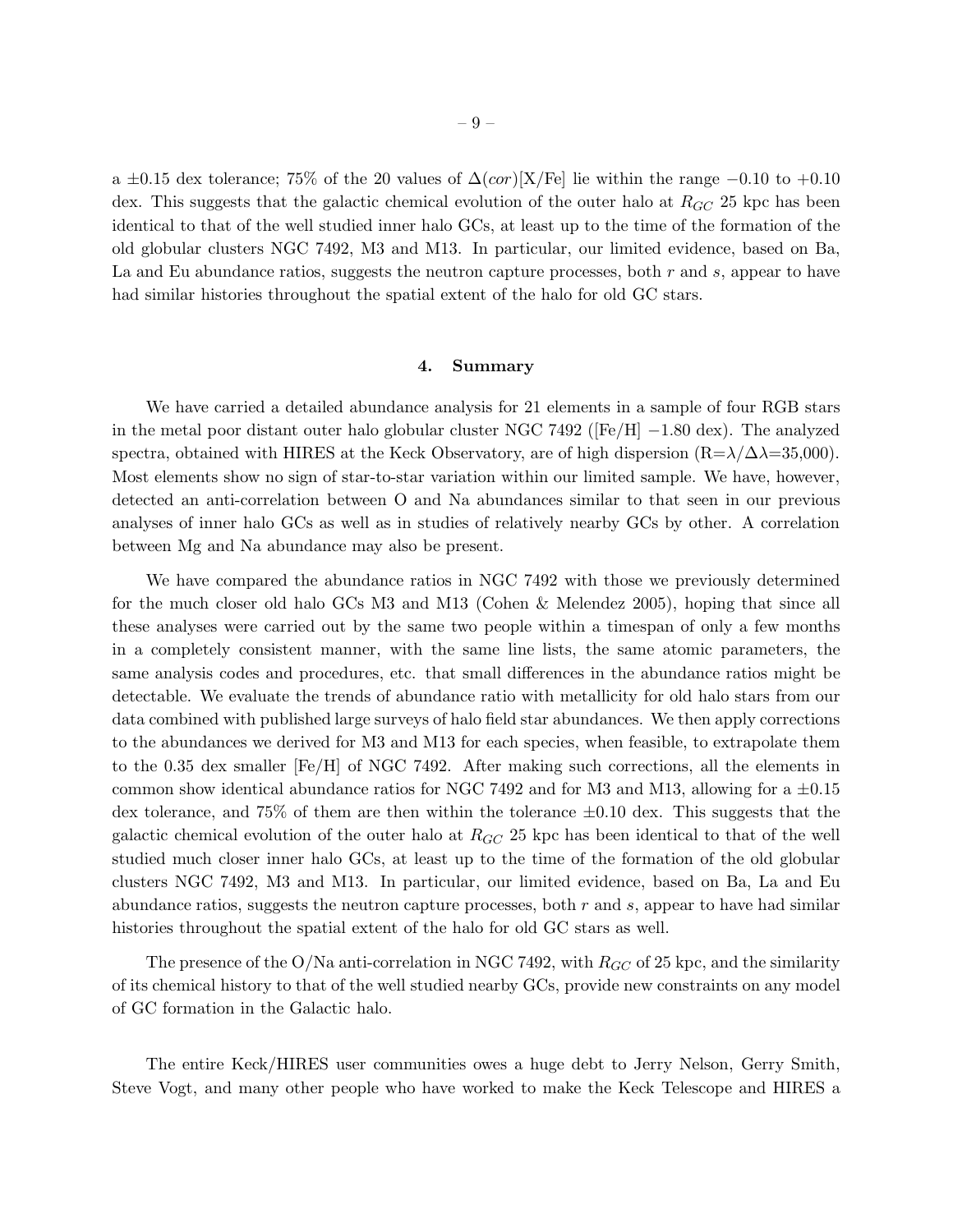reality and to operate and maintain the Keck Observatory. We are grateful to the W. M. Keck Foundation for the vision to fund the construction of the W. M. Keck Observatory. The authors wish to extend special thanks to those of Hawaiian ancestry on whose sacred mountain we are privileged to be guests. Without their generous hospitality, none of the observations presented herein would have been possible. This publication makes use of data from the Two Micron All-Sky Survey, which is a joint project of the University of Massachusetts and the Infrared Processing and Analysis Center, funded by the National Aeronautics and Space Administration and the National Science Foundation. We are grateful to the National Science Foundation for partial support under grant AST-0205951 to JGC.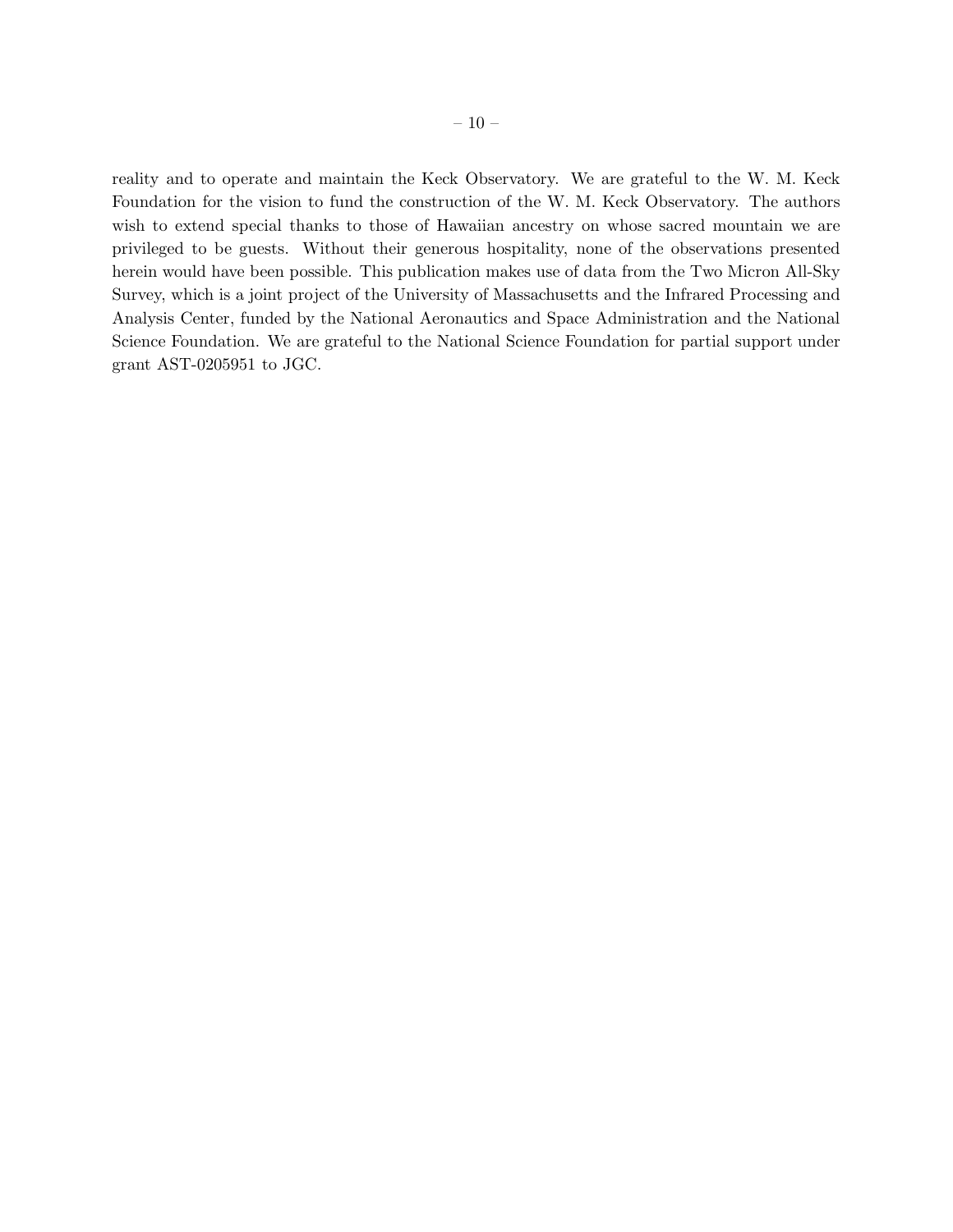## REFERENCES

- Barnes, S. A., 1968, AJ, 73, 579
- Carretta, E., Cohen, J. G., Gratton, R. G. & Behr, B. B., 2001, AJ, 122, 1469
- Carretta, E., Gratton, R., Bragaglia, A., Bonifacio, P. & Pasquini, L., 2004,A&A, 416, 925
- Carretta, E., Bragaglia, A. & Cacciari, C., 2004, A&A, in press
- Cohen, J. G., Frogel, J. A., Persson, S. E. & Elias, J. H., 1981, ApJ, 249, 481, 1981
- Cohen, J. G., Gratton, R. G., Behr, B. B. & Carretta, E., 1999, ApJ, 523, 739
- Cohen, J. G., Behr, B. B. & Briley, M. M., 2001, AJ, 122, 1420
- Cohen, J. G., 2004, AJ, 127, 1545
- Cohen, J. G. & Melendez, J., 2005, AJ (in press)
- Cuffey, J., 1961, MNRAS, 122, 363
- Cutri, R. M. *et al.*, 2003, "Explanatory Supplement to the 2MASS All-Sky Data Release, http://www.ipac.caltech.edu/2mass/releases/allsky/doc/explsup.html
- Buonanno, R., Corsi, C. E., Ferraro, F. R. & Fusi Pecci, F., 1987,A&AS, 67, 327
- Côté, P. C., Richer, H. R. & Fahlman, G. G., 1991, AJ, 102, 1358
- Dinescu, D.I., Majewski, S.R., Girard, T.M. & Cudworth, K.M., 2000, AJ, 120, 1892
- Fulbright, J. P., 2000, AJ, 120, 1841
- Gratton, R. G., Carretta, E., Eriksson, K. & Gustafsson, B., 1999, A&A, 350, 955
- Gratton, R. G. & Sneden, C., 1991, A&A, 241, 501
- Gratton. R. G., *et al.*, 2001, A&A, 369, 87
- Gustafsson, B., Bell, R.A., Eriksson, K. & Nordlund, A&A, 1975, A&A, 42, 407
- Hartwick, F. D. A. & Sargent, W. L. W., 1978, ApJ, 221, 512
- Houdashelt, M. L., Bell, R. A. & Sweigart, A. V., 2000, AJ, 119, 1448
- Ibata, R., Lewis, G. F., Irwin, M., Totten, E. & Quinn, T., 2001, ApJ, 551, 294
- Irwin, M. J., 1999, in *The Stellar Content of Local Group Galaxies*, ed. P.A.Whitelock & R.D.Cannon (San Francisco: ASP), 409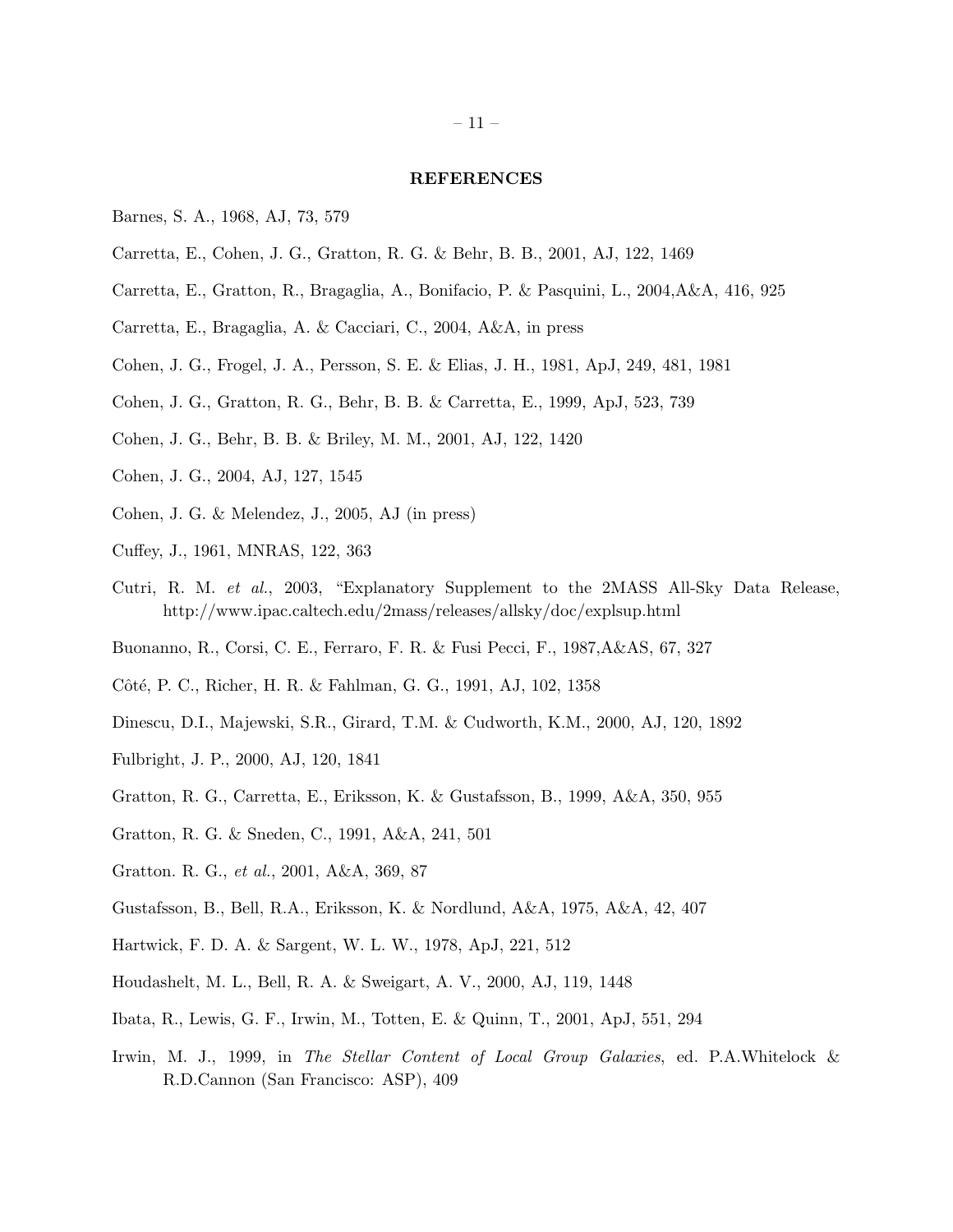- James, G. *et al.*, 2004, A&A, 414, 1071
- James, G., Francois, P., Bonifacio, P. Carretta, E., Gratton, R. G. & Spite, F., 2004, A&A, in press
- Johnson, J. A., 2002, ApJS, 139, 219
- Kraft, R. P., 1994, PASP, 106, 553
- Kraft, R. P., Sneden, C., Smith, G. H., Shetrone, M. D. & Fulbright, J., 1998, AJ, 115, 1500
- Kurucz, R. L., 1993, ATLAS9 Stellar Atmosphere Programs and 2 km/s Grid, (Kurucz CD-ROM No. 13)
- McWilliam, A., Preston, G. W., Sneden, C. & Searle, L., 1995, AJ, 109, 2757
- Ramírez, S. V., Cohen, J. G., Buss, J., & Briley, M. M., 2001, AJ, 122, 1429
- Ramírez, S. V. & Cohen, J. G., 2002, AJ, 123, 3277
- Ramírez, S. V. & Cohen, J. G., 2003, AJ, 125, 224
- Rosenberg, A., Saviane, I., Piotto , G. & Held, E. V., 1998, A&A, 339, 61
- Rosenberg, A., Saviane, I., Pioto , G. & Aparicio, A., 1999, AJ, 118, 2306
- Rutledge, G.A., Hesser, J. E., Stetson, P. B., Mateo, M., Simard, L., Bolte, M., Friel, E. D. & Copin, Y., 1997, PASP, 109, 883
- Rutledge, G.A., Hesser, J. E. & Stetson, P. B., 1997b, PASP, 109, 907
- Shetrone, M. & Keane, 2000, AJ, 119, 840
- Schlegel, D. J., Finkbeiner, D. P. & Davis, M., 1998, ApJ, 500, 525
- Shortridge, K., 1993, "The Figaro 2.4 Manual" (Epping: Anglo-Australian Obs.)
- Skrutskie, M. F., Schneider, S.E., Stiening, R., Strom, S.E., Weinberg, M.D., Beichman, C., Chester, T. *et al.*, 1997, in *The Impact of Large Scale Near-IR Sky Surveys*, ed. F.Garzon *et al.* (Dordrecht: Kluwer), p. 187
- Smith, H. A., 1984, ApJ, 281, 148
- Sneden, C., 1973, Ph.D. thesis, Univ. of Texas
- Sneden, C., Kraft, R. P., Shetrone, M. D., Smith, G. H., Langer, G. E. & Prosser, C. F., 1997, AJ, 114, 1964
- Sneden, C., Kraft, R. P., Guhathakurta, P., Peterson, R. C. & Fulbright, J. P., 2004, AJ, 127, 2162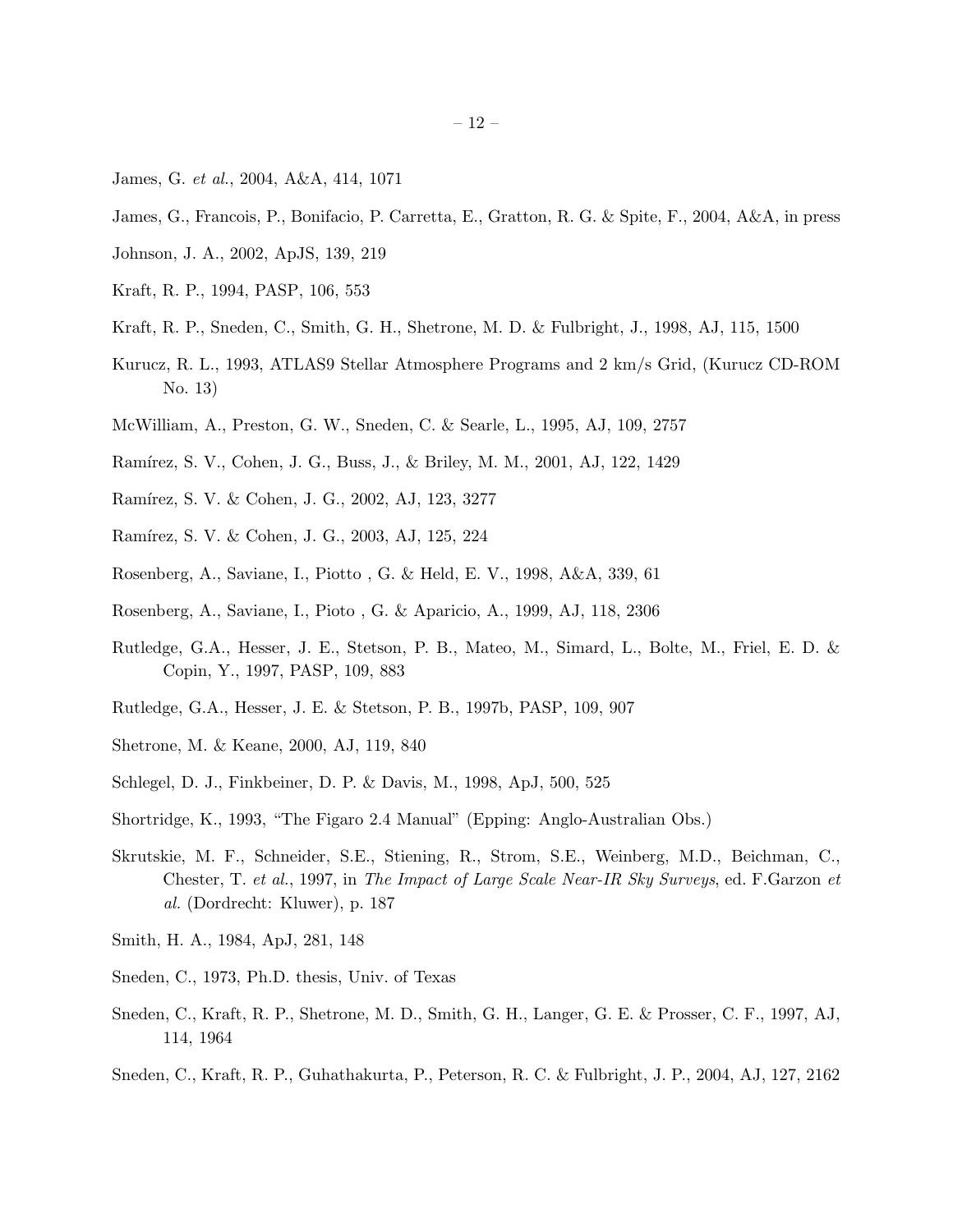- Takeda, Y., Zhao, G., Takada-Hidai, M., Chen, Y., Saito, Y. & Zhang, H. W., 2003, Chin.J.Astron.Astrophys., 3, 316
- Thevenin, F., Carbonnel, C., de Freitas Pacheco, J. A., Idiart, T. P., Jasniewsicz, G., de Lavery, P. & Plez, B., 2001, A&A, 373, 905
- Vogt, S. E. *et al.* 1994, SPIE, 2198, 362
- Yi, S., Demarque, P., Kim, Y.-C. , Lee, Y.-W., Ree, C. Lejeune, Th. & Barnes, S., 2001, ApJS, 136, 417
- Zinn, R. & West, M. J., 1984, ApJS, 55, 45

This preprint was prepared with the AAS IATEX macros v5.2.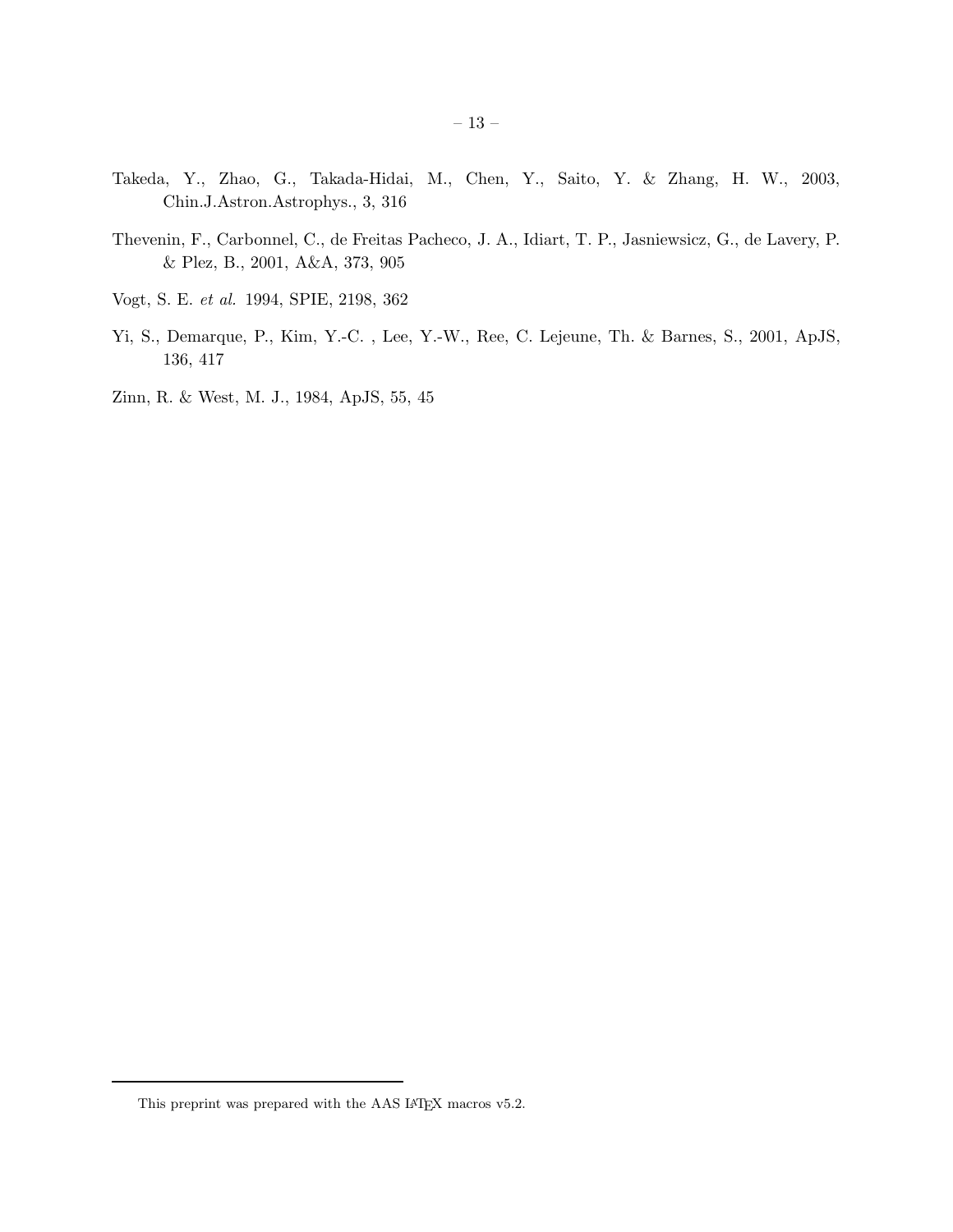Table 1. The Sample of Stars in NGC 7492

| ID <sup>a</sup> | Coords.<br>(J2000)            | $\rm V^b$<br>mag) | $\mathsf{I}^{\mathsf{b}}$<br>(mag) | Date Obs.     | Exp. Time<br>$(\mathrm{sec})$ | SNR <sup>c</sup> | $v_r$<br>$\rm (km\ s^{-1})$ |
|-----------------|-------------------------------|-------------------|------------------------------------|---------------|-------------------------------|------------------|-----------------------------|
| H, 231          | $230822.32 - 153743$          | 14.71             | 13.36                              | 20/08/2003    | 800                           | 88               | $-176.8$                    |
| T, 458          | $230825.75 - 153710$          | 15.50             | 14.41                              | 21/08/2003    | 3600                          | 92               | $-178.5$                    |
| R               | $23\;08\;29.46\; -15\;36\;32$ | 15.51             | 14.40                              | 20,21/08/2003 | 3000                          | 92               | $-175.5$                    |
| K, 950          | $23\ 08\ 20.83\ -15\ 36\ 20$  | 15.77             | 14.72                              | 22/08/2003    | 3600                          | 105              | $-176.9$                    |

<sup>a</sup>Alphabetical identifications are from Buonanno *et al.* (1987), numerical ones are from Cuffey (1961).

 $\rm ^bOur$  photometry from ANDICAM images.

<sup>c</sup>Signal to noise ratio in the continuum near 5865 Å per 4 pixel spectral resolution element.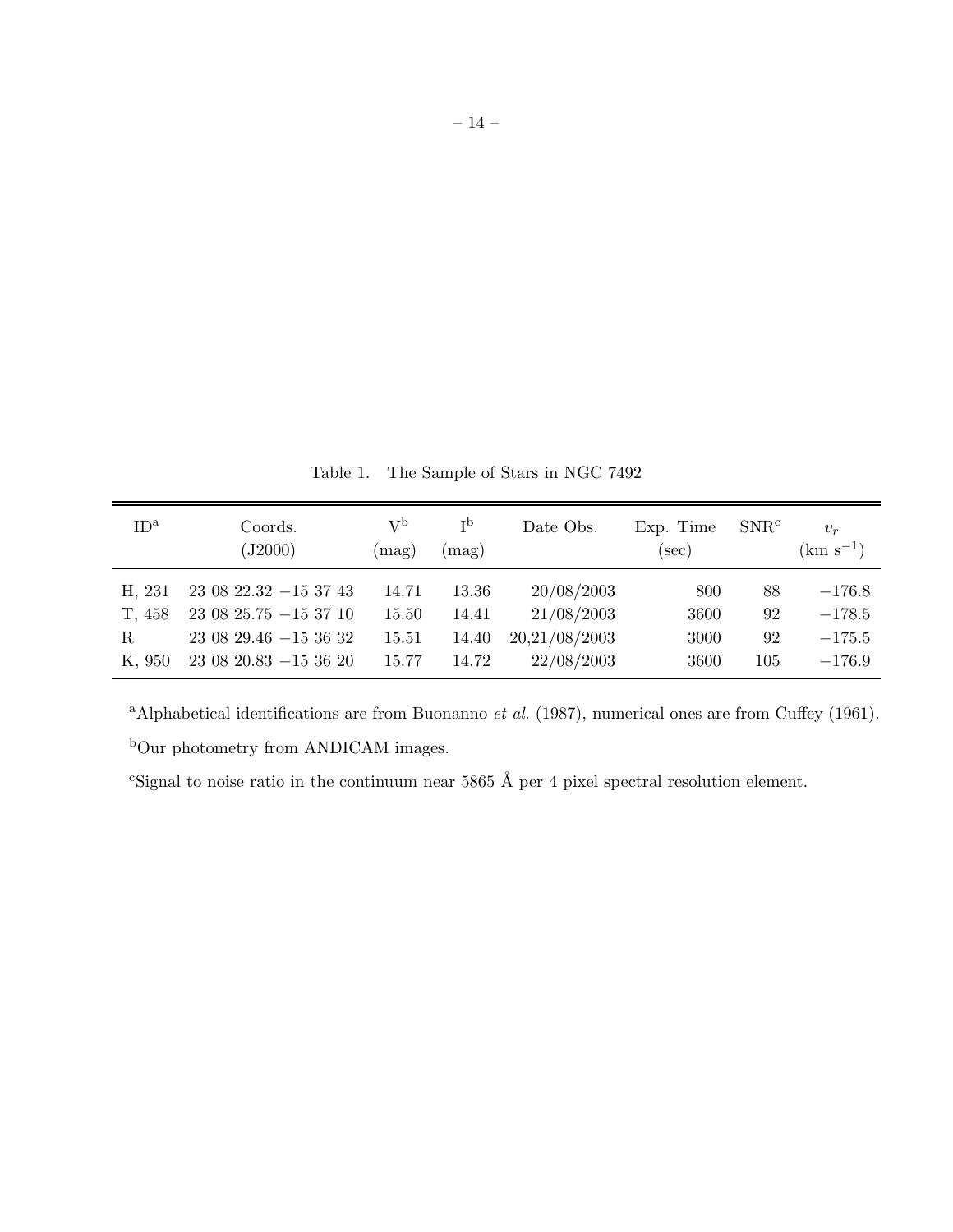| ID <sup>a</sup> | $T_{eff}$<br>(K) | $\log(g)$<br>$(\text{dex})$ | $v_t$<br>(km/s) |
|-----------------|------------------|-----------------------------|-----------------|
| H,231           | 4300             | 0.62                        | 2.0             |
| R.              | 4650             | 1.18                        | 2.0             |
| T,458           | 4715             | 1.21                        | 2.0             |
| K,950           | 4750             | 1.33                        | 2.0             |

Table 2. Stellar Parameters

a Identifications as in notes to Table 1.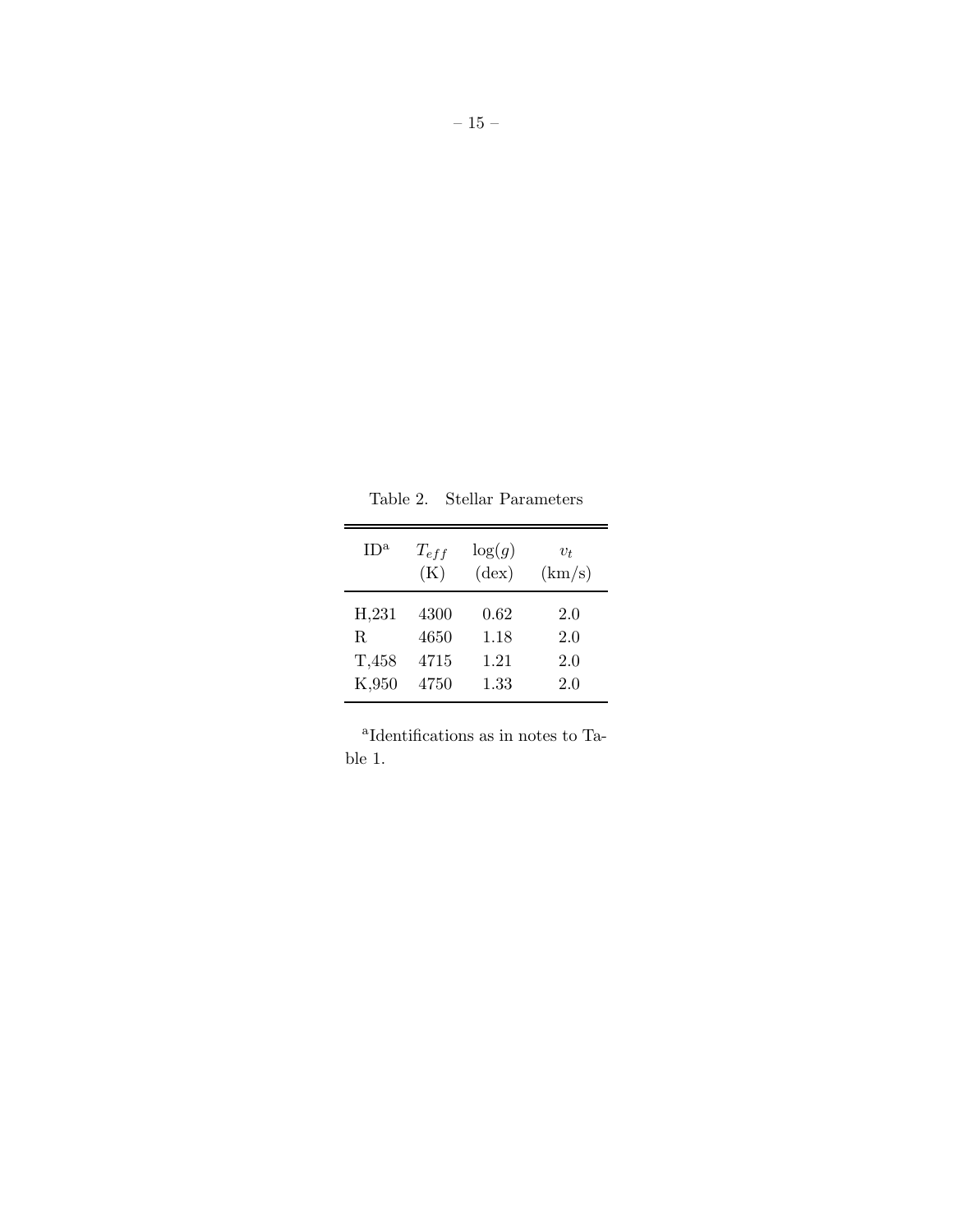| OI<br>0.00<br>30.0<br>23.5<br>13.5<br>27.3<br>6300.30<br>$-9.78$<br>OI<br>9.0<br>$\ldots$<br>8.0<br>$\ \, 9.5$<br>6363.78<br>$0.02\,$<br>$-10.30$<br>NaI<br>5682.63<br>2.10<br>$-0.70$<br>46.0<br>32.1<br>8.0<br>16.0<br>NaI<br>2.10<br>$-0.42$<br>49.6<br>15.0<br>5688.19<br>61.0<br>$28.5\,$<br>NaI<br>2.00<br>$-1.23$<br>18.5<br>$\cdots$<br>6160.75<br>$\ldots$<br>$\cdots$<br>MgI<br>4703.00<br>4.34<br>$-0.67$<br>157.2<br>126.7<br>115.8<br>136.0<br>MgI<br>170.2<br>148.0<br>133.8<br>5528.40<br>4.34<br>$-0.48$<br>145.8<br>30.0<br>Mgl<br>5711.09<br>4.34<br>$-1.67$<br>82.7<br>64.0<br>46.0<br>SiI<br>$\ldots$<br>5690.43<br>4.93<br>$-1.87$<br>27.0<br>20.0<br>23.5<br>$\rm SiI$<br>$5.08\,$<br>$-1.23$<br>42.0<br>$36.0\,$<br>$33.0\,$<br>$27.0\,$<br>5948.54<br>SiI<br>$-0.76$<br>24.0<br>20.0<br>17.0<br>6155.13<br>5.62<br>31.0<br>$\ldots$<br>SiI<br>$\ldots$<br>$\ldots$<br>6237.32<br>5.62<br>$-1.01$<br>15.0<br>CaI<br>5512.99<br>2.93<br>$-0.27$<br>56.5<br>40.0<br>23.0<br>33.7<br>$_{\rm{CaI}}$<br>2.52<br>$-0.47$<br>82.7<br>58.3<br>44.8<br>48.1<br>5581.96<br>CaI<br>2.52<br>0.44<br>133.4<br>116.7<br>95.3<br>103.0<br>5588.75<br>CaI<br>$2.52\,$<br>$-0.71$<br>80.7<br>61.1<br>46.7<br>46.9<br>5590.11<br>CaI<br>5601.28<br>2.52<br>$-0.44$<br>77.3<br>68.3<br>49.0<br>41.5<br>$\rm {CaI}$<br>24.0<br>2.52<br>$-1.03$<br>49.2<br>$\ldots$<br>22.0<br>6161.30<br>CaI<br>$\ldots$<br>145.4<br>132.0<br>6162.17<br>1.90<br>$-0.09$<br>148.0<br>CaI<br>2.52<br>$-1.05$<br>51.3<br>31.0<br>11.0<br>25.5<br>6166.44<br>CaI<br>6169.04<br>2.52<br>$-0.54$<br>72.5<br>54.5<br>35.9<br>43.0<br>CaI<br>6169.56<br>2.52<br>$-0.27$<br>93.8<br>65.6<br>46.7<br>61.2<br>$_{\rm{CaI}}$<br>$2.52\,$<br>$-0.59$<br>83.6<br>61.9<br>38.2<br>50.8<br>6471.66<br>CaI<br>6493.78<br>2.52<br>0.14<br>123.8<br>90.9<br>77.8<br>89.6<br>5526.79<br>1.77<br>0.13<br>94.7<br>88.6<br>78.2<br>82.6<br>1.51<br>$-0.50$<br>93.4<br>76.1<br>66.6<br>72.7<br>5657.90<br>5667.15<br>1.50<br>$-1.24$<br>54.0<br>41.3<br>31.0<br>32.0<br>ScII<br>$-1.12$<br>34.8<br>5669.04<br>1.50<br>60.8<br>45.0<br>44.8<br>5684.20<br>1.51<br>$-1.08$<br>77.0<br>41.0<br>36.0<br>51.0<br>1.51<br>$-1.13$<br>35.0<br>6245.64<br>56.9<br>32.2<br>34.4<br>$1.36\,$<br>$-1.48$<br>19.0<br>6604.60<br>57.2<br>34.0<br>45.0<br>TiI<br>0.85<br>0.50<br>167.7<br>111.3<br>97.5<br>120.7<br>4981.74<br>TiI<br>0.83<br>0.25<br>4999.51<br>157.4<br>113.0<br>86.3<br>106.4<br>TiI<br>5022.87<br>$\rm 0.83$<br>$-0.43$<br>107.2<br>$71.0\,$<br>41.8<br>62.3<br>0.02<br>$-1.13$<br>148.0<br>94.4<br>73.6<br>5039.96<br>75.7<br>0.02<br>$-3.01$<br>33.7<br>.<br>5426.26<br>.<br>.<br>1.44<br>$-1.39$<br>15.0<br>5471.20<br>.<br>TiI<br>5490.15<br>1.46<br>$-0.93$<br>34.7<br>2.27<br>0.05<br>41.0<br>5644.14<br>5662.16<br>2.32<br>$-0.11$<br>24.5<br>TiI<br>1.07<br>$-1.89$<br>16.4<br>5937.81<br>.<br>.<br>TiI<br>5941.75<br>1.05<br>$-1.52$<br>43.6<br>17.3<br>14.0<br>TiI<br>5953.16<br>1.89<br>$-0.33$<br>41.1<br>.<br>.<br>TiI<br>1.87<br>$-0.50$<br>29.0<br>5978.54<br>.<br>TiI<br>6258.10<br>1.44<br>$-0.35$<br>75.0<br>37.3<br>25.4<br>35.7 | Ion  | $\lambda$<br>$(\AA)$ | $\chi_{exc}$<br>(eV) | $\log gf$<br>$(\text{dex})$ | 231<br>$(m\AA)$ | $\rm R$<br>$(m\AA)$ | 950<br>$(m\AA)$ | 458<br>$(m\AA)$ |
|-----------------------------------------------------------------------------------------------------------------------------------------------------------------------------------------------------------------------------------------------------------------------------------------------------------------------------------------------------------------------------------------------------------------------------------------------------------------------------------------------------------------------------------------------------------------------------------------------------------------------------------------------------------------------------------------------------------------------------------------------------------------------------------------------------------------------------------------------------------------------------------------------------------------------------------------------------------------------------------------------------------------------------------------------------------------------------------------------------------------------------------------------------------------------------------------------------------------------------------------------------------------------------------------------------------------------------------------------------------------------------------------------------------------------------------------------------------------------------------------------------------------------------------------------------------------------------------------------------------------------------------------------------------------------------------------------------------------------------------------------------------------------------------------------------------------------------------------------------------------------------------------------------------------------------------------------------------------------------------------------------------------------------------------------------------------------------------------------------------------------------------------------------------------------------------------------------------------------------------------------------------------------------------------------------------------------------------------------------------------------------------------------------------------------------------------------------------------------------------------------------------------------------------------------------------------------------------------------------------------------------------------------------------------------------------------------------------------------------------------------------------------------------------------------------------------------------------------------------------------------------------------------------------------------------------------------------------------------------------------------------------------------------------------------------------------------------------------------------------------------|------|----------------------|----------------------|-----------------------------|-----------------|---------------------|-----------------|-----------------|
|                                                                                                                                                                                                                                                                                                                                                                                                                                                                                                                                                                                                                                                                                                                                                                                                                                                                                                                                                                                                                                                                                                                                                                                                                                                                                                                                                                                                                                                                                                                                                                                                                                                                                                                                                                                                                                                                                                                                                                                                                                                                                                                                                                                                                                                                                                                                                                                                                                                                                                                                                                                                                                                                                                                                                                                                                                                                                                                                                                                                                                                                                                                       |      |                      |                      |                             |                 |                     |                 |                 |
|                                                                                                                                                                                                                                                                                                                                                                                                                                                                                                                                                                                                                                                                                                                                                                                                                                                                                                                                                                                                                                                                                                                                                                                                                                                                                                                                                                                                                                                                                                                                                                                                                                                                                                                                                                                                                                                                                                                                                                                                                                                                                                                                                                                                                                                                                                                                                                                                                                                                                                                                                                                                                                                                                                                                                                                                                                                                                                                                                                                                                                                                                                                       |      |                      |                      |                             |                 |                     |                 |                 |
|                                                                                                                                                                                                                                                                                                                                                                                                                                                                                                                                                                                                                                                                                                                                                                                                                                                                                                                                                                                                                                                                                                                                                                                                                                                                                                                                                                                                                                                                                                                                                                                                                                                                                                                                                                                                                                                                                                                                                                                                                                                                                                                                                                                                                                                                                                                                                                                                                                                                                                                                                                                                                                                                                                                                                                                                                                                                                                                                                                                                                                                                                                                       |      |                      |                      |                             |                 |                     |                 |                 |
|                                                                                                                                                                                                                                                                                                                                                                                                                                                                                                                                                                                                                                                                                                                                                                                                                                                                                                                                                                                                                                                                                                                                                                                                                                                                                                                                                                                                                                                                                                                                                                                                                                                                                                                                                                                                                                                                                                                                                                                                                                                                                                                                                                                                                                                                                                                                                                                                                                                                                                                                                                                                                                                                                                                                                                                                                                                                                                                                                                                                                                                                                                                       |      |                      |                      |                             |                 |                     |                 |                 |
|                                                                                                                                                                                                                                                                                                                                                                                                                                                                                                                                                                                                                                                                                                                                                                                                                                                                                                                                                                                                                                                                                                                                                                                                                                                                                                                                                                                                                                                                                                                                                                                                                                                                                                                                                                                                                                                                                                                                                                                                                                                                                                                                                                                                                                                                                                                                                                                                                                                                                                                                                                                                                                                                                                                                                                                                                                                                                                                                                                                                                                                                                                                       |      |                      |                      |                             |                 |                     |                 |                 |
|                                                                                                                                                                                                                                                                                                                                                                                                                                                                                                                                                                                                                                                                                                                                                                                                                                                                                                                                                                                                                                                                                                                                                                                                                                                                                                                                                                                                                                                                                                                                                                                                                                                                                                                                                                                                                                                                                                                                                                                                                                                                                                                                                                                                                                                                                                                                                                                                                                                                                                                                                                                                                                                                                                                                                                                                                                                                                                                                                                                                                                                                                                                       |      |                      |                      |                             |                 |                     |                 |                 |
|                                                                                                                                                                                                                                                                                                                                                                                                                                                                                                                                                                                                                                                                                                                                                                                                                                                                                                                                                                                                                                                                                                                                                                                                                                                                                                                                                                                                                                                                                                                                                                                                                                                                                                                                                                                                                                                                                                                                                                                                                                                                                                                                                                                                                                                                                                                                                                                                                                                                                                                                                                                                                                                                                                                                                                                                                                                                                                                                                                                                                                                                                                                       |      |                      |                      |                             |                 |                     |                 |                 |
|                                                                                                                                                                                                                                                                                                                                                                                                                                                                                                                                                                                                                                                                                                                                                                                                                                                                                                                                                                                                                                                                                                                                                                                                                                                                                                                                                                                                                                                                                                                                                                                                                                                                                                                                                                                                                                                                                                                                                                                                                                                                                                                                                                                                                                                                                                                                                                                                                                                                                                                                                                                                                                                                                                                                                                                                                                                                                                                                                                                                                                                                                                                       |      |                      |                      |                             |                 |                     |                 |                 |
|                                                                                                                                                                                                                                                                                                                                                                                                                                                                                                                                                                                                                                                                                                                                                                                                                                                                                                                                                                                                                                                                                                                                                                                                                                                                                                                                                                                                                                                                                                                                                                                                                                                                                                                                                                                                                                                                                                                                                                                                                                                                                                                                                                                                                                                                                                                                                                                                                                                                                                                                                                                                                                                                                                                                                                                                                                                                                                                                                                                                                                                                                                                       |      |                      |                      |                             |                 |                     |                 |                 |
|                                                                                                                                                                                                                                                                                                                                                                                                                                                                                                                                                                                                                                                                                                                                                                                                                                                                                                                                                                                                                                                                                                                                                                                                                                                                                                                                                                                                                                                                                                                                                                                                                                                                                                                                                                                                                                                                                                                                                                                                                                                                                                                                                                                                                                                                                                                                                                                                                                                                                                                                                                                                                                                                                                                                                                                                                                                                                                                                                                                                                                                                                                                       |      |                      |                      |                             |                 |                     |                 |                 |
|                                                                                                                                                                                                                                                                                                                                                                                                                                                                                                                                                                                                                                                                                                                                                                                                                                                                                                                                                                                                                                                                                                                                                                                                                                                                                                                                                                                                                                                                                                                                                                                                                                                                                                                                                                                                                                                                                                                                                                                                                                                                                                                                                                                                                                                                                                                                                                                                                                                                                                                                                                                                                                                                                                                                                                                                                                                                                                                                                                                                                                                                                                                       |      |                      |                      |                             |                 |                     |                 |                 |
|                                                                                                                                                                                                                                                                                                                                                                                                                                                                                                                                                                                                                                                                                                                                                                                                                                                                                                                                                                                                                                                                                                                                                                                                                                                                                                                                                                                                                                                                                                                                                                                                                                                                                                                                                                                                                                                                                                                                                                                                                                                                                                                                                                                                                                                                                                                                                                                                                                                                                                                                                                                                                                                                                                                                                                                                                                                                                                                                                                                                                                                                                                                       |      |                      |                      |                             |                 |                     |                 |                 |
|                                                                                                                                                                                                                                                                                                                                                                                                                                                                                                                                                                                                                                                                                                                                                                                                                                                                                                                                                                                                                                                                                                                                                                                                                                                                                                                                                                                                                                                                                                                                                                                                                                                                                                                                                                                                                                                                                                                                                                                                                                                                                                                                                                                                                                                                                                                                                                                                                                                                                                                                                                                                                                                                                                                                                                                                                                                                                                                                                                                                                                                                                                                       |      |                      |                      |                             |                 |                     |                 |                 |
|                                                                                                                                                                                                                                                                                                                                                                                                                                                                                                                                                                                                                                                                                                                                                                                                                                                                                                                                                                                                                                                                                                                                                                                                                                                                                                                                                                                                                                                                                                                                                                                                                                                                                                                                                                                                                                                                                                                                                                                                                                                                                                                                                                                                                                                                                                                                                                                                                                                                                                                                                                                                                                                                                                                                                                                                                                                                                                                                                                                                                                                                                                                       |      |                      |                      |                             |                 |                     |                 |                 |
|                                                                                                                                                                                                                                                                                                                                                                                                                                                                                                                                                                                                                                                                                                                                                                                                                                                                                                                                                                                                                                                                                                                                                                                                                                                                                                                                                                                                                                                                                                                                                                                                                                                                                                                                                                                                                                                                                                                                                                                                                                                                                                                                                                                                                                                                                                                                                                                                                                                                                                                                                                                                                                                                                                                                                                                                                                                                                                                                                                                                                                                                                                                       |      |                      |                      |                             |                 |                     |                 |                 |
|                                                                                                                                                                                                                                                                                                                                                                                                                                                                                                                                                                                                                                                                                                                                                                                                                                                                                                                                                                                                                                                                                                                                                                                                                                                                                                                                                                                                                                                                                                                                                                                                                                                                                                                                                                                                                                                                                                                                                                                                                                                                                                                                                                                                                                                                                                                                                                                                                                                                                                                                                                                                                                                                                                                                                                                                                                                                                                                                                                                                                                                                                                                       |      |                      |                      |                             |                 |                     |                 |                 |
|                                                                                                                                                                                                                                                                                                                                                                                                                                                                                                                                                                                                                                                                                                                                                                                                                                                                                                                                                                                                                                                                                                                                                                                                                                                                                                                                                                                                                                                                                                                                                                                                                                                                                                                                                                                                                                                                                                                                                                                                                                                                                                                                                                                                                                                                                                                                                                                                                                                                                                                                                                                                                                                                                                                                                                                                                                                                                                                                                                                                                                                                                                                       |      |                      |                      |                             |                 |                     |                 |                 |
|                                                                                                                                                                                                                                                                                                                                                                                                                                                                                                                                                                                                                                                                                                                                                                                                                                                                                                                                                                                                                                                                                                                                                                                                                                                                                                                                                                                                                                                                                                                                                                                                                                                                                                                                                                                                                                                                                                                                                                                                                                                                                                                                                                                                                                                                                                                                                                                                                                                                                                                                                                                                                                                                                                                                                                                                                                                                                                                                                                                                                                                                                                                       |      |                      |                      |                             |                 |                     |                 |                 |
|                                                                                                                                                                                                                                                                                                                                                                                                                                                                                                                                                                                                                                                                                                                                                                                                                                                                                                                                                                                                                                                                                                                                                                                                                                                                                                                                                                                                                                                                                                                                                                                                                                                                                                                                                                                                                                                                                                                                                                                                                                                                                                                                                                                                                                                                                                                                                                                                                                                                                                                                                                                                                                                                                                                                                                                                                                                                                                                                                                                                                                                                                                                       |      |                      |                      |                             |                 |                     |                 |                 |
|                                                                                                                                                                                                                                                                                                                                                                                                                                                                                                                                                                                                                                                                                                                                                                                                                                                                                                                                                                                                                                                                                                                                                                                                                                                                                                                                                                                                                                                                                                                                                                                                                                                                                                                                                                                                                                                                                                                                                                                                                                                                                                                                                                                                                                                                                                                                                                                                                                                                                                                                                                                                                                                                                                                                                                                                                                                                                                                                                                                                                                                                                                                       |      |                      |                      |                             |                 |                     |                 |                 |
|                                                                                                                                                                                                                                                                                                                                                                                                                                                                                                                                                                                                                                                                                                                                                                                                                                                                                                                                                                                                                                                                                                                                                                                                                                                                                                                                                                                                                                                                                                                                                                                                                                                                                                                                                                                                                                                                                                                                                                                                                                                                                                                                                                                                                                                                                                                                                                                                                                                                                                                                                                                                                                                                                                                                                                                                                                                                                                                                                                                                                                                                                                                       |      |                      |                      |                             |                 |                     |                 |                 |
|                                                                                                                                                                                                                                                                                                                                                                                                                                                                                                                                                                                                                                                                                                                                                                                                                                                                                                                                                                                                                                                                                                                                                                                                                                                                                                                                                                                                                                                                                                                                                                                                                                                                                                                                                                                                                                                                                                                                                                                                                                                                                                                                                                                                                                                                                                                                                                                                                                                                                                                                                                                                                                                                                                                                                                                                                                                                                                                                                                                                                                                                                                                       |      |                      |                      |                             |                 |                     |                 |                 |
|                                                                                                                                                                                                                                                                                                                                                                                                                                                                                                                                                                                                                                                                                                                                                                                                                                                                                                                                                                                                                                                                                                                                                                                                                                                                                                                                                                                                                                                                                                                                                                                                                                                                                                                                                                                                                                                                                                                                                                                                                                                                                                                                                                                                                                                                                                                                                                                                                                                                                                                                                                                                                                                                                                                                                                                                                                                                                                                                                                                                                                                                                                                       |      |                      |                      |                             |                 |                     |                 |                 |
|                                                                                                                                                                                                                                                                                                                                                                                                                                                                                                                                                                                                                                                                                                                                                                                                                                                                                                                                                                                                                                                                                                                                                                                                                                                                                                                                                                                                                                                                                                                                                                                                                                                                                                                                                                                                                                                                                                                                                                                                                                                                                                                                                                                                                                                                                                                                                                                                                                                                                                                                                                                                                                                                                                                                                                                                                                                                                                                                                                                                                                                                                                                       |      |                      |                      |                             |                 |                     |                 |                 |
|                                                                                                                                                                                                                                                                                                                                                                                                                                                                                                                                                                                                                                                                                                                                                                                                                                                                                                                                                                                                                                                                                                                                                                                                                                                                                                                                                                                                                                                                                                                                                                                                                                                                                                                                                                                                                                                                                                                                                                                                                                                                                                                                                                                                                                                                                                                                                                                                                                                                                                                                                                                                                                                                                                                                                                                                                                                                                                                                                                                                                                                                                                                       | ScII |                      |                      |                             |                 |                     |                 |                 |
|                                                                                                                                                                                                                                                                                                                                                                                                                                                                                                                                                                                                                                                                                                                                                                                                                                                                                                                                                                                                                                                                                                                                                                                                                                                                                                                                                                                                                                                                                                                                                                                                                                                                                                                                                                                                                                                                                                                                                                                                                                                                                                                                                                                                                                                                                                                                                                                                                                                                                                                                                                                                                                                                                                                                                                                                                                                                                                                                                                                                                                                                                                                       | ScII |                      |                      |                             |                 |                     |                 |                 |
|                                                                                                                                                                                                                                                                                                                                                                                                                                                                                                                                                                                                                                                                                                                                                                                                                                                                                                                                                                                                                                                                                                                                                                                                                                                                                                                                                                                                                                                                                                                                                                                                                                                                                                                                                                                                                                                                                                                                                                                                                                                                                                                                                                                                                                                                                                                                                                                                                                                                                                                                                                                                                                                                                                                                                                                                                                                                                                                                                                                                                                                                                                                       | ScII |                      |                      |                             |                 |                     |                 |                 |
|                                                                                                                                                                                                                                                                                                                                                                                                                                                                                                                                                                                                                                                                                                                                                                                                                                                                                                                                                                                                                                                                                                                                                                                                                                                                                                                                                                                                                                                                                                                                                                                                                                                                                                                                                                                                                                                                                                                                                                                                                                                                                                                                                                                                                                                                                                                                                                                                                                                                                                                                                                                                                                                                                                                                                                                                                                                                                                                                                                                                                                                                                                                       |      |                      |                      |                             |                 |                     |                 |                 |
|                                                                                                                                                                                                                                                                                                                                                                                                                                                                                                                                                                                                                                                                                                                                                                                                                                                                                                                                                                                                                                                                                                                                                                                                                                                                                                                                                                                                                                                                                                                                                                                                                                                                                                                                                                                                                                                                                                                                                                                                                                                                                                                                                                                                                                                                                                                                                                                                                                                                                                                                                                                                                                                                                                                                                                                                                                                                                                                                                                                                                                                                                                                       | ScII |                      |                      |                             |                 |                     |                 |                 |
|                                                                                                                                                                                                                                                                                                                                                                                                                                                                                                                                                                                                                                                                                                                                                                                                                                                                                                                                                                                                                                                                                                                                                                                                                                                                                                                                                                                                                                                                                                                                                                                                                                                                                                                                                                                                                                                                                                                                                                                                                                                                                                                                                                                                                                                                                                                                                                                                                                                                                                                                                                                                                                                                                                                                                                                                                                                                                                                                                                                                                                                                                                                       | ScII |                      |                      |                             |                 |                     |                 |                 |
|                                                                                                                                                                                                                                                                                                                                                                                                                                                                                                                                                                                                                                                                                                                                                                                                                                                                                                                                                                                                                                                                                                                                                                                                                                                                                                                                                                                                                                                                                                                                                                                                                                                                                                                                                                                                                                                                                                                                                                                                                                                                                                                                                                                                                                                                                                                                                                                                                                                                                                                                                                                                                                                                                                                                                                                                                                                                                                                                                                                                                                                                                                                       | ScII |                      |                      |                             |                 |                     |                 |                 |
|                                                                                                                                                                                                                                                                                                                                                                                                                                                                                                                                                                                                                                                                                                                                                                                                                                                                                                                                                                                                                                                                                                                                                                                                                                                                                                                                                                                                                                                                                                                                                                                                                                                                                                                                                                                                                                                                                                                                                                                                                                                                                                                                                                                                                                                                                                                                                                                                                                                                                                                                                                                                                                                                                                                                                                                                                                                                                                                                                                                                                                                                                                                       |      |                      |                      |                             |                 |                     |                 |                 |
|                                                                                                                                                                                                                                                                                                                                                                                                                                                                                                                                                                                                                                                                                                                                                                                                                                                                                                                                                                                                                                                                                                                                                                                                                                                                                                                                                                                                                                                                                                                                                                                                                                                                                                                                                                                                                                                                                                                                                                                                                                                                                                                                                                                                                                                                                                                                                                                                                                                                                                                                                                                                                                                                                                                                                                                                                                                                                                                                                                                                                                                                                                                       |      |                      |                      |                             |                 |                     |                 |                 |
|                                                                                                                                                                                                                                                                                                                                                                                                                                                                                                                                                                                                                                                                                                                                                                                                                                                                                                                                                                                                                                                                                                                                                                                                                                                                                                                                                                                                                                                                                                                                                                                                                                                                                                                                                                                                                                                                                                                                                                                                                                                                                                                                                                                                                                                                                                                                                                                                                                                                                                                                                                                                                                                                                                                                                                                                                                                                                                                                                                                                                                                                                                                       |      |                      |                      |                             |                 |                     |                 |                 |
|                                                                                                                                                                                                                                                                                                                                                                                                                                                                                                                                                                                                                                                                                                                                                                                                                                                                                                                                                                                                                                                                                                                                                                                                                                                                                                                                                                                                                                                                                                                                                                                                                                                                                                                                                                                                                                                                                                                                                                                                                                                                                                                                                                                                                                                                                                                                                                                                                                                                                                                                                                                                                                                                                                                                                                                                                                                                                                                                                                                                                                                                                                                       | TiI  |                      |                      |                             |                 |                     |                 |                 |
|                                                                                                                                                                                                                                                                                                                                                                                                                                                                                                                                                                                                                                                                                                                                                                                                                                                                                                                                                                                                                                                                                                                                                                                                                                                                                                                                                                                                                                                                                                                                                                                                                                                                                                                                                                                                                                                                                                                                                                                                                                                                                                                                                                                                                                                                                                                                                                                                                                                                                                                                                                                                                                                                                                                                                                                                                                                                                                                                                                                                                                                                                                                       | TiI  |                      |                      |                             |                 |                     |                 |                 |
|                                                                                                                                                                                                                                                                                                                                                                                                                                                                                                                                                                                                                                                                                                                                                                                                                                                                                                                                                                                                                                                                                                                                                                                                                                                                                                                                                                                                                                                                                                                                                                                                                                                                                                                                                                                                                                                                                                                                                                                                                                                                                                                                                                                                                                                                                                                                                                                                                                                                                                                                                                                                                                                                                                                                                                                                                                                                                                                                                                                                                                                                                                                       | TiI  |                      |                      |                             |                 |                     |                 |                 |
|                                                                                                                                                                                                                                                                                                                                                                                                                                                                                                                                                                                                                                                                                                                                                                                                                                                                                                                                                                                                                                                                                                                                                                                                                                                                                                                                                                                                                                                                                                                                                                                                                                                                                                                                                                                                                                                                                                                                                                                                                                                                                                                                                                                                                                                                                                                                                                                                                                                                                                                                                                                                                                                                                                                                                                                                                                                                                                                                                                                                                                                                                                                       |      |                      |                      |                             |                 |                     |                 |                 |
|                                                                                                                                                                                                                                                                                                                                                                                                                                                                                                                                                                                                                                                                                                                                                                                                                                                                                                                                                                                                                                                                                                                                                                                                                                                                                                                                                                                                                                                                                                                                                                                                                                                                                                                                                                                                                                                                                                                                                                                                                                                                                                                                                                                                                                                                                                                                                                                                                                                                                                                                                                                                                                                                                                                                                                                                                                                                                                                                                                                                                                                                                                                       | TiI  |                      |                      |                             |                 |                     |                 |                 |
|                                                                                                                                                                                                                                                                                                                                                                                                                                                                                                                                                                                                                                                                                                                                                                                                                                                                                                                                                                                                                                                                                                                                                                                                                                                                                                                                                                                                                                                                                                                                                                                                                                                                                                                                                                                                                                                                                                                                                                                                                                                                                                                                                                                                                                                                                                                                                                                                                                                                                                                                                                                                                                                                                                                                                                                                                                                                                                                                                                                                                                                                                                                       | TiI  |                      |                      |                             |                 |                     |                 |                 |
|                                                                                                                                                                                                                                                                                                                                                                                                                                                                                                                                                                                                                                                                                                                                                                                                                                                                                                                                                                                                                                                                                                                                                                                                                                                                                                                                                                                                                                                                                                                                                                                                                                                                                                                                                                                                                                                                                                                                                                                                                                                                                                                                                                                                                                                                                                                                                                                                                                                                                                                                                                                                                                                                                                                                                                                                                                                                                                                                                                                                                                                                                                                       |      |                      |                      |                             |                 |                     |                 |                 |
|                                                                                                                                                                                                                                                                                                                                                                                                                                                                                                                                                                                                                                                                                                                                                                                                                                                                                                                                                                                                                                                                                                                                                                                                                                                                                                                                                                                                                                                                                                                                                                                                                                                                                                                                                                                                                                                                                                                                                                                                                                                                                                                                                                                                                                                                                                                                                                                                                                                                                                                                                                                                                                                                                                                                                                                                                                                                                                                                                                                                                                                                                                                       |      |                      |                      |                             |                 |                     |                 |                 |
|                                                                                                                                                                                                                                                                                                                                                                                                                                                                                                                                                                                                                                                                                                                                                                                                                                                                                                                                                                                                                                                                                                                                                                                                                                                                                                                                                                                                                                                                                                                                                                                                                                                                                                                                                                                                                                                                                                                                                                                                                                                                                                                                                                                                                                                                                                                                                                                                                                                                                                                                                                                                                                                                                                                                                                                                                                                                                                                                                                                                                                                                                                                       |      |                      |                      |                             |                 |                     |                 |                 |
|                                                                                                                                                                                                                                                                                                                                                                                                                                                                                                                                                                                                                                                                                                                                                                                                                                                                                                                                                                                                                                                                                                                                                                                                                                                                                                                                                                                                                                                                                                                                                                                                                                                                                                                                                                                                                                                                                                                                                                                                                                                                                                                                                                                                                                                                                                                                                                                                                                                                                                                                                                                                                                                                                                                                                                                                                                                                                                                                                                                                                                                                                                                       |      |                      |                      |                             |                 |                     |                 |                 |
|                                                                                                                                                                                                                                                                                                                                                                                                                                                                                                                                                                                                                                                                                                                                                                                                                                                                                                                                                                                                                                                                                                                                                                                                                                                                                                                                                                                                                                                                                                                                                                                                                                                                                                                                                                                                                                                                                                                                                                                                                                                                                                                                                                                                                                                                                                                                                                                                                                                                                                                                                                                                                                                                                                                                                                                                                                                                                                                                                                                                                                                                                                                       |      |                      |                      |                             |                 |                     |                 |                 |

Table 3. Equivalent Widths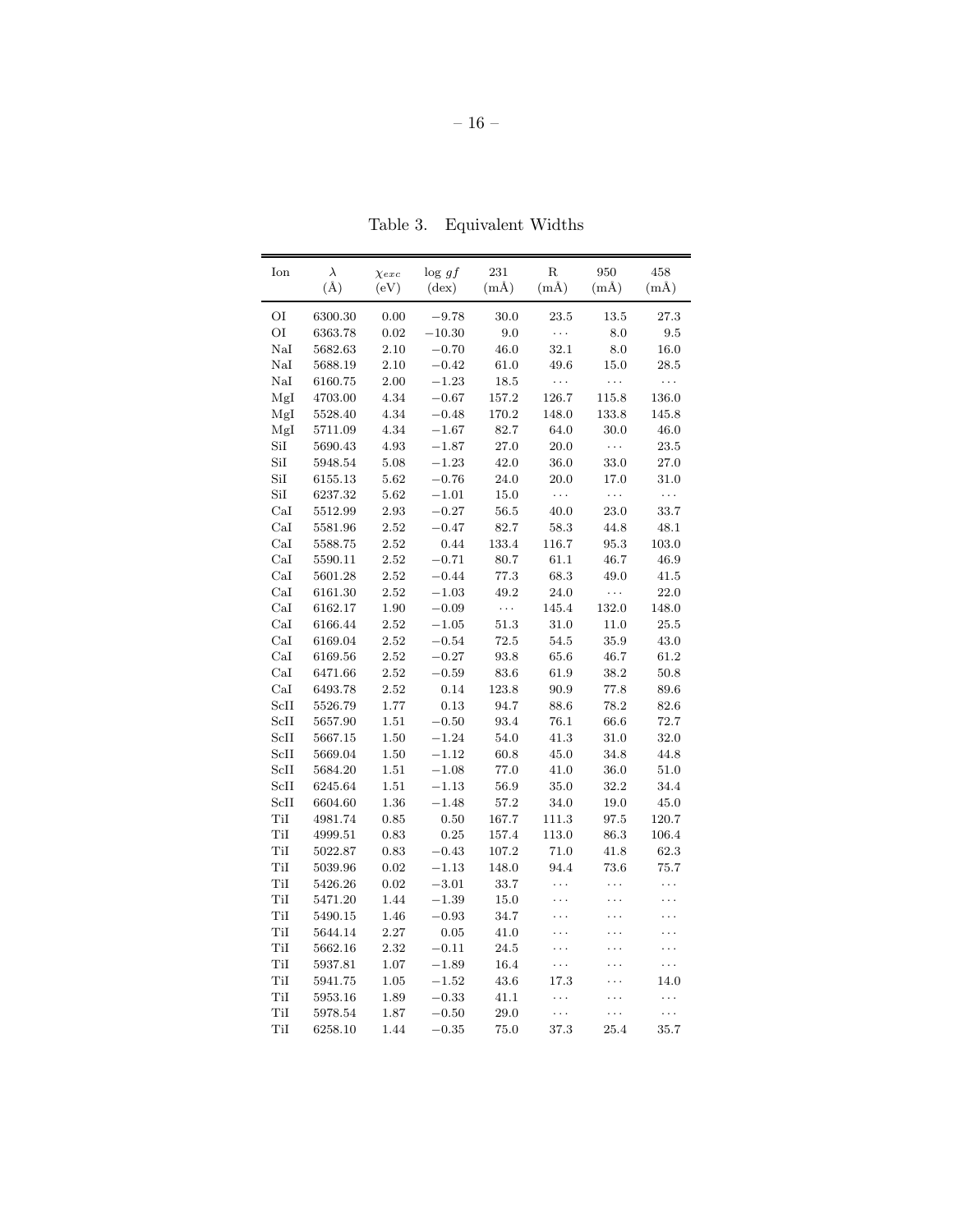| Ion  | $\lambda$ | $\chi_{exc}$ | $\log gf$      | 231      | R        | 950      | 458      |
|------|-----------|--------------|----------------|----------|----------|----------|----------|
|      | $(\AA)$   | (eV)         | $(\text{dex})$ | $(m\AA)$ | $(m\AA)$ | $(m\AA)$ | $(m\AA)$ |
| TiI  | 6261.10   | 1.43         | $-0.48$        | 72.2     | 36.5     | 18.0     | 28.7     |
| TiI  | 6303.76   | 1.44         | $-1.57$        | 9.0      | .        | .        | .        |
| TiI  | 6312.22   | 1.46         | $-1.55$        | 9.5      | .        | .        | .        |
| TiI  | 6743.12   | 0.90         | $-1.63$        | 45.8     | .        | .        | .        |
| TiII | 4657.20   | 1.24         | $-2.32$        | 84.0     | 97.0     | 59.3     | 83.9     |
| TiII | 4708.67   | 1.24         | $-2.37$        | 96.8     | 81.8     | 71.1     | 87.7     |
| TiII | 4865.62   | 1.12         | $-2.81$        | 75.0     | 84.0     | 52.7     | 64.1     |
| TiII | 5185.91   | 1.89         | $-1.46$        | 98.0     | 85.9     | 74.8     | 81.9     |
| TiII | 5336.79   | 1.58         | $-1.63$        | 121.0    | 105.0    | 93.2     | 105.4    |
| VI   | 5670.85   | 1.08         | $-0.43$        | 35.0     | .        | .        | .        |
| VI   | 5703.57   | 1.05         | $-0.21$        | 34.3     | .        | .        | .        |
| VI   | 6081.44   | 1.05         | $-0.58$        | 29.8     | .        | .        | .        |
| VI   | 6090.22   | 1.08         | $-0.06$        | 41.7     | .        | .        | .        |
| VI   | 6199.20   | 0.29         | $-1.28$        | 32.0     | .        | .        | .        |
| VI   | 6251.82   | 0.29         | $-1.34$        | 35.4     | .        | .        | .        |
| VI   | 6274.64   | 0.27         | $-1.67$        | 21.8     | .        | .        | .        |
| VI   | 6285.14   | 0.28         | $-1.51$        | 46.2     | .        | .        | .        |
| CrI  | 5345.81   | 1.00         | $-0.97$        | 134.1    | 104.3    | 75.4     | 85.6     |
| CrI  | 5348.33   | 1.00         | $-1.29$        | 115.8    | 74.5     | 54.7     | 63.9     |
| CrI  | 5409.80   | 1.03         | $-0.71$        | 169.5    | 126.0    | 88.8     | 106.9    |
| CrI  | 5787.96   | 3.32         | $-0.08$        | 12.0     | $\cdots$ | $\ldots$ | .        |
| MnI  | 4754.04   | 2.28         | $-0.09$        | 107.2    | 74.2     | 49.8     | 62.2     |
| MnI  | 4783.42   | 2.30         | 0.04           | 121.2    | 95.0     | 69.2     | 72.9     |
| MnI  | 4823.51   | 2.32         | 0.14           | 116.5    | 75.0     | 67.5     | 78.0     |
| MnI  | 5537.74   | 2.19         | $-2.02$        | 28.0     | .        | .        | .        |
| FeI  | 4788.77   | 3.24         | $-1.81$        | 49.5     | .        | .        | $\cdots$ |
| FeI  | 4891.50   | 2.85         | $-0.11$        | 170.7    | 144.8    | 137.7    | 142.3    |
| FeI  | 4919.00   | 2.86         | $-0.34$        | 168.5    | 141.0    | 117.4    | 141.4    |
| FeI  | 5083.34   | 0.96         | $-2.96$        | 165.2    | 131.2    | 112.3    | 126.2    |
| FeI  | 5166.28   | 0.00         | $-4.20\,$      | $\ldots$ | 141.4    | 118.9    | 139.7    |
| FeI  | 5194.95   | 1.56         | $-2.09$        | 174.6    | 130.3    | 121.0    | 129.1    |
| FeI  | 5232.95   | 2.94         | $-0.10$        | 172.0    | 139.0    | 129.6    | 139.5    |
| FeI  | 5324.19   | 3.21         | $-0.10$        | 160.4    | 135.8    | 117.7    | 125.8    |
| FeI  | 5393.18   | 3.24         | $-0.72$        | 114.4    | 93.0     | 81.8     | 86.1     |
| FeI  | 5410.92   | 4.47         | 0.40           | 87.1     | 73.4     | 56.0     | 68.3     |
| FeI  | 5415.21   | 4.39         | 0.64           | 105.0    | 91.0     | 66.4     | 86.9     |
| FeI  | 5424.08   | 4.32         | 0.51           | 114.7    | 87.8     | 83.1     | 99.2     |
| FeI  | 5445.05   | 4.39         | $-0.03$        | 79.3     | 70.0     | 47.0     | 67.2     |
| FeI  | 5473.90   | 4.15         | $-0.69$        | 42.2     | 43.9     | $20.0\,$ | 24.5     |
| FeI  | 5493.50   | 4.10         | $-1.68$        | 15.9     | .        | .        | .        |
| FeI  | 5497.52   | 1.01         | $-2.83$        | .        | 147.7    | 134.3    | 143.9    |
| FeI  | 5501.46   | 0.96         | $-3.05$        | .        | 138.6    | 118.5    | 136.5    |
| FeI  | 5506.79   | 0.99         | $-2.79$        | .        | 146.2    | 130.0    | 142.4    |
| FeI  | 5525.55   | 4.23         | $-1.08$        | 21.0     | $\cdots$ | .        | 13.5     |
| FeI  | 5554.88   | 4.55         | $-0.35$        | 33.9     | 35.0     | 22.0     | 25.6     |

Table 3—Continued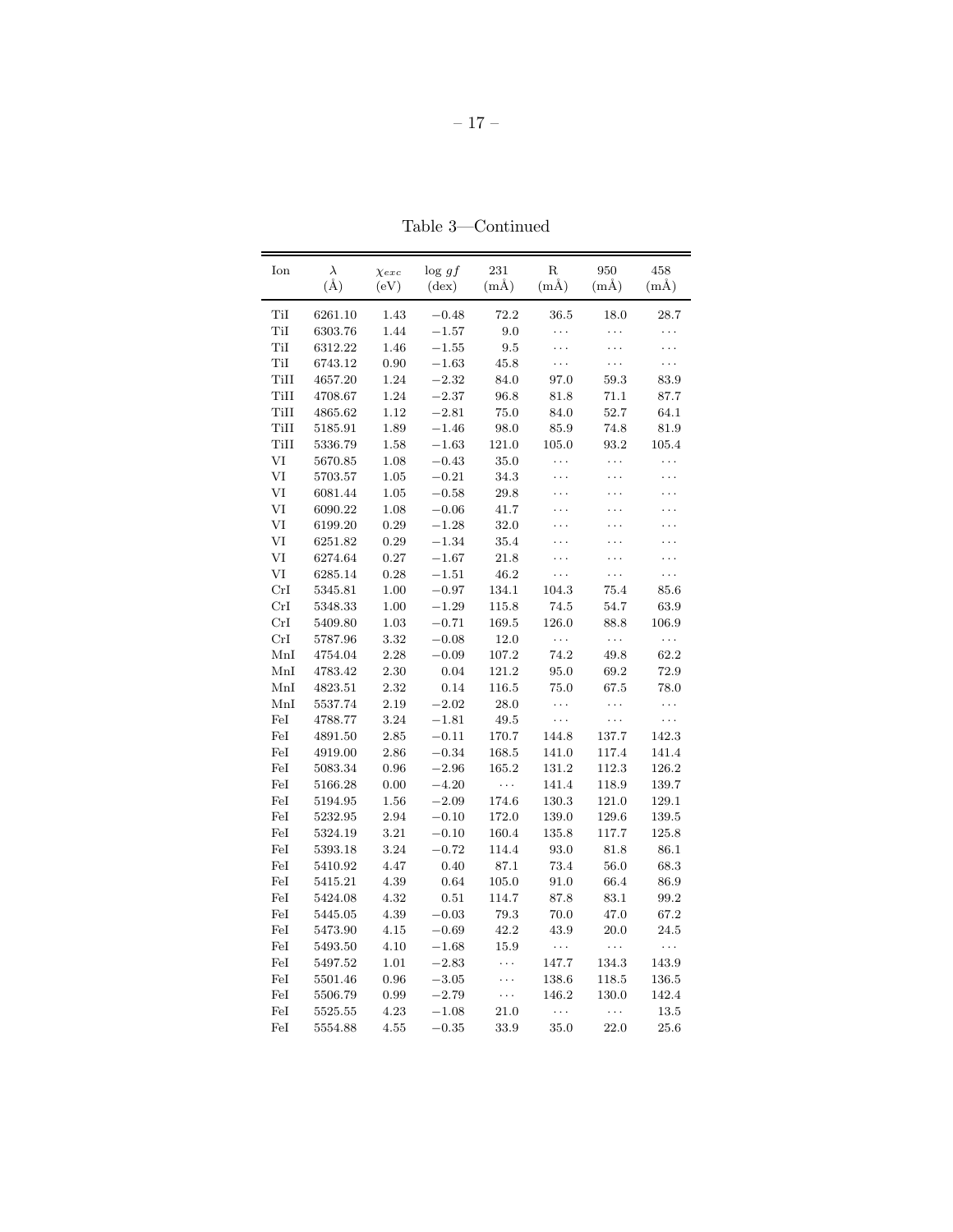| Ion | $\lambda$ | $\chi_{exc}$ | $\log gf$      | 231      | $_{\rm R}$ | 950      | 458      |
|-----|-----------|--------------|----------------|----------|------------|----------|----------|
|     | $(\AA)$   | (eV)         | $(\text{dex})$ | $(m\AA)$ | $(m\AA)$   | $(m\AA)$ | $(m\AA)$ |
| FeI | 5567.39   | 2.61         | $-2.67$        | 64.8     | 39.0       | .        | 31.2     |
| FeI | 5569.62   | 3.42         | $-0.49$        | 123.0    | 92.0       | 81.1     | 91.2     |
| FeI | 5572.84   | 3.40         | $-0.28$        | 146.1    | 108.6      | 100.1    | 104.3    |
| FeI | 5576.09   | 3.43         | $-0.92$        | 109.1    | 83.5       | 63.7     | 72.3     |
| FeI | 5586.76   | 3.37         | $-0.14$        | 144.8    | 117.7      | 105.1    | 114.1    |
| FeI | 5641.44   | 4.26         | $-1.08$        | 30.0     | $\ldots$   | $\ldots$ | $\ldots$ |
| FeI | 5662.52   | 4.18         | $-0.57$        | 65.0     | 48.5       | 37.2     | 39.8     |
| FeI | 5679.02   | 4.65         | $-0.82$        | 25.0     | $\ldots$   | .        | $\ldots$ |
| FeI | 5701.54   | 2.56         | $-2.14$        | 106.0    | 76.3       | 46.9     | 66.7     |
| FeI | 5705.98   | 4.61         | $-0.49$        | 25.5     | .          | .        | 29.0     |
| FeI | 5752.04   | 4.55         | $-0.94$        | 19.2     | $\cdots$   | .        | $\ldots$ |
| FeI | 5753.12   | 4.26         | $-0.69$        | 52.5     | 38.9       | 30.0     | 30.4     |
| FeI | 5762.99   | 4.21         | $-0.41$        | 70.2     | 44.9       | 36.5     | 48.0     |
| FeI | 5775.06   | 4.22         | $-1.30$        | 22.6     | .          | .        | $\ldots$ |
| FeI | 5778.46   | 2.59         | $-3.43$        | 19.6     | .          | .        | .        |
| FeI | 5806.72   | 4.61         | $-0.95$        | 11.0     | .          | .        | .        |
| FeI | 5859.60   | 4.55         | $-0.55$        | 34.0     | 22.0       | 15.6     | 17.7     |
| FeI | 5862.35   | 4.55         | $-0.33$        | 52.2     | 30.0       | 21.0     | 24.2     |
| FeI | 5883.81   | 3.96         | $-1.26$        | 27.0     | 17.5       | $\ldots$ | 19.0     |
| FeI | 5930.17   | 4.65         | $-0.14$        | 47.4     | 36.7       | 21.3     | 18.0     |
| FeI | 5934.65   | 3.93         | $-1.07$        | 42.0     | 42.0       | 29.5     | 21.8     |
| FeI | 5952.72   | 3.98         | $-1.34$        | 53.3     | 35.5       | 20.0     | 24.3     |
| FeI | 5956.69   | 0.86         | $-4.50$        | 110.7    | 60.7       | $34.5\,$ | 51.2     |
| FeI | 5976.79   | 3.94         | $-1.33$        | 41.7     | 18.0       | 17.5     | 19.3     |
| FeI | 5983.69   | 4.55         | $-0.66$        | 37.5     | $\ldots$   | 16.8     | 20.0     |
| FeI | 6024.05   | 4.55         | 0.03           | 67.4     | 40.5       | 38.9     | 48.9     |
| FeI | 6027.05   | 4.07         | $-1.09$        | 38.3     | $\ldots$   | .        | $\ldots$ |
| FeI | 6055.99   | 4.73         | $-0.37$        | 29.2     | $28.0\,$   | .        | 15.0     |
| FeI | 6065.48   | 2.61         | $-1.41$        | 143.9    | 111.4      | 90.6     | 97.2     |
| FeI | 6078.50   | 4.79         | $-0.33$        | 29.2     | 25.5       | 10.5     | 12.5     |
| FeI | 6137.69   | 2.59         | $-1.35$        | 144.3    | 110.6      | 99.2     | 109.8    |
| FeI | 6151.62   | 2.18         | $-3.37$        | 66.0     | 37.8       | 17.6     | 30.1     |
| FeI | 6157.73   | 4.07         | $-1.16$        | 42.5     | 26.2       | 8.0      | 20.9     |
| FeI | 6165.36   | 4.14         | $-1.47$        | 24.9     | $\cdots$   | $\cdots$ | $\ldots$ |
| FeI | 6173.34   | 2.22         | $-2.88$        | $91.0\,$ | 62.6       | 36.0     | 51.6     |
| FeI | 6180.20   | 2.73         | $-2.65$        | 55.0     | 29.8       | 14.0     | 27.7     |
| FeI | 6187.99   | 3.94         | $-1.62$        | 14.0     | $\cdots$   | .        | $\ldots$ |
| FeI | 6191.56   | 2.43         | $-1.42$        | 174.9    | 129.4      | 99.3     | 128.8    |
| FeI | 6200.31   | 2.61         | $-2.37$        | 88.5     | 59.7       | 31.5     | 47.1     |
| FeI | 6240.65   | 2.22         | $-3.17$        | 59.3     | 35.2       | 16.0     | 23.0     |
| FeI | 6246.32   | 3.60         | $-0.88$        | $91.9\,$ | 74.3       | 48.9     | 57.7     |
| FeI | 6252.55   | 2.40         | $-1.77$        | 146.8    | 106.8      | 100.0    | 112.0    |
| FeI | 6254.26   | 2.28         | $-2.43$        | 122.1    | 95.9       | 73.0     | 79.3     |
| FeI | 6265.13   | 2.18         | $-2.54$        | 118.9    | 89.8       | 59.1     | 77.7     |
| FeI | 6297.79   | 2.22         | $-2.64$        | 108.1    | 79.9       | 44.1     | 59.4     |

Table 3—Continued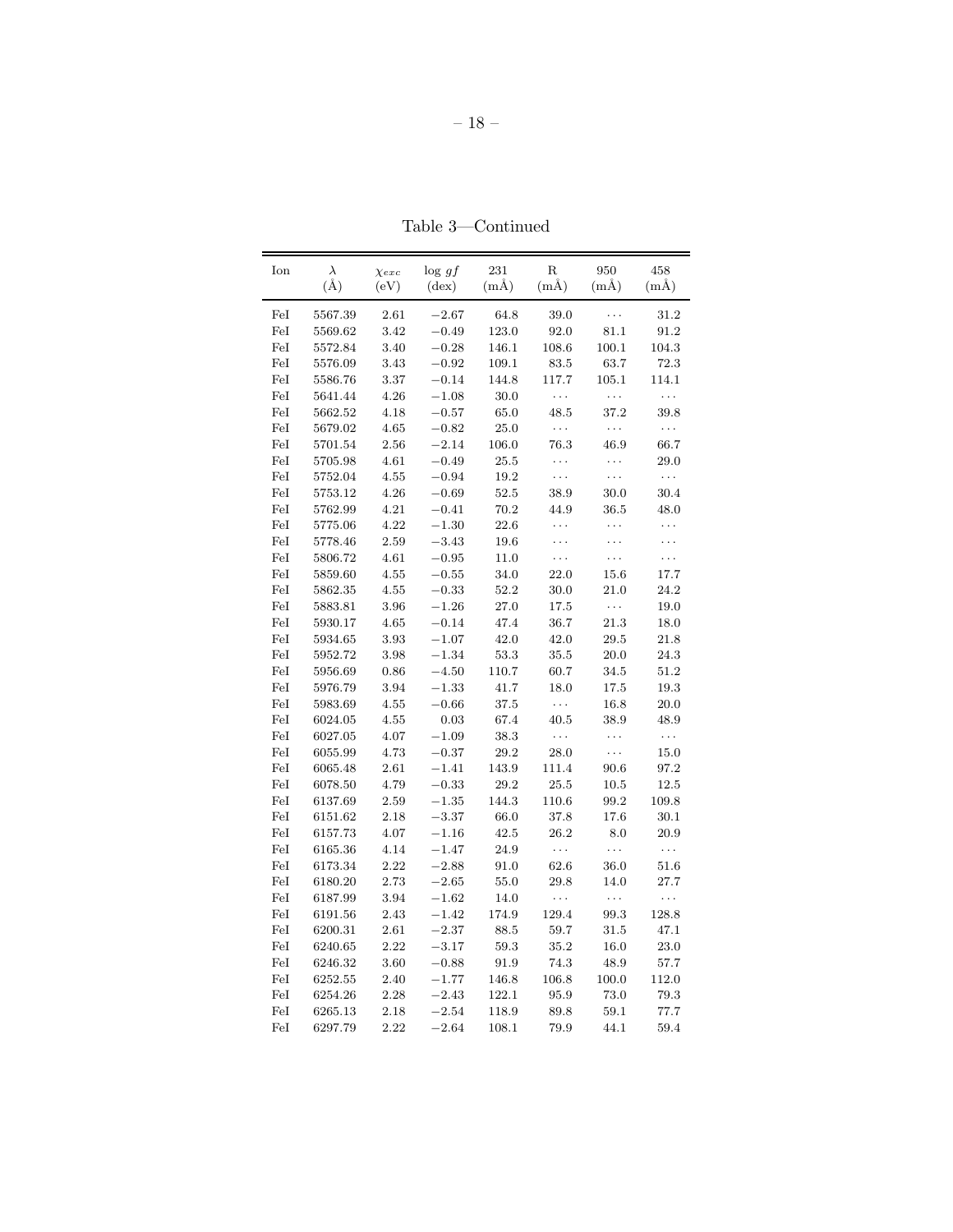| Ion  | $\lambda$ | $\chi_{exc}$ | $\log gf$      | 231      | $_{\rm R}$ | 950      | 458      |
|------|-----------|--------------|----------------|----------|------------|----------|----------|
|      | $(\AA)$   | (eV)         | $(\text{dex})$ | $(m\AA)$ | $(m\AA)$   | $(m\AA)$ | $(m\AA)$ |
| FeI  | 6301.51   | 3.65         | $-0.72$        | 93.7     | 71.0       | 50.0     | 65.1     |
| FeI  | 6315.31   | 4.14         | $-1.23$        | 25.0     | $\ldots$   | $\ldots$ | .        |
| FeI  | 6355.03   | 2.84         | $-2.29$        | 69.3     | 45.1       | 19.0     | 33.0     |
| FeI  | 6380.75   | 4.19         | $-1.38$        | 22.3     | $\ldots$   | $\ldots$ | $\ldots$ |
| FeI  | 6393.60   | 2.43         | $-1.58$        | 156.6    | 118.3      | 100.8    | 115.0    |
| FeI  | 6408.03   | 3.69         | $-1.02$        | 86.7     | 59.3       | 40.2     | 49.6     |
| FeI  | 6411.65   | 3.65         | $-0.72$        | 109.2    | 75.1       | 58.2     | 75.7     |
| FeI  | 6421.35   | 2.28         | $-2.01$        | 145.9    | 101.0      | 85.7     | 101.2    |
| FeI  | 6475.63   | 2.56         | $-2.94$        | 58.8     | 33.2       | 14.6     | 19.5     |
| FeI  | 6481.87   | 2.28         | $-3.01$        | 86.3     | 46.5       | 30.6     | 43.2     |
| FeI  | 6498.94   | 0.96         | $-4.69$        | 98.1     | 51.2       | 31.9     | 43.5     |
| FeI  | 6546.24   | 2.76         | $-1.54$        | 137.2    | 99.1       | 74.1     | 92.7     |
| FeI  | 6581.21   | 1.48         | $-4.68$        | 42.7     | $\cdots$   | $\ldots$ | $\ldots$ |
| FeI  | 6592.91   | 2.73         | $-1.47$        | 130.9    | 97.4       | 81.7     | 90.8     |
| FeI  | 6593.87   | $2.43\,$     | $-2.37$        | 99.2     | 67.4       | 48.0     | 64.2     |
| FeI  | 6608.02   | 2.28         | $-3.93$        | 16.0     | $\cdots$   | $\ldots$ | $\ldots$ |
| FeI  | 6609.11   | 2.56         | $-2.66$        | 79.1     | 45.5       | 26.5     | 37.5     |
| FeI  | 6633.75   | 4.79         | $-0.80$        | 27.0     | .          | .        | 12.0     |
| FeI  | 6648.12   | 1.01         | $-5.92$        | 13.0     | .          | .        | $\ldots$ |
| FeI  | 6739.52   | 1.56         | $-4.79$        | 27.0     | .          | .        | $\cdots$ |
| FeI  | 6750.15   | 2.42         | $-2.58$        | 101.8    | 68.0       | 46.6     | 60.2     |
| FeI  | 6839.83   | 2.56         | $-3.35$        | 27.9     | .          | .        | .        |
| FeI  | 6843.65   | 4.55         | $-0.83$        | 25.6     | .          | .        | .        |
| FeI  | 6855.18   | 4.56         | $-0.74$        | 34.6     | .          | .        | .        |
| FeI  | 6861.95   | 2.42         | $-3.85$        | 20.0     | .          | .        | .        |
| FeI  | 6978.85   | 2.48         | $-2.45$        | 104.8    | 72.6       | 44.6     | 66.5     |
| FeI  | 6988.52   | 2.40         | $-3.56$        | 39.7     | .          | .        | .        |
| FeI  | 7022.95   | 4.19         | $-1.15$        | 38.0     | .          | .        | .        |
| FeI  | 7038.22   | 4.22         | $-1.20$        | 30.1     | .          | .        | .        |
| FeII | 4923.93   | 2.88         | $-1.32$        | 138.4    | $\cdots$   | .        | $\cdots$ |
| FeII | 5197.58   | 3.23         | $-2.23$        | 74.0     | 64.0       | 70.9     | 76.8     |
| FeII | 5234.63   | 3.22         | $-2.22$        | 75.1     | 67.6       | 74.3     | 83.6     |
| FeII | 5414.08   | 3.22         | $-3.62$        | 22.0     | 23.5       | 10.0     | 16.5     |
| FeII | 5425.26   | 3.00         | $-3.24$        | 29.0     | 27.0       | 27.0     | 37.5     |
| FeII | 5534.85   | 3.25         | $-2.64$        | 64.3     | 56.8       | 53.2     | 52.9     |
| FeII | 5991.38   | 3.15         | $-3.57$        | 30.0     | $\ldots$   | 12.0     | 27.4     |
| FeII | 6149.26   | 3.89         | $-2.69$        | 18.0     | $25.2\,$   | 16.4     | 26.9     |
| FeII | 6247.56   | 3.89         | $-2.36$        | 40.0     | 31.9       | 31.0     | 31.6     |
| FeII | 6369.46   | 2.89         | $-4.20$        | 10.0     | $\ldots$   | $\cdots$ | $\ldots$ |
| FeII | 6416.92   | 3.89         | $-2.69$        | 19.0     | $15.9\,$   | $\cdots$ | 15.8     |
| FeII | 6516.08   | 2.89         | $-3.45$        | 64.0     | 58.3       | 47.5     | 51.8     |
| CoI  | 5530.79   | 1.71         | $-2.06$        | 30.0     | .          | 9.0      | 10.0     |
| CoI  | 5647.23   | 2.28         | $-1.56$        | 21.5     | .          | .        | $\cdots$ |
| CoI  | 6189.00   | 1.71         | $-2.45$        | 18.0     | .          | .        | .        |
| NiI  | 5578.72   | 1.68         | $-2.64$        | 86.1     | 44.1       | 32.0     | 33.0     |

Table 3—Continued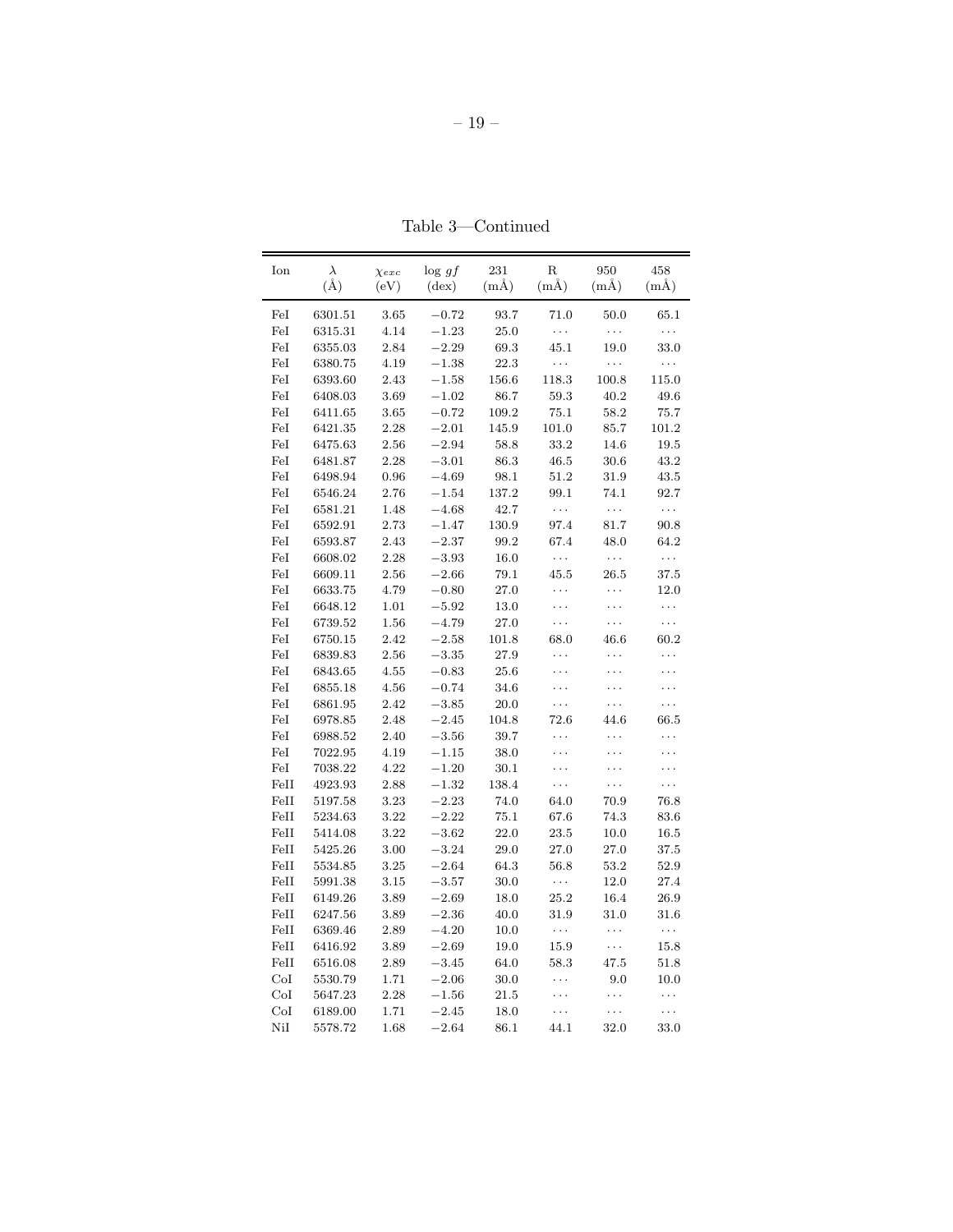| Ion       | $\lambda$ | $\chi_{exc}$ | $\log gf$      | 231      | $\mathbf R$ | 950      | 458      |
|-----------|-----------|--------------|----------------|----------|-------------|----------|----------|
|           | $(\AA)$   | (eV)         | $(\text{dex})$ | $(m\AA)$ | $(m\AA)$    | $(m\AA)$ | $(m\AA)$ |
| NiI       | 5587.86   | 1.93         | $-2.14$        | 81.4     | 36.9        | 20.5     | 39.0     |
| NiI       | 5682.20   | 4.10         | $-0.47$        | 18.0     | .           | .        | .        |
| $\rm NiI$ | 5748.35   | 1.68         | $-3.26$        | 41.0     | .           | 7.0      | 14.0     |
| $\rm NiI$ | 5846.99   | 1.68         | $-3.21$        | 34.1     | .           | .        | .        |
| NiI       | 6128.97   | $1.68\,$     | $-3.33$        | $30.0\,$ | 23.5        | 10.4     | 10.5     |
| NiI       | 6175.37   | 4.09         | $-0.54$        | $22.0\,$ | .           | .        | .        |
| NiI       | 6176.81   | 4.09         | $-0.53$        | 21.8     | .           | .        | .        |
| NiI       | 6177.24   | 1.83         | $-3.51$        | 15.0     | .           | .        | .        |
| NiI       | 6482.80   | 1.93         | $-2.63$        | 47.8     | 21.0        | 13.3     | 19.6     |
| NiI       | 6586.31   | 1.95         | $-2.81$        | 45.5     | 22.3        | 8.0      | 13.0     |
| NiI       | 6643.63   | 1.68         | $-2.30$        | 126.3    | 83.0        | 56.5     | 73.9     |
| NiI       | 6767.77   | 1.83         | $-2.17$        | 106.4    | 74.8        | 51.7     | 64.1     |
| CuI       | 5105.54   | $1.39\,$     | $-1.50$        | $82.0\,$ | $46.0\,$    | 24.0     | 28.0     |
| CuI       | 5782.12   | 1.64         | $-1.78$        | 41.5     | $\ldots$    | $\ldots$ | .        |
| $\rm ZnI$ | 4722.16   | $4.03\,$     | $-0.39$        | $45.0\,$ | $36.6\,$    | 41.0     | 44.0     |
| ZnI       | 4810.54   | $4.08\,$     | $-0.17$        | $46.0\,$ | 54.6        | 52.4     | $48.5\,$ |
| YII       | 4883.69   | 1.08         | 0.07           | 85.0     | 71.3        | 74.5     | 71.8     |
| YII       | 5087.43   | 1.08         | $\!-0.17$      | 71.0     | 55.0        | 56.2     | 60.1     |
| YII       | 5200.42   | 0.99         | $-0.57$        | 56.0     | 42.1        | 32.7     | 44.0     |
| ZrI       | 6127.44   | 0.15         | $-1.06$        | 17.0     | .           | .        | .        |
| ZrI       | 6134.55   | 0.00         | $-1.28$        | 13.0     | .           | .        | .        |
| ZrI       | 6143.20   | 0.07         | $-1.10$        | 10.0     | .           | .        | .        |
| BaII      | 5853.70   | 0.60         | $-1.01$        | 117.3    | 98.1        | 99.9     | 108.2    |
| BaII      | 6141.70   | 0.70         | $\!-0.07$      | 172.8    | 134.7       | 152.3    | 155.9    |
| BaII      | 6496.90   | $0.60\,$     | $-0.38$        | 186.6    | 146.8       | 154.9    | 163.0    |
| LaII      | 5122.99   | 0.32         | $-0.85$        | 27.8     | .           | .        | .        |
| LaII      | 6390.48   | 0.32         | $-1.41$        | 21.5     | .           | .        | .        |
| NdII      | 4947.02   | 0.56         | $-1.13$        | 18.0     | .           | .        | .        |
| NdII      | 4959.12   | 0.06         | $-0.80$        | 66.6     | 34.0        | 23.5     | 32.0     |
| NdII      | 5092.79   | 0.38         | $-0.61$        | 44.0     | 28.5        | 17.4     | 16.9     |
| NdII      | 5212.35   | 0.20         | $-0.96$        | 48.0     | $\ldots$    | $\ldots$ | $\ldots$ |
| NdII      | 5249.58   | 0.98         | 0.20           | 49.9     | 30.5        | 33.5     | 31.5     |
| NdII      | 5319.81   | 0.55         | $-0.14$        | 61.9     | 33.2        | 33.8     | 27.8     |
| EuII      | 6645.11   | 1.38         | 0.12           | 25.5     | .           | .        | .        |

Table 3—Continued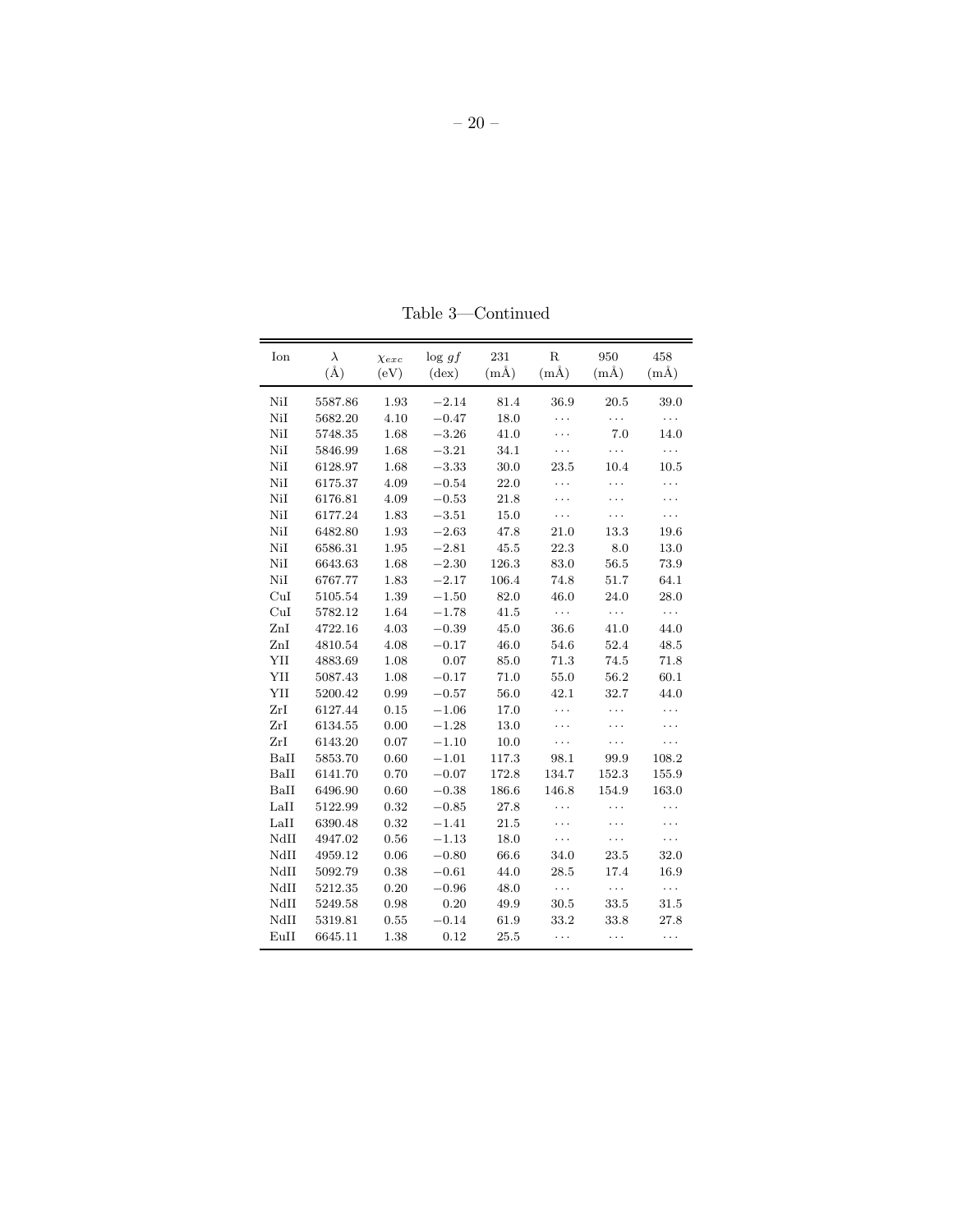| Element  | $[X/H]^a$ | Element                | $[X/H]^a$  |
|----------|-----------|------------------------|------------|
|          |           |                        |            |
| O        | 8.85      | Fe                     | 7.45       |
| Na       | 6.33      | Ni                     | 6.25       |
| Mg       | 7.54      | Cu                     | 4.21       |
| A1       | 6.47      | Zn                     | 4.60       |
| Si       | 7.55      | B <sub>a</sub>         | 2.13       |
| Ca       | 6.36      | Y                      | 2.24       |
| $\rm Sc$ | 3.10      | Zr                     | 2.60       |
| Ti       | 4.99      | La.                    | 1.14       |
| V        | 4.00      | Nd                     | 1.45       |
| Сr       | 5.67      | Eu                     | $\rm 0.51$ |
| Мn       | 5.39      | $\mathbf{D}\mathbf{y}$ | 1.10       |

Table 4. Adopted Solar Abundances

<sup>a</sup>Given on a scale where  $log(N(H))=12.0$ ; values in dex.

Table 5a. Abundance Ratios: O to Mg

| Star                             | $[Fe/H]_I$<br>$\pm \sigma/\sqrt{N}$<br>$(\text{dex})$                           | N                    | $[{\rm Fe/H}]_{\rm II}$<br>$\pm \sigma/\sqrt{N}$<br>$(\text{dex})$     | $_{N}$             | [O/Fe]<br>$\pm \sigma/\sqrt{N}$<br>$(\text{dex})$                       | $\boldsymbol{N}$                      | [Na/Fe]<br>$\pm \sigma/\sqrt{N}$<br>$(\text{dex})$                            | N                                                                                 | [Mg/Fe]<br>$\pm \sigma/\sqrt{N}$<br>$(\text{dex})$                   | $\boldsymbol{N}$     |
|----------------------------------|---------------------------------------------------------------------------------|----------------------|------------------------------------------------------------------------|--------------------|-------------------------------------------------------------------------|---------------------------------------|-------------------------------------------------------------------------------|-----------------------------------------------------------------------------------|----------------------------------------------------------------------|----------------------|
| 231<br>$\mathbf R$<br>458<br>950 | $-1.76 \pm 0.05^*$<br>$-1.77\pm 0.05*$<br>$-1.79 \pm 0.05^*$<br>$-1.94 + 0.05*$ | 90<br>66<br>70<br>64 | $-1.72 \pm 0.06$<br>$-1.80 + 0.08$<br>$-1.77 + 0.05$<br>$-1.88 + 0.05$ | 12<br>9<br>10<br>9 | $0.26 \pm 0.05^*$<br>$0.49 \pm 0.10$<br>$0.55 + 0.05*$<br>$0.52 + 0.15$ | $\overline{2}$<br>$\overline{2}$<br>2 | $0.10 \pm 0.05$<br>$0.19 \pm 0.05^*$<br>$-0.10 \pm 0.05^*$<br>$-0.28 + 0.05*$ | 3<br>$\overline{2}$<br>$\mathcal{D}_{\mathcal{L}}$<br>$\mathcal{D}_{\mathcal{L}}$ | $0.67 \pm 0.16$<br>$0.52 \pm 0.06$<br>$0.55 + 0.20$<br>$0.45 + 0.20$ | -3<br>-3<br>-3<br>-3 |

<sup>∗</sup>The minimum value of 0.05 dex has been adopted, the nominal calculated value is smaller.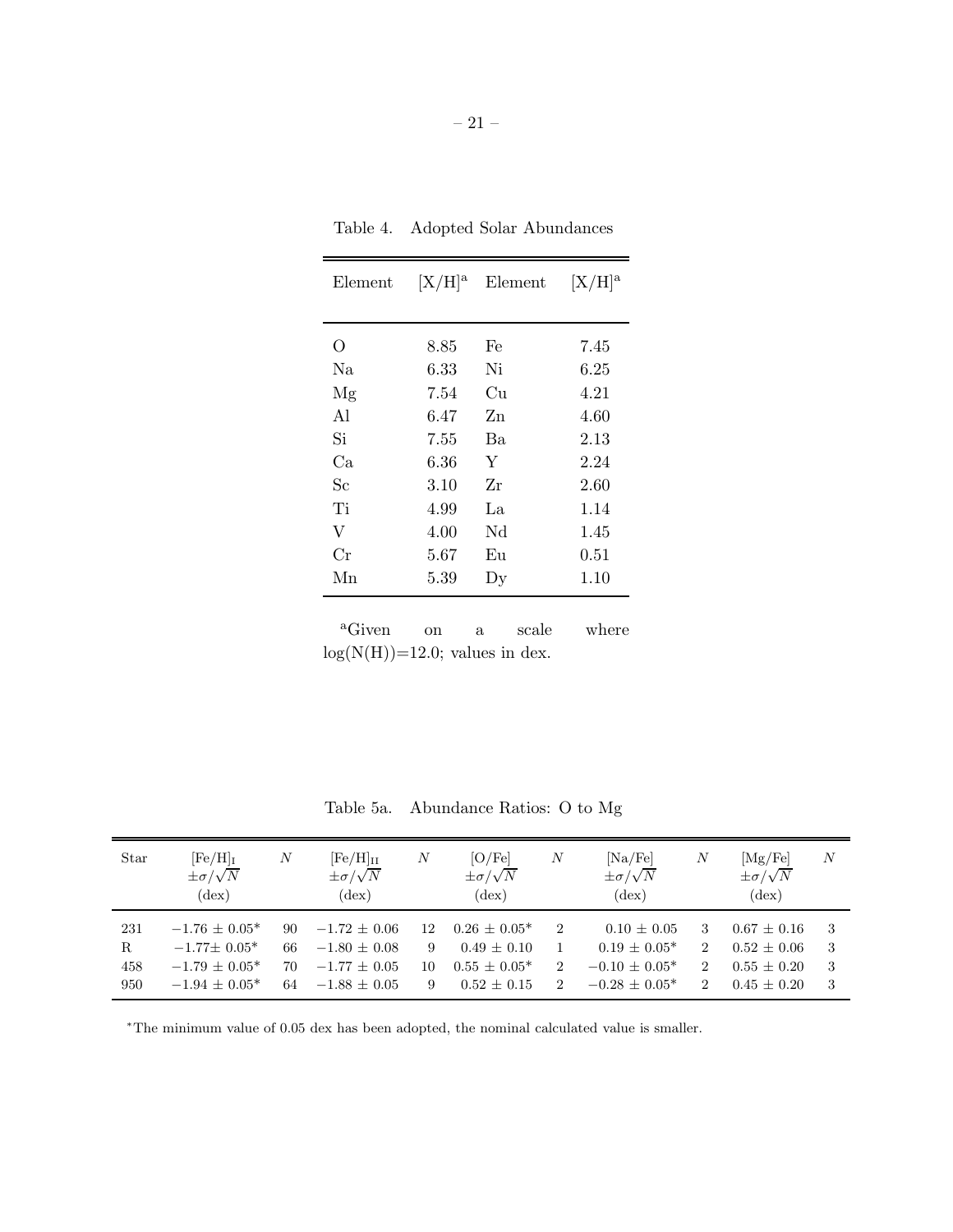| Star       | [Si/Fe]<br>$\pm \sigma/\sqrt{N}$<br>$(\text{dex})$ | Ν | [Ca/Fe]<br>$\pm \sigma/\sqrt{N}$<br>$(\text{dex})$ | $\boldsymbol{N}$ | [Sc/Fe]<br>$\pm \sigma/\sqrt{N}$<br>$(\text{dex})$ | $\boldsymbol{N}$ | [Ti/Fe]<br>$\pm \sigma/\sqrt{N}$<br>$(\text{dex})$ | Ν  | [V/Fe]<br>$\pm \sigma/\sqrt{N}$<br>$(\text{dex})$ | $\boldsymbol{N}$     |
|------------|----------------------------------------------------|---|----------------------------------------------------|------------------|----------------------------------------------------|------------------|----------------------------------------------------|----|---------------------------------------------------|----------------------|
| 231<br>R   | $0.33 + 0.09$<br>$0.36 \pm 0.10$                   |   | $0.09 + 0.05*$<br>$0.11 + 0.05*$                   | 12               | $0.20 + 0.07$<br>$0.09 + 0.05*$                    |                  | $0.16 \pm 0.05^*$<br>$0.12 \pm 0.08$               | 18 | $-0.07 \pm 0.06$<br>$\cdots$                      | 8<br>$\Omega$        |
| 458<br>950 | $0.45 + 0.12$<br>$0.42 \pm 0.11$                   | 3 | $0.05 + 0.05*$<br>$0.07 + 0.05$                    | 12<br>11         | $0.10 + 0.06$<br>$0.15 + 0.05*$                    |                  | $0.18 + 0.07$<br>$0.07 + 0.05*$                    | 6  | $\cdots$<br>$\cdots$                              | $\Omega$<br>$\Omega$ |

Table 5b. Abundance Ratios: Si to V

<sup>∗</sup>The minimum value of 0.05 dex has been adopted; the nominal calculated value is smaller.

| Star | [Cr/Fe]<br>$\pm \sigma/\sqrt{N}$<br>$(\text{dex})$ | $\boldsymbol{N}$ | [Mn/Fe]<br>$\pm \sigma/\sqrt{N}$<br>$(\mathrm{dex})$ | $\boldsymbol{N}$ | [Co/Fe]<br>$\pm \sigma/\sqrt{N}$<br>$(\text{dex})$ | $\boldsymbol{N}$ | [NiFe]<br>$\pm \sigma/\sqrt{N}$<br>$(\text{dex})$ | N  | $\left[ Cu/Fe \right]$<br>$\pm \sigma/\sqrt{N}$<br>$(\text{dex})$ | $\boldsymbol{N}$ |
|------|----------------------------------------------------|------------------|------------------------------------------------------|------------------|----------------------------------------------------|------------------|---------------------------------------------------|----|-------------------------------------------------------------------|------------------|
| 231  | $-0.24 + 0.09$                                     |                  | $-0.24 + 0.09$                                       | 4                | $0.11 \pm 0.05^*$                                  | 3                | $-0.06 + 0.05*$                                   | 13 | $-0.63 \pm 0.06$                                                  | $\overline{2}$   |
| R    | $-0.16 \pm 0.11$                                   | 3                | $-0.48 \pm 0.13$                                     | 3                | $\cdots$                                           | 0                | $-0.07 \pm 0.08$                                  |    | $-0.57 \pm 0.10$                                                  |                  |
| 458  | $-0.29 + 0.06$                                     | 3                | $-0.43 \pm 0.05^*$                                   | 3                | $0.18 + 0.10$                                      |                  | $-0.09 \pm 0.05^*$                                |    | $-0.72 \pm 0.10$                                                  |                  |
| 950  | $-0.29 + 0.05*$                                    | 3                | $-0.39 \pm 0.08$                                     | 3                | $0.32 \pm 0.10$                                    |                  | $-0.09 \pm 0.06$                                  |    | $-0.62 \pm 0.10$                                                  |                  |

Table 5c. Abundance Ratios: Cr to Cu

<sup>∗</sup>The minimum value of 0.05 dex has been adopted; the nominal calculated value is smaller.

| Star | [Zn/Fe]<br>$\pm \sigma/\sqrt{N}$<br>$(\text{dex})$ | N              | Y/Fel<br>$\pm \sigma/\sqrt{N}$<br>$(\text{dex})$ | N              | [Zr/Fe]<br>$\pm \sigma/\sqrt{N}$<br>$(\text{dex})$ | $\boldsymbol{N}$ | [Ba/Fe]<br>$\pm \sigma/\sqrt{N}$<br>$(\text{dex})$ | N  | [La/Fe]<br>$\pm \sigma/\sqrt{N}$<br>$(\text{dex})$ | $\boldsymbol{N}$ |
|------|----------------------------------------------------|----------------|--------------------------------------------------|----------------|----------------------------------------------------|------------------|----------------------------------------------------|----|----------------------------------------------------|------------------|
| 231  | $-0.09 \pm 0.08$                                   | $\overline{2}$ | $-0.29 \pm 0.05^*$                               | 4              | $0.36 + 0.10$                                      | 3                | $0.24 \pm 0.10$                                    | 3. | $0.12 \pm 0.16$                                    | $\overline{2}$   |
| R    | $-0.09 \pm 0.08$                                   | $\overline{2}$ | $-0.35 \pm 0.05^*$                               | $\overline{4}$ | $\cdots$                                           | $\left( \right)$ | $0.05 \pm 0.09$                                    | 3  | $\ddots$                                           | $\Omega$         |
| 458  | $-0.16 \pm 0.05$                                   | $\overline{2}$ | $-0.31 \pm 0.06$                                 | 4              | $\cdots$                                           | $\theta$         | $0.34 \pm 0.07$                                    | 3  | $\ldots$                                           | $\Omega$         |
| 950  | $0.13 \pm 0.05^*$                                  | $\overline{2}$ | $-0.11 \pm 0.08$                                 | 4              | $\cdots$                                           | $\theta$         | $0.50 \pm 0.08$                                    | 3  | $\cdots$                                           | 0                |

Table 5d. Abundance Ratios: Zn to La

<sup>∗</sup>The minimum value of 0.05 dex has been adopted; the nominal calculated value is smaller.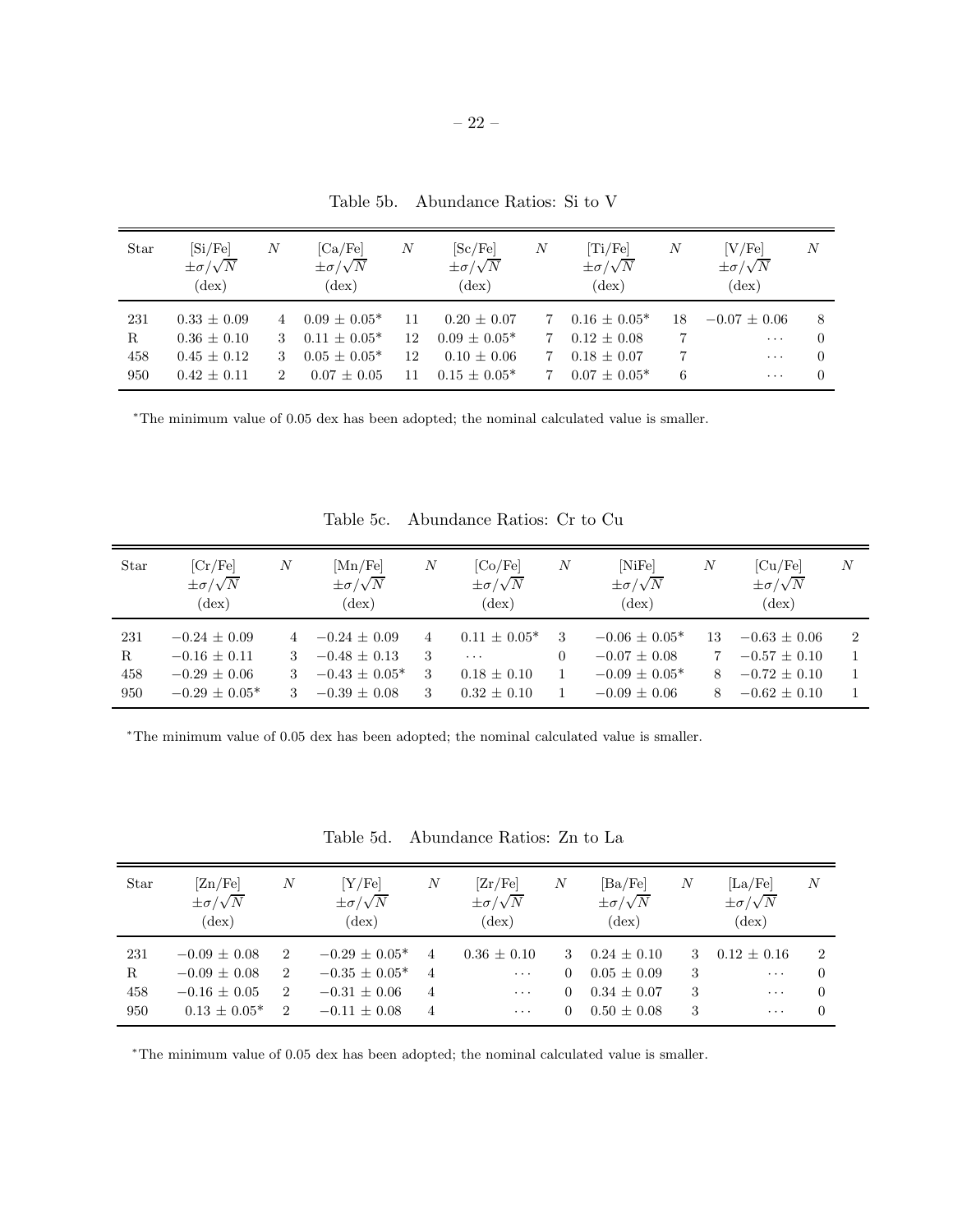Table 5e. Abundance Ratios: Nd to Eu

| Star                    | [Nd/Fe]<br>$\pm \sigma/\sqrt{N}$<br>$(\text{dex})$                 | N           | [Eu/Fe]<br>$\pm \sigma/\sqrt{N}$<br>$(\text{dex})$ | N |
|-------------------------|--------------------------------------------------------------------|-------------|----------------------------------------------------|---|
| 231<br>R.<br>458<br>950 | $0.40 + 0.05*$<br>$0.26 + 0.05*$<br>$0.19 + 0.07$<br>$0.41 + 0.08$ | 6<br>4<br>4 | $0.61 + 0.10$                                      |   |

<sup>∗</sup>The minimum value of 0.05 dex has been adopted; the nominal calculated value is smaller.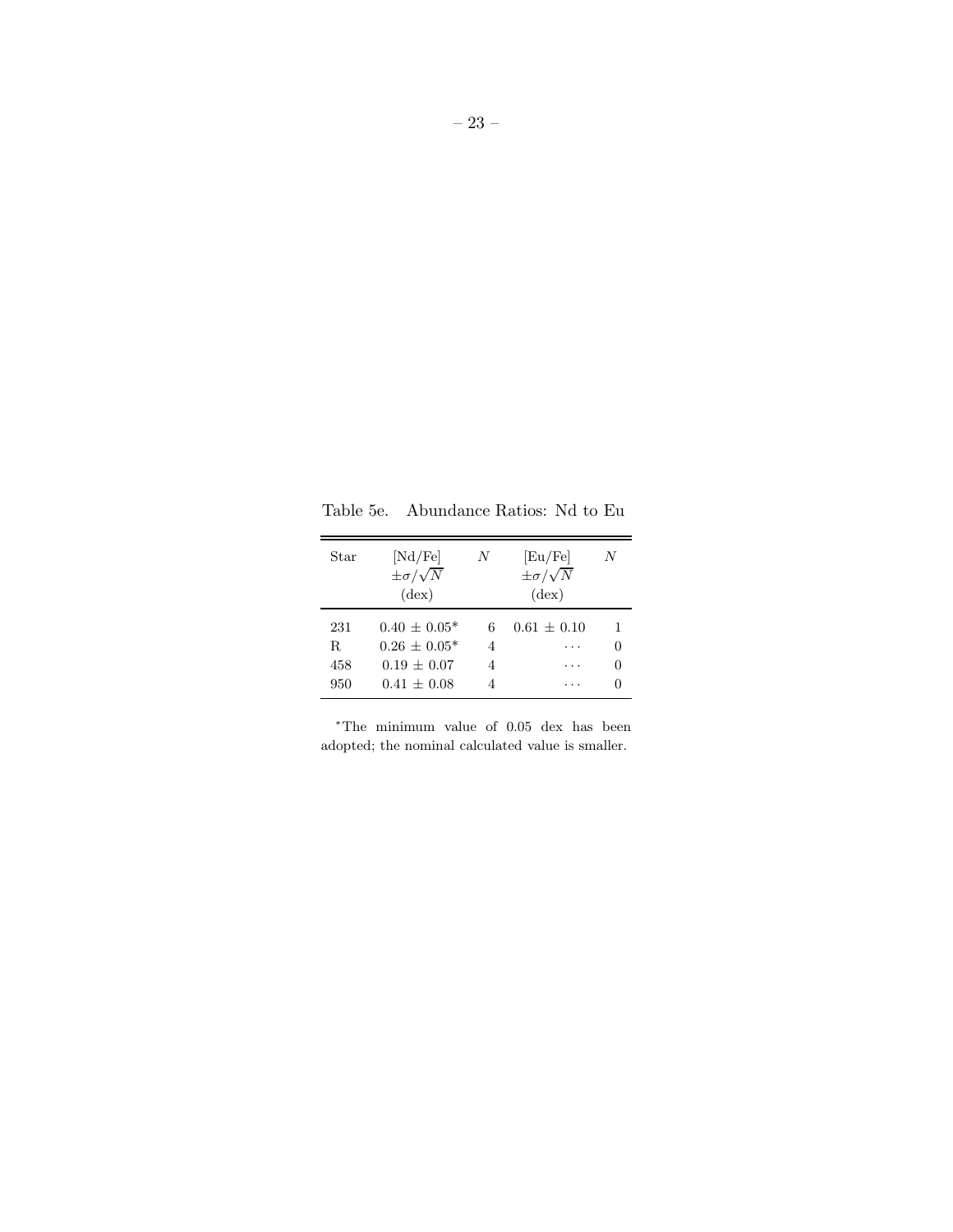| <b>Species</b> | Mean Abund.<br>$[X/Fe]$ (dex) | $\sigma$<br>$(\text{dex})$ | $\sigma(\text{tot})$<br>$(\text{dex})$ | Spread Ratio <sup>a</sup><br>$(\text{dex})$ | No. of<br>Stars <sup>e</sup> |
|----------------|-------------------------------|----------------------------|----------------------------------------|---------------------------------------------|------------------------------|
| O <sub>I</sub> | 0.46                          | 0.13                       | 0.10                                   | 1.30                                        | $\overline{4}$               |
| NaI            | $-0.02$                       | 0.21                       | 0.07                                   | 3.00                                        | $\overline{4}$               |
| MgI            | 0.55                          | 0.09                       | 0.20                                   | 0.45                                        | $\overline{4}$               |
| SiI            | 0.39                          | 0.06                       | 0.10                                   | 0.60                                        | $\overline{4}$               |
| CaI            | 0.08                          | 0.03                       | 0.12                                   | 0.25                                        | $\overline{4}$               |
| ScII           | 0.14                          | 0.05                       | 0.21                                   | 0.24                                        | $\overline{4}$               |
| TiI            | 0.13                          | 0.05                       | 0.12                                   | 0.42                                        | 4                            |
| TiII           | 0.34                          | 0.06                       | 0.15                                   | 0.40                                        | $\overline{4}$               |
| VI             | $-0.07$                       |                            | 0.23                                   |                                             | $\mathbf{1}$                 |
| CrI            | $-0.25$                       | 0.06                       | 0.17                                   | 0.35                                        | $\overline{4}$               |
| MnI            | $-0.39$                       | 0.10                       | 0.18                                   | 0.55                                        | $\overline{4}$               |
| FeI            | $-1.82$                       | 0.08                       | 0.10                                   | 0.80                                        | $\overline{4}$               |
| FeII           | $-1.79$                       | 0.07                       | 0.13                                   | 0.54                                        | $\overline{4}$               |
| CoI            | 0.20                          | 0.11                       | 0.12                                   | 0.92                                        | 3                            |
| NiI            | $-0.08$                       | 0.02                       | 0.10                                   | 0.20                                        | $\overline{4}$               |
| CuI            | $-0.64$                       | 0.06                       | 0.16                                   | 0.38                                        | $\overline{4}$               |
| $\rm ZnI$      | $-0.03$                       | 0.11                       | 0.13                                   | 0.85                                        | $\overline{4}$               |
| YII            | $-0.27$                       | 0.11                       | 0.15                                   | 0.73                                        | $\overline{4}$               |
| ZrI            | 0.36                          | $\cdots$                   | 0.16                                   |                                             | $\mathbf{1}$                 |
| BaII           | 0.28                          | 0.19                       | 0.22                                   | 0.86                                        | $\overline{4}$               |
| LaII           | 0.12                          | $\ddotsc$                  | 0.18                                   |                                             | $\mathbf{1}$                 |
| NdII           | 0.32                          | 0.11                       | 0.11                                   | 1.00                                        | $\overline{4}$               |
| EuII           | 0.61                          |                            |                                        |                                             | $\mathbf{1}$                 |

Table 6. Mean Abundances and Spread Ratios

<sup>a</sup>This is the ratio of  $\sigma$  to  $\sigma$ (tot). See text.

<sup>e</sup>The number of stars in which lines of this species were detected.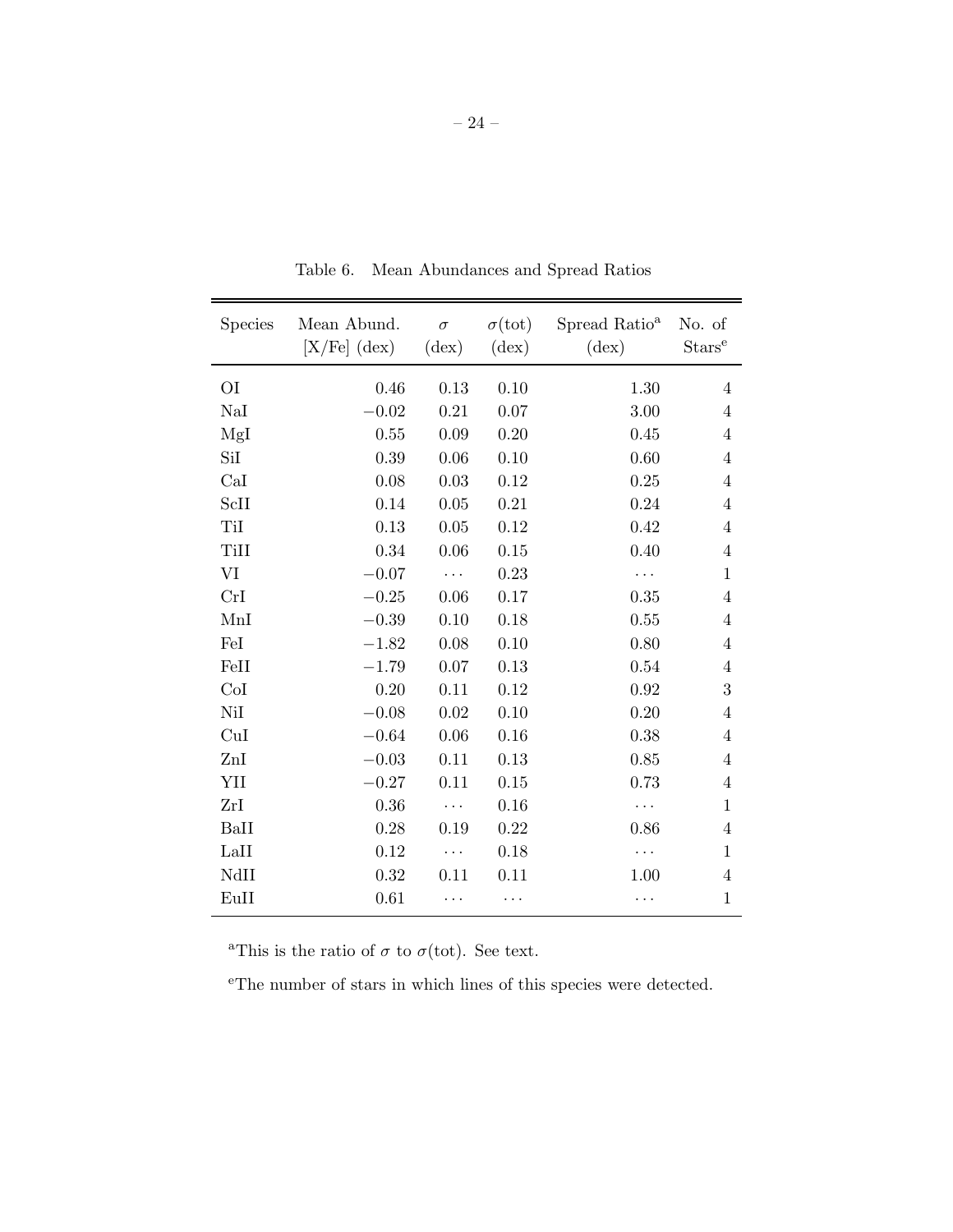– 25 –

| <b>Species</b> | Mean Abund. NGC 7492<br>$[X/Fe]$ (dex) | $\sigma$<br>$(\text{dex})$ | $\Delta$ [X/Fe]<br>$(NGC 7492-M3/M13)$ (dex) | $[X/Fe]$ Corr. <sup>a</sup><br>$(\text{dex})$ |
|----------------|----------------------------------------|----------------------------|----------------------------------------------|-----------------------------------------------|
| $\overline{O}$ | 0.46                                   | 0.15                       | $0.02\,$                                     |                                               |
| Na             | $-0.02\,$                              | 0.21                       | $-0.10$                                      | 0.00                                          |
| Mg             | $0.55\,$                               | 0.09                       | 0.12                                         | 0.05                                          |
| Si             | 0.39                                   | 0.06                       | 0.23                                         | 0.08                                          |
| Ca             | $0.08\,$                               | 0.03                       | $-0.09$                                      | 0.07                                          |
| Sc             | 0.14                                   | $0.05\,$                   | 0.14                                         | 0.07                                          |
| Ti             | 0.24                                   | 0.06                       | 0.08                                         | 0.07                                          |
| V              | $-0.07$                                | $\ddots$                   | 0.01                                         | $\cdots$                                      |
| Cr             | $-0.25$                                | 0.06                       | $-0.22$                                      | $-0.10$                                       |
| Mn             | $-0.39\,$                              | 0.10                       | $-0.04$                                      | $-0.05\,$                                     |
| Co             | 0.20                                   | 0.11                       | 0.21                                         | 0.07                                          |
| Ni             | $-0.08$                                | 0.01                       | $-0.01$                                      | 0.00                                          |
| Cu             | $-0.64$                                | 0.06                       | $-0.02$                                      | $\cdots$                                      |
| $\mathbf{Z}$ n | $-0.03$                                | 0.11                       | 0.02                                         |                                               |
| $\mathbf Y$    | $-0.27$                                | $0.11\,$                   | $-0.04$                                      |                                               |
| Zr             | $0.36\,$                               | $\ddots$                   | 0.40                                         | .                                             |
| Ba             | 0.28                                   | 0.019                      | $0.05\,$                                     | $-0.04$                                       |
| La             | 0.12                                   | $\cdots$                   | 0.03                                         | .                                             |
| $\rm Nd$       | 0.32                                   | 0.11                       | 0.10                                         | $\cdots$                                      |
| Eu             | $0.61\,$                               | $\cdots$                   | 0.07                                         | 0.00                                          |

Table 7. Comparison of Abundance Ratios in NGC 7492 to Those in M3 and M13

<sup>a</sup>This is the approximate correction to be added to the mean  $[X/Fe]$  in M3/M13 to take into account trends of [X/Fe] with [Fe/H] given the different metallicities of the clusters, i.e. it must be subtracted from  $\Delta[X/Fe]$  to obtain  $\Delta(cor)[X/Fe]$ .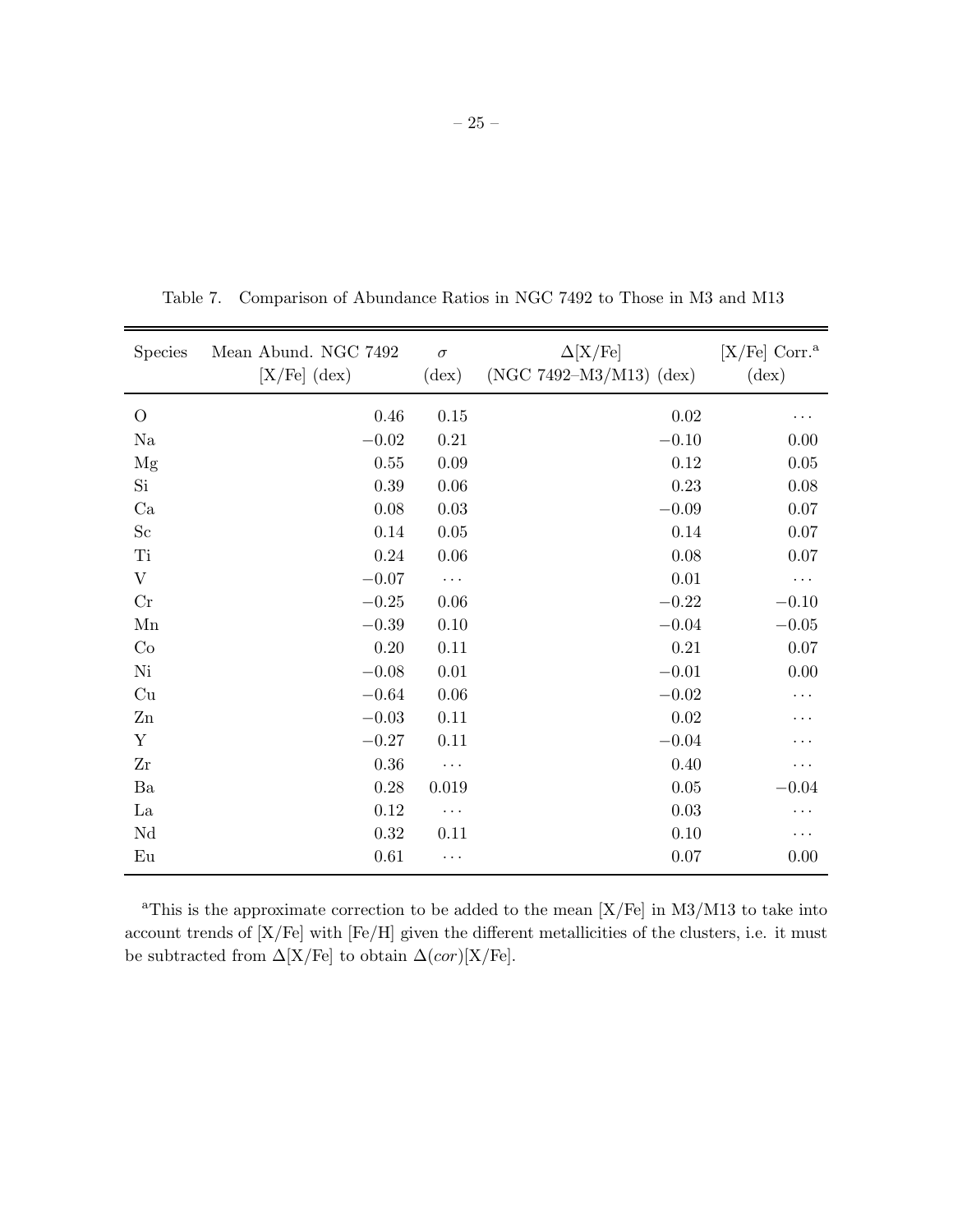

Fig. 1.— The  $V - I$  CMD of NGC 7492: the four RGB stars observed with HIRES (big filled circles) are shown superposed on a 12 Gyr isochrone from Yi *et al.* (2001) with [Fe/H] −1.7 dex shifted to the distance of NGC 7492. The small circles denote stars from Buonanno *et al.* (1987) in this GC roughly transformed from  $B, V$  to  $V, I$ .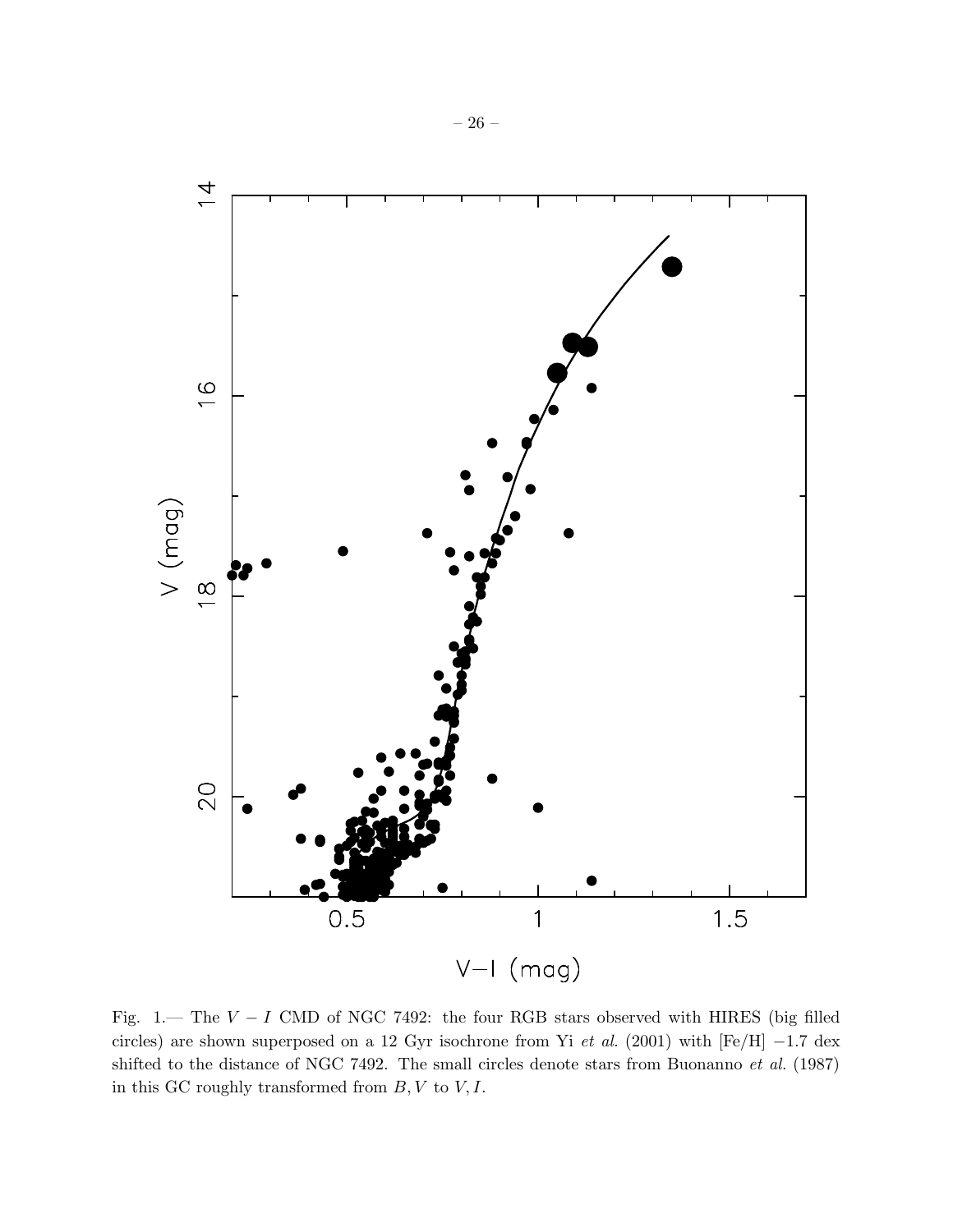

Fig. 2.— The [Fe/H] from lines of Fe I is shown as a function of  $T_{eff}$  in the upper panel, while the lower panel shows the ionization equilibrium of Fe for our sample of 4 stars in NGC 7492. The error bars on the left margin are those of the most luminous star, while the error bars on the right margin are those of the faintest star in our sample. The dotted horizontal line indicates the mean value for our sample in this GC.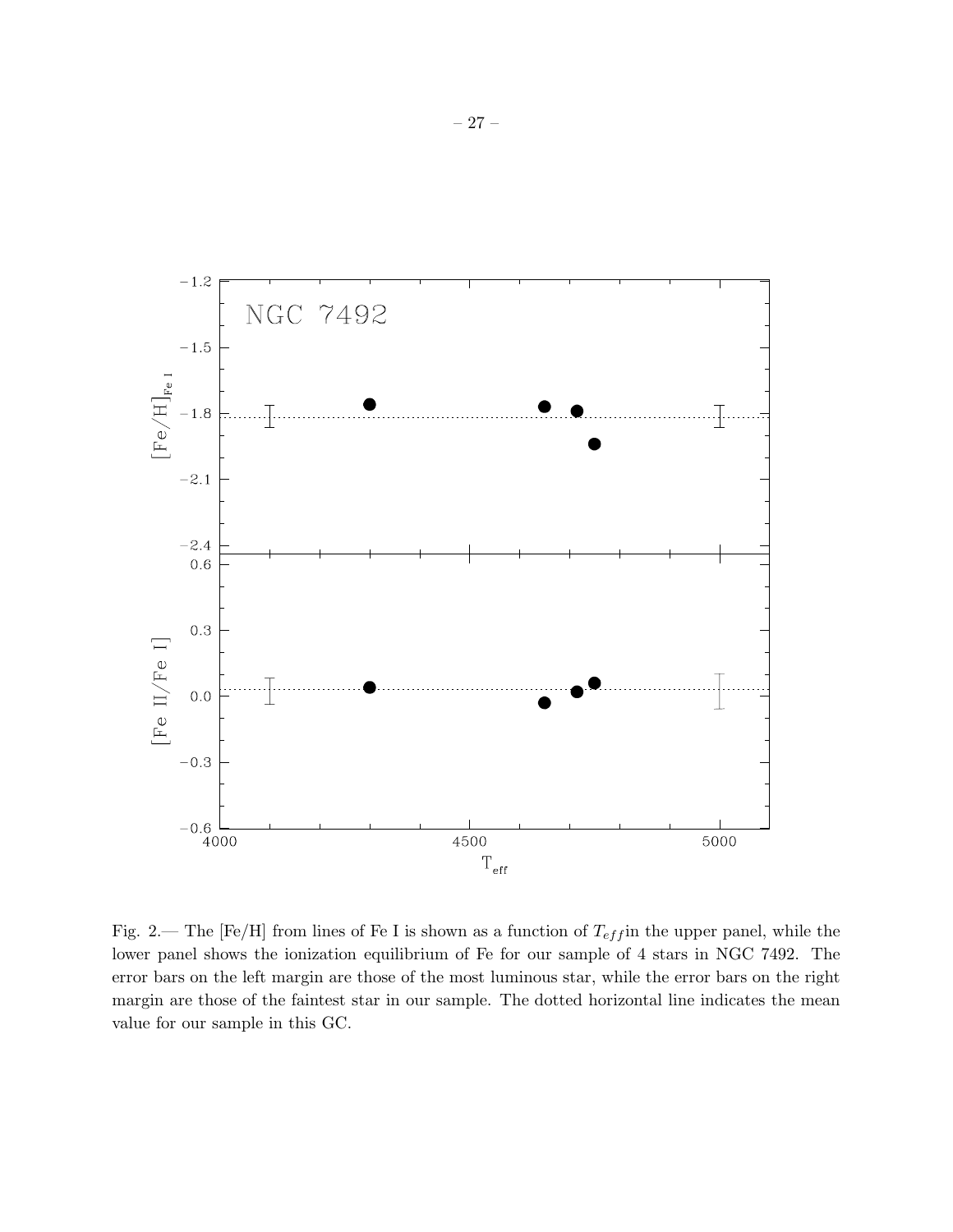

Fig. 3.— [X/Fe] for the elements O, Na, Mg and Si are shown as a function of  $T_{eff}$  for our sample of 4 stars in NGC 7492. The error bars for the most luminous and least luminous stars, as well as the cluster mean, are indicated as in Figure 2.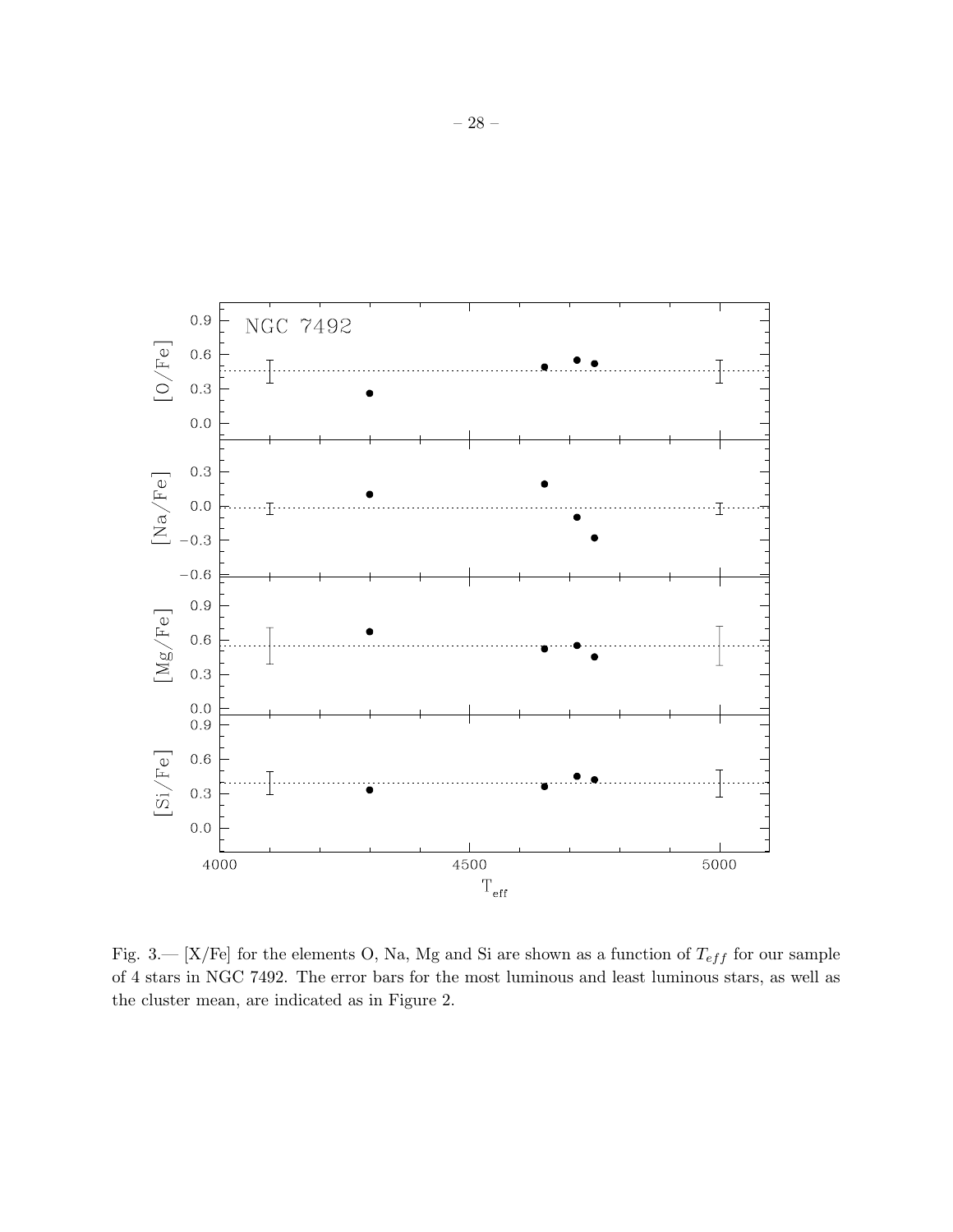

Fig. 4.— Same as Figure 3 for the elements Ca, Sc, Ti and V in NGC 7492.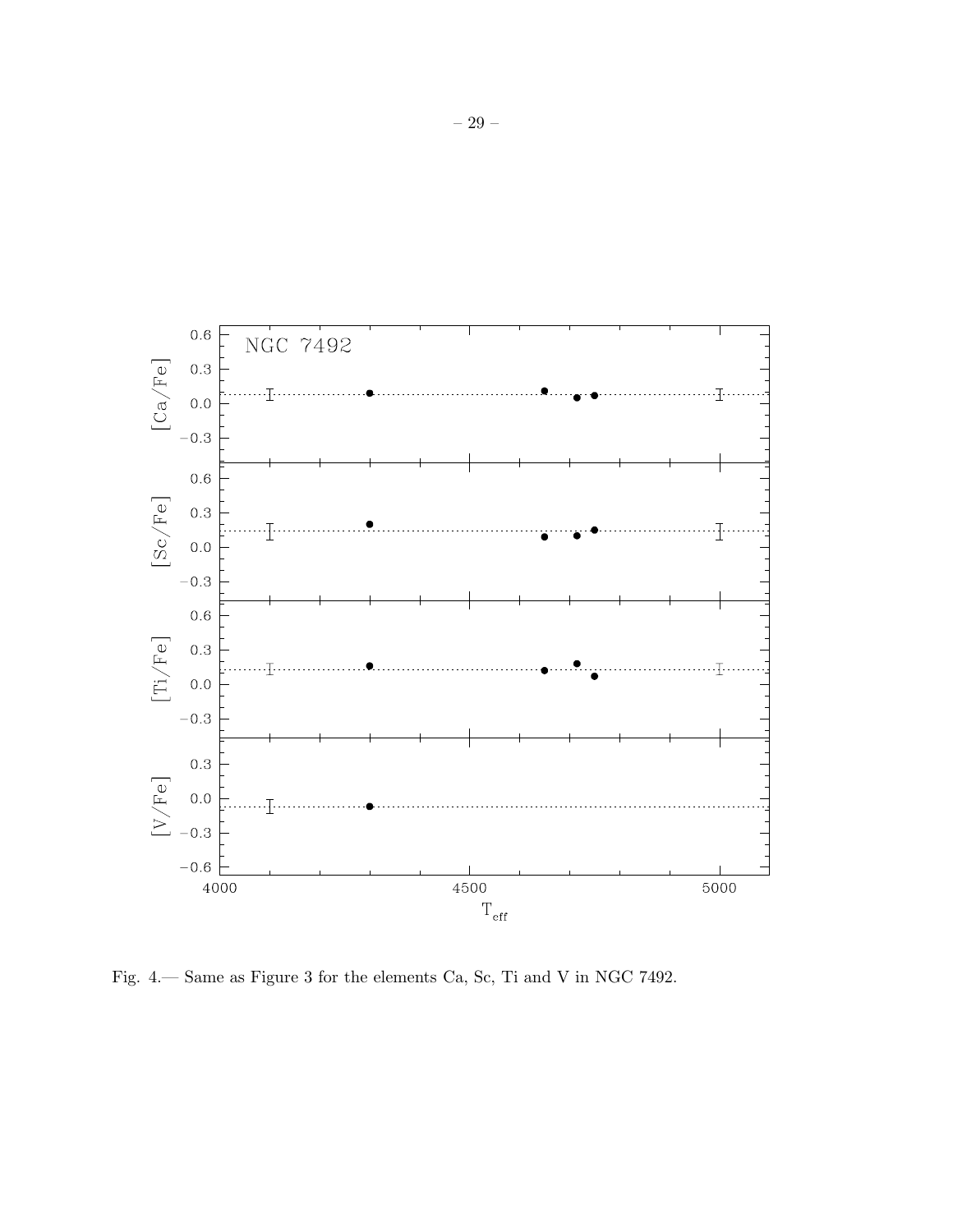

Fig. 5.— Same as Figure 3 for the elements Cr, Mn, Co and Ni in NGC 7492.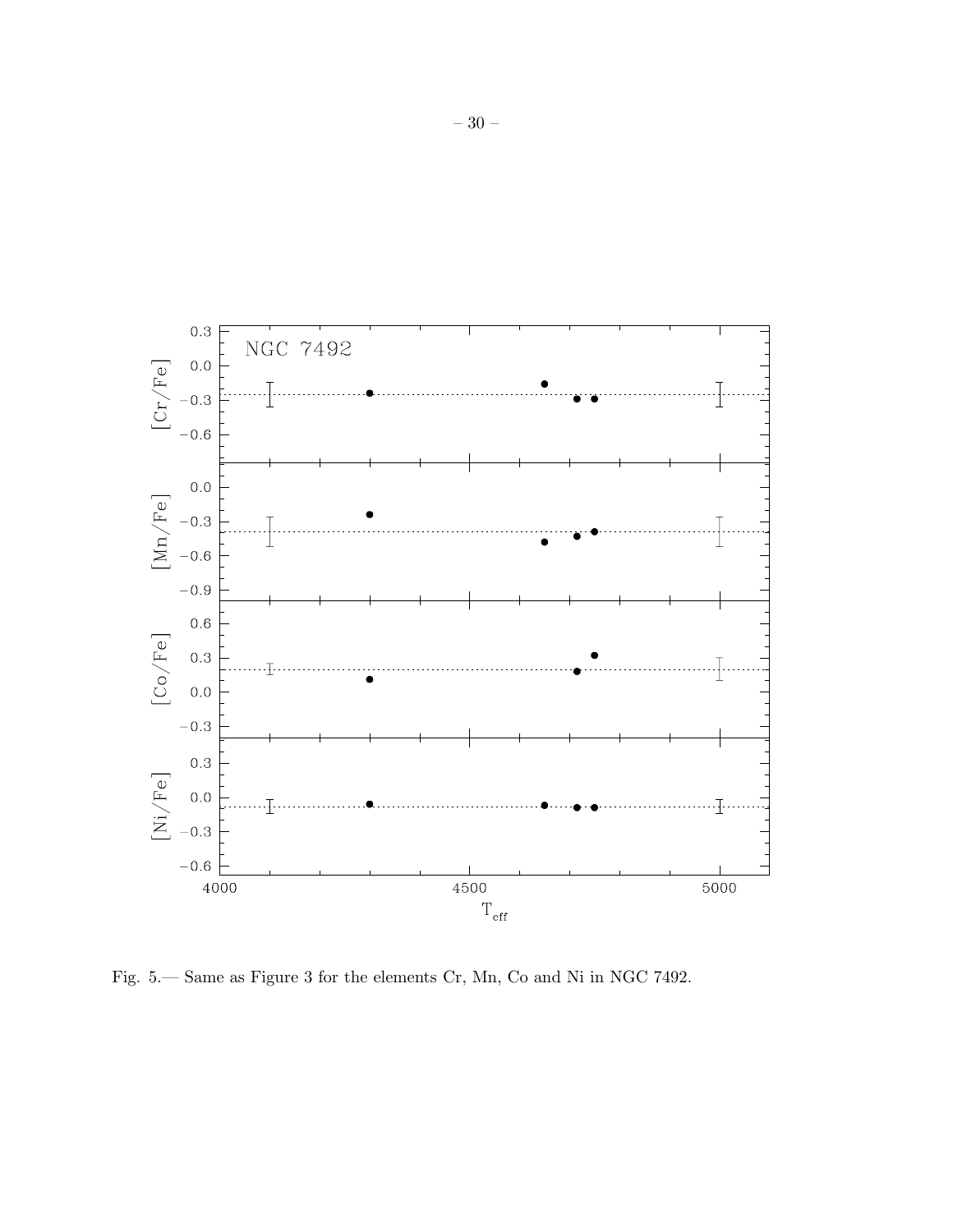

Fig. 6.— Same as Figure 3 for the elements Cu, Zn, Y and Zr in NGC 7492.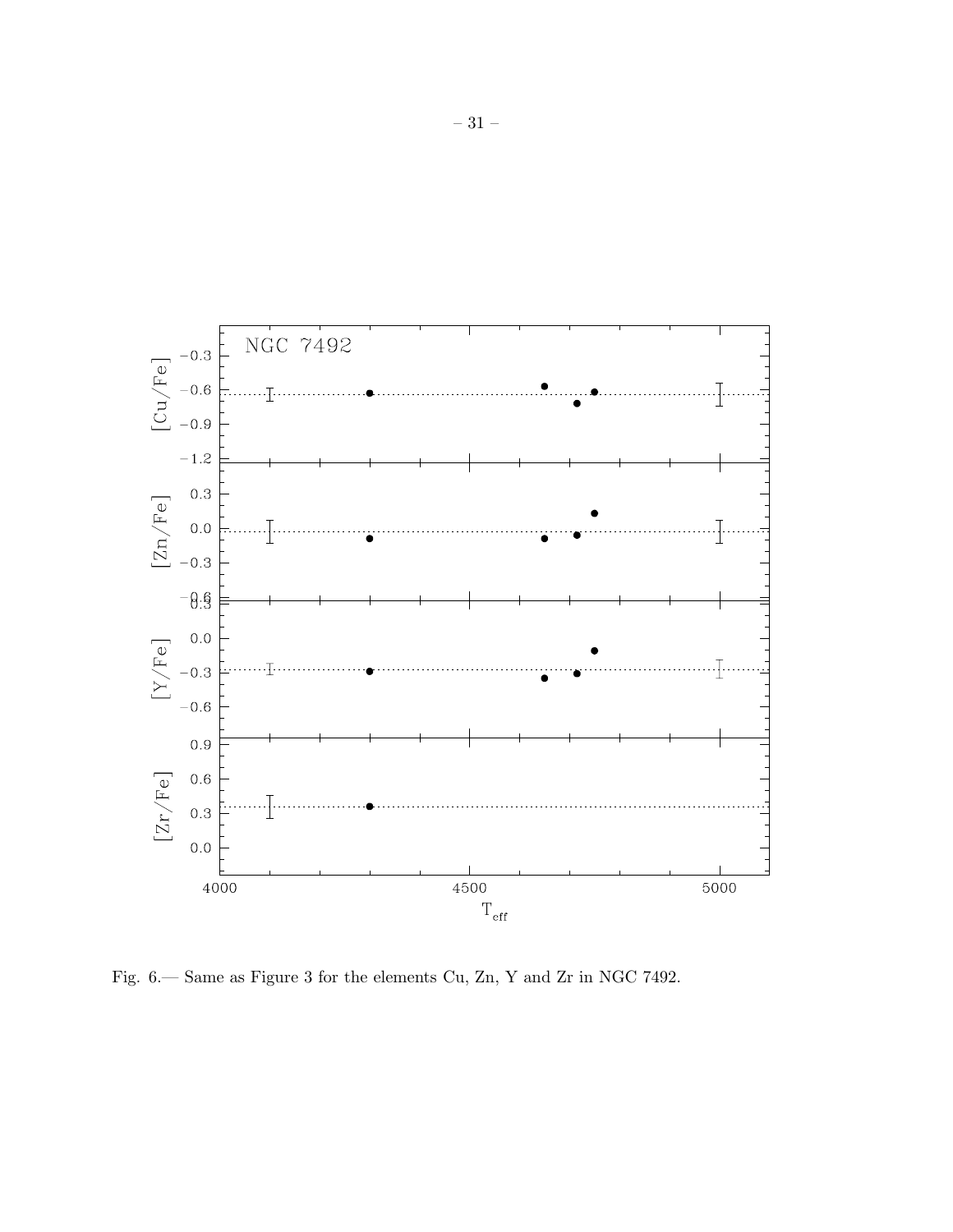

Fig. 7.— Same as Figure 3 for the elements Ba, La, Nd and Eu in NGC 7492.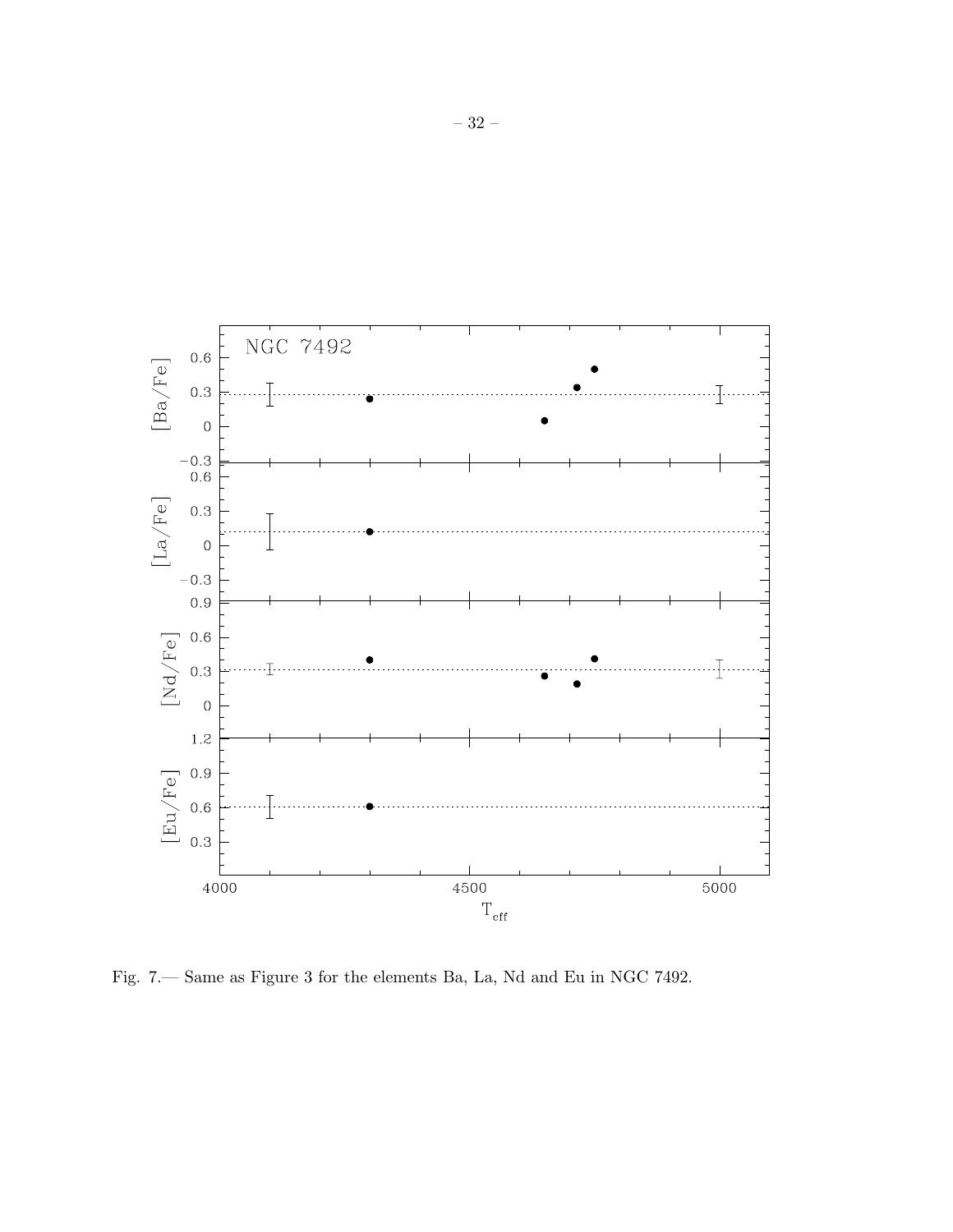

Fig. 8.— The ratio [Na/Fe] is shown as a function of [O/Fe] for our sample of four stars in NGC 7492. The error bars typical of the most luminous and least luminous stars in our sample are indicated. The line represents the relationship found by Sneden *et al.* (2004), with a shift of −0.07 and +0.1 dex in the vertical and horizontal axis with respect to the relation we found for M13 (Cohen & Melendez 2005); the line is solid between the first and third quartiles of Sneden *et al.* (2004) M3 sample and is dashed outside that regime.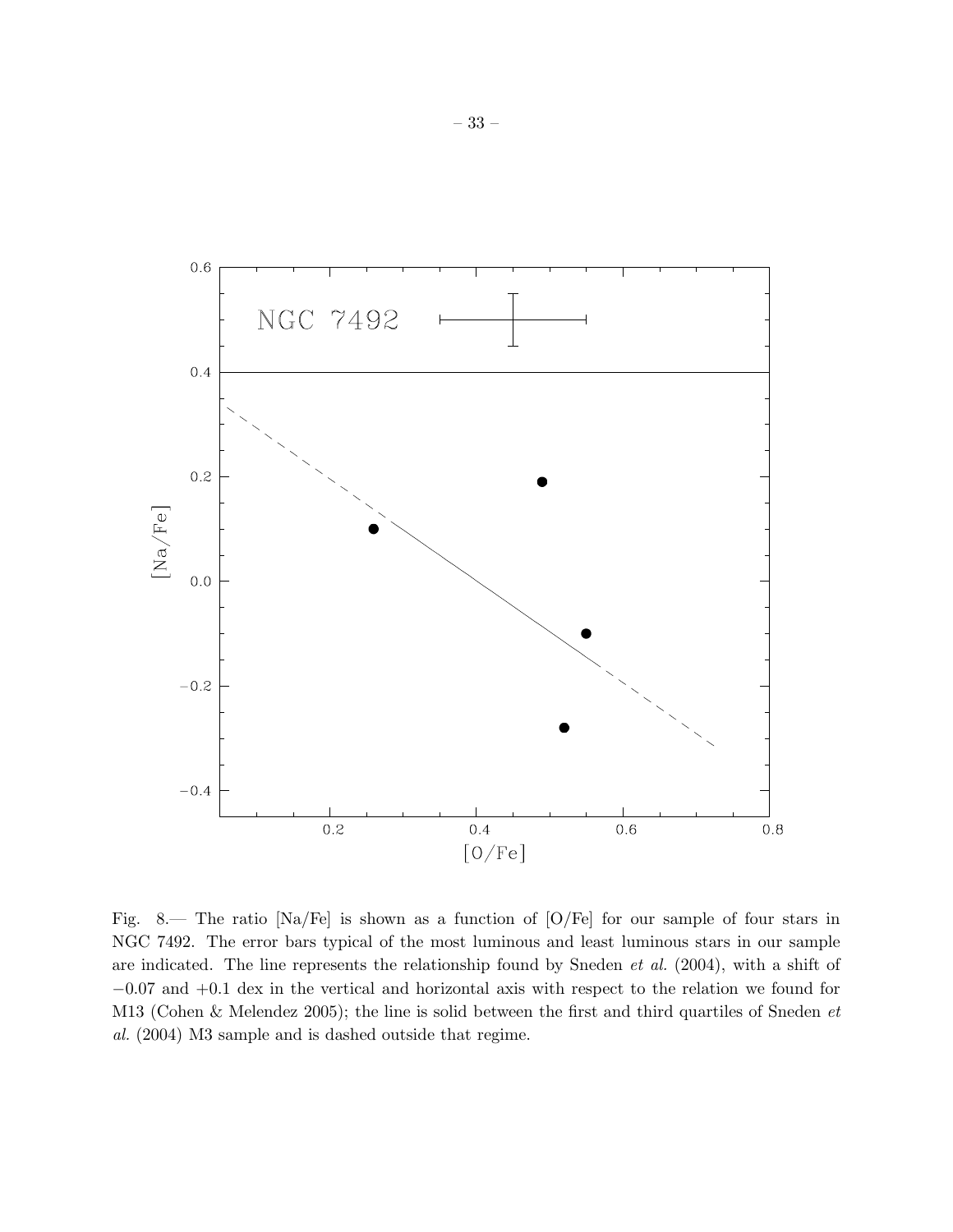

Fig. 9.— The abundance ratio [Si/Fe] is shown as a function of [Fe/H] for a sample of 13 Galactic GCs (see text for references), indicated as large filled circles. This is compared to the same relationship for halo field stars from surveys by Fulbright (2000), McWilliam *et al.* (1995), Johnson (2002) and Gratton & Sneden (1991). An error bar typical of the GCs is shown for the lowest metallicity GC.